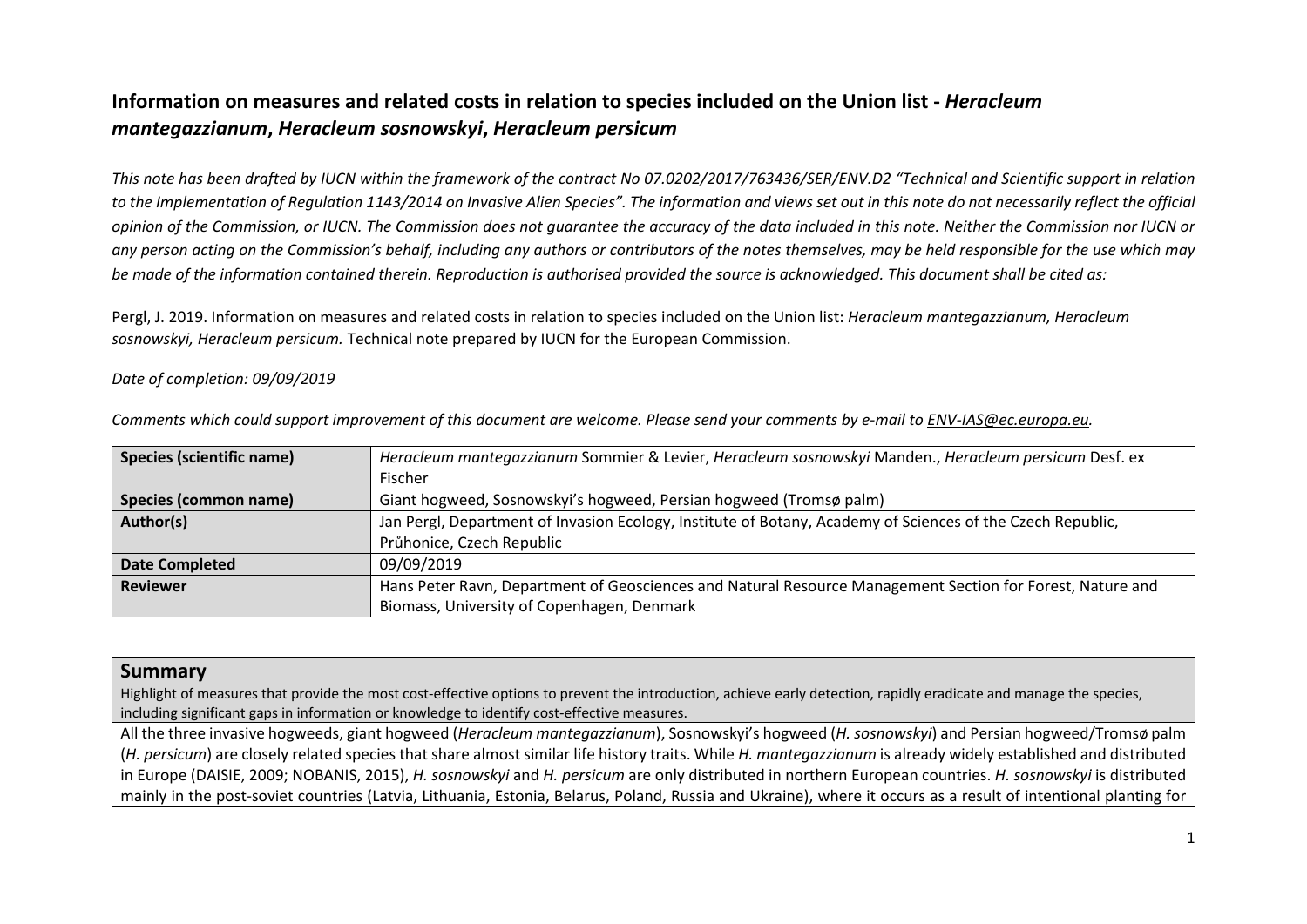<span id="page-1-0"></span>forage (Nielsen *et al.*, 2005; EPPO, 2009; Baležentienė *et al.*, 2014). Because of its similarity to other invasive hogweeds, in some countries its distribution is not precisely known (Poland, Hungary). Persian hogweed is distributed only in Fenno-Scandinavia (Denmark, Finland, Norway, Sweden), in spite of the frequent introductions to European gardens (EPPO, 2009; Alm, 2013). These differences in distribution are reflected in the number of studies available for each species, with most of them referring to the giant hogweed. As Sosnowskyi's hogweed is widely distributed in the European part of Russia, there are a lot of descriptive studies available in Russian. Studies on Persian hogweed are almost lacking in all territories.

### Prevention of unintentional introductions and secondary spread

For all species, secondary spread via unintentional transport of seeds, e.g. via contaminated soils, is likely the most important pathway that needs to be addressed to prevent introductions of the species into new areas. While the active spread of the species by humans is minimal, it is recommended that biosecurity measures at contaminated sites need to be introduced to minimise the risk of the transport of seeds to areas and countries where the species are not yet established.

#### Early detection

The priority for early detection to allow for rapid eradication of the hogweeds is through the use of citizen science to identify new locations, and the active monitoring of high risk sites using field surveys and/or remote sensing.

#### Rapid eradication

Rapid eradication of small populations is undertaken relatively easily by root cutting/spring digging, or by use of herbicides, although eradication of large infestations can be problematic. The only effective way currently known to eradicate all the three hogweeds is through the use of herbicides or the removal of rootstock by digging to about 5-15 cm below ground under the root (Pyšek *et al.,* 2007b). At small scales, it is possible to achieve eradication by covering soil with plastic sheets (Suadicani *et al.*, 2017). Mowing and grazing is not an efficient method to eradicate the species (Caffrey, 2001; Nielsen *et al*., 2005; Pyšek *et al*., 2007a), and there is no efficient biocontrol known in Europe (Pyšek *et al*., 2007a; Seier & Evans, 2007). Due to good detectability of the plants prior to reproduction (due to their large size), absence of spread by vegetative fragments and high effectiveness of control techniques, their eradication may be easily achieved when effort is maintained over a period of several years (circa up to [1](#page-1-0)0 years)<sup>1</sup>. Strategies required to achieve eradication can be divided along the scale of the infested area (see Nielsen *et al.,* 2005; Pergl *et al.*, 2016; Rajmis *et al.,* 2017) and small and isolated populations are relatively easy to deal with (Wadsworth *et al.,* 2000; Panetta & Timmins, 2004; Branquart *et al.*, 2011; Pergl *et al.*, 2012).

#### Management

The following ecological characteristics of hogweeds are relevant for the management of the species:

- Hogweeds can reproduce only by seed;

- *-* Giant hogweed and Sosnowskyi's hogweed reproduce usually only once and die after setting seeds;
- Persian hogweed may reproduce several years before dying;
- Giant hogweed and Sosnowskyi's hogweed have a short term persistent seed bank; the majority of seeds germinate within the first or second year;

 <sup>1</sup> www.nonnativespecies.org/downloadDocument.cfm?id=998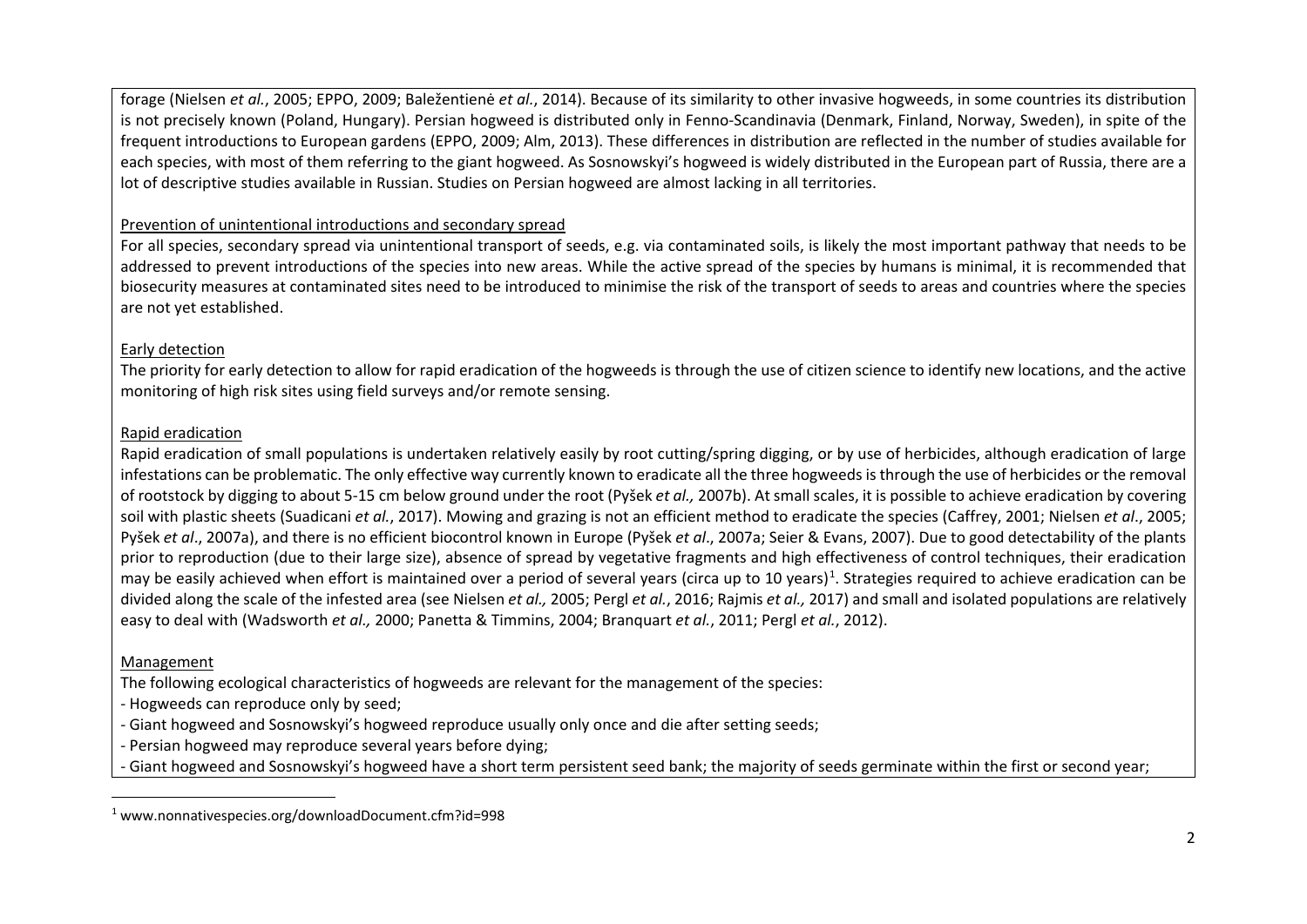- Hogweeds are species with extremely high potential for regeneration;

- All the species are sensitive to a wide range of herbicides.

If total eradication is not feasible (due to lack of resources), seed production needs to be limited (e.g. by mowing or grazing), and any management actions need to be planned systematically (i.e. prioritise remote sites, begin management actions in the upper basins first, and continue along the flow downstream).

Regarding the monocarpic ecology of giant hogweed, management actions should target the reproduction stage to minimise the risk of seed production and transportation (Pyšek *et al.,* 2007b). Although the species has short-term persistence in soil seed banks, with the majority of seeds germinating in the first and second year, a small proportion of seeds are able to survive for up to 7 years, requiring any management of giant hogweed stands to be monitored in the medium term (Moravcová *et al.,* 2006, 2007a). In case of Sosnowskyi's hogweed, Moravcová et al. (2007b) found that there is an easy breaking barrier of seed dormancy that allows seeds to germinate already in autumn, when climatic conditions are favourable, and that the type of seed bank is transient (almost all seeds germinate in the first year). Despite this, a small proportion of seeds is able to stay in the soil longer, which requires monitoring of the managed sites in the medium term (5 years). There are no data on persistence of Persian hogweed, so management actions should target 10 years of monitoring.

Because giant hogweed and Sosnowskyi's hogweed die after flowering, there can be a distinction between the control of vegetative and fruiting/flowering plants. The removal of umbels is effective if carried out at the peak of flowering, or at the beginning of fruit formation (June to July). Umbels must be totally destroyed (e.g. burned); cutting whole flowering stems and leaving them on site is not recommended, as plants are able to develop germinable seeds even on cut individuals (Dawson & Holland, 1999; Pyšek *et al*., 2007b). All hogweeds are species with an extremely high regeneration ability, as flowering plants can re-sprout after damage and set seed within one month (Pyšek *et al.*, 2007b).

If a long-term management programme is feasible (circa 10 years), only flowering plants of giant hogweed and Sosnowskyi's hogweed need to be targeted until the population is depleted. For large populations, mechanical control through grazing and cutting/mowing may help to reduce their size. However, timing of the measures is crucial, as if they are carried out too early, plants will regenerate and set viable seeds. Mechanical methods, such as grazing or mowing, are usually the only options suitable for areas used as organic farming land, buffer areas of water resources, or within protected areas.

Summary on management recommendations following Dawson & Holland (1999) and Pyšek *et al*. (2007b):

1. The only treatment that effectively kills hogweed plants is the destruction of the tap root at 15 cm depth below-ground, or the application of herbicides.

2. Timing of the cutting the aboveground parts of plants is crucial. If carried out too early, individuals will regenerate successfully.

3. The life stage of the targeted plants, and differences between giant, Sosnowskyi's and Persian hogweed, need to be taken into account when planning the management actions. If long-term management is feasible, only flowering plants of giant hogweed and Sosnowskyi's hogweed should be targeted, and vegetative individuals can be left until the population is depleted.

4. Umbels must be removed from the site. Even umbels cut at late flowering, or early fruiting, are able to produce viable seeds. Cutting whole flowering stems and leaving them at a site is not recommended.

5. If large scale eradication is not possible (e.g. extent or budget restrictions), reducing the number of seeds produced is important.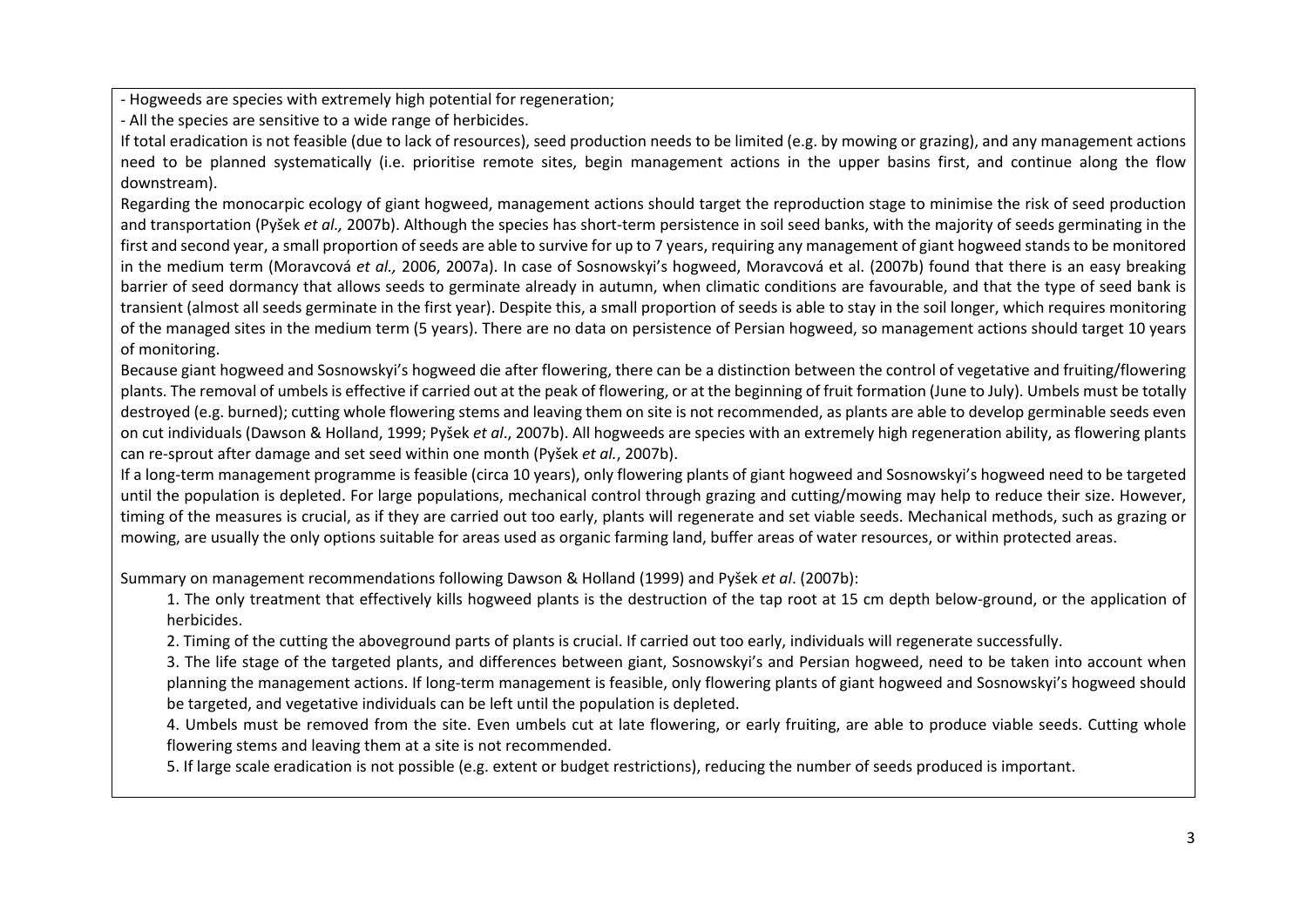|                                       | Prevention of intentional introductions and spread – measures for preventing the species being introduced intentionally. This table is repeated for                                                                                                                                                                                                                                                                                                                                                                                                                                                                          |
|---------------------------------------|------------------------------------------------------------------------------------------------------------------------------------------------------------------------------------------------------------------------------------------------------------------------------------------------------------------------------------------------------------------------------------------------------------------------------------------------------------------------------------------------------------------------------------------------------------------------------------------------------------------------------|
|                                       | each of the prevention measures identified. If the species is listed as an invasive alien species of Union concern, this table is not needed, as the measure applies anyway.                                                                                                                                                                                                                                                                                                                                                                                                                                                 |
| <b>Measure description</b>            | As the species is listed as an invasive alien species of Union concern, the following measures will automatically apply, in                                                                                                                                                                                                                                                                                                                                                                                                                                                                                                  |
| Provide a description of the measure, | accordance with Article 7 of the EU IAS Regulation 1143/2014:                                                                                                                                                                                                                                                                                                                                                                                                                                                                                                                                                                |
| and identify its objective            | Invasive alien species of Union concern shall not be intentionally:                                                                                                                                                                                                                                                                                                                                                                                                                                                                                                                                                          |
|                                       | (a) brought into the territory of the Union, including transit under customs supervision;                                                                                                                                                                                                                                                                                                                                                                                                                                                                                                                                    |
|                                       | (b) kept, including in contained holding;                                                                                                                                                                                                                                                                                                                                                                                                                                                                                                                                                                                    |
|                                       | (c) bred, including in contained holding;                                                                                                                                                                                                                                                                                                                                                                                                                                                                                                                                                                                    |
|                                       | (d) transported to, from or within the Union, except for the transportation of species to facilities in the context of eradication;                                                                                                                                                                                                                                                                                                                                                                                                                                                                                          |
|                                       | (e) placed on the market;                                                                                                                                                                                                                                                                                                                                                                                                                                                                                                                                                                                                    |
|                                       | (f) used or exchanged;                                                                                                                                                                                                                                                                                                                                                                                                                                                                                                                                                                                                       |
|                                       | (g) permitted to reproduce, grown or cultivated, including in contained holding; or                                                                                                                                                                                                                                                                                                                                                                                                                                                                                                                                          |
|                                       | (h) released into the environment.                                                                                                                                                                                                                                                                                                                                                                                                                                                                                                                                                                                           |
|                                       | Also note that, in accordance with Article 15(1) – As of 2 January 2016, Member States should have in place fully functioning<br>structures to carry out the official controls necessary to prevent the intentional introduction into the Union of invasive alien<br>species of Union concern. Those official controls shall apply to the categories of goods falling within the Combined Nomenclature<br>codes to which a reference is made in the Union list, pursuant to Article 4(5).]<br>Therefore measures for the prevention of intentional introductions do not need to be discussed further in this technical note. |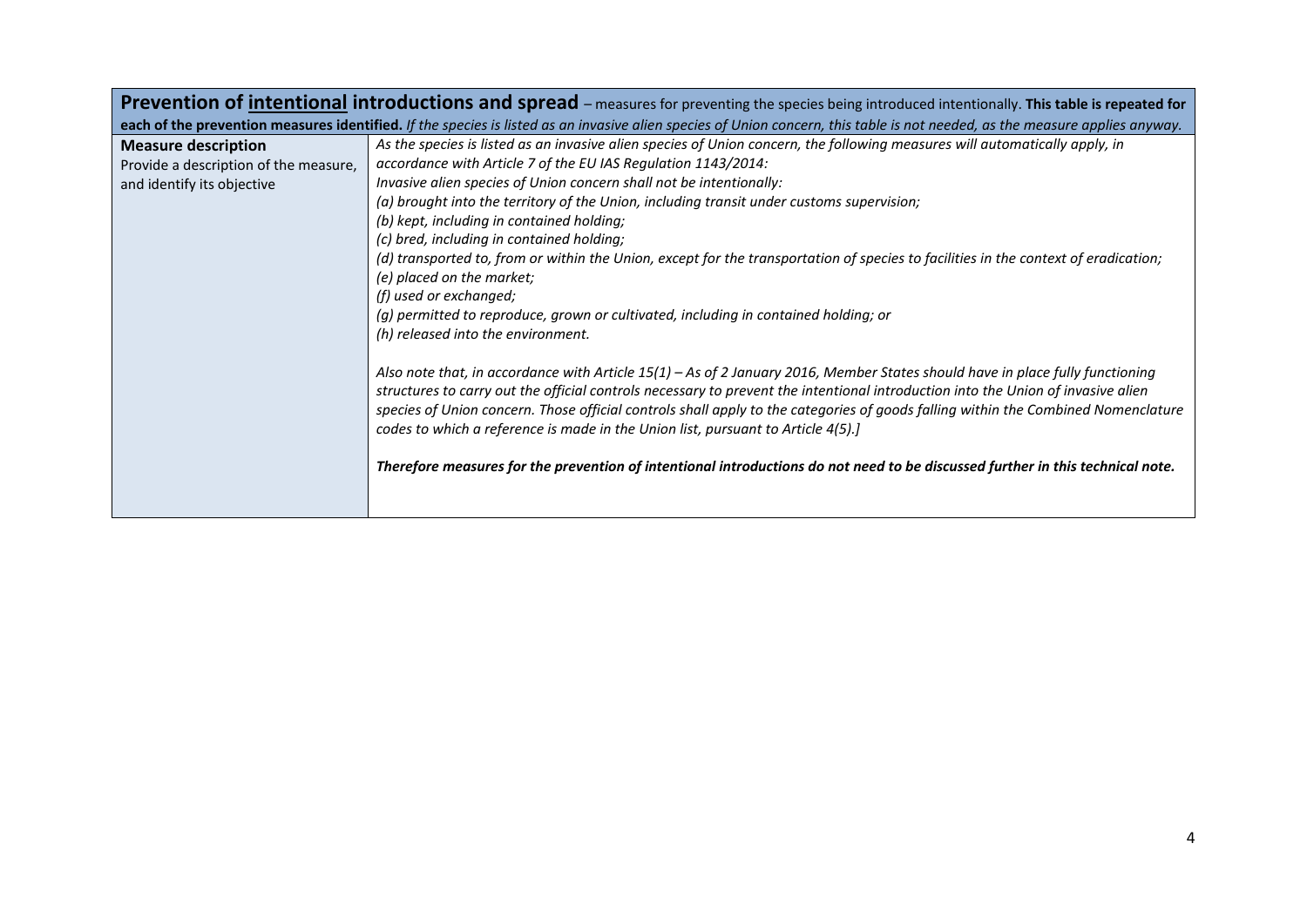|                                                                                                                                                                                              | <b>Prevention of un-intentional introductions and spread</b> – measures for preventing the species being introduced un-intentionally (cf. Article 13 of                                                                                                                                                                                                                                                                                                                                                                                                                                                                                                                                                                                                                                                                                                                                                                                                                                                                                                                                                                                                                                                                                                                               |
|----------------------------------------------------------------------------------------------------------------------------------------------------------------------------------------------|---------------------------------------------------------------------------------------------------------------------------------------------------------------------------------------------------------------------------------------------------------------------------------------------------------------------------------------------------------------------------------------------------------------------------------------------------------------------------------------------------------------------------------------------------------------------------------------------------------------------------------------------------------------------------------------------------------------------------------------------------------------------------------------------------------------------------------------------------------------------------------------------------------------------------------------------------------------------------------------------------------------------------------------------------------------------------------------------------------------------------------------------------------------------------------------------------------------------------------------------------------------------------------------|
|                                                                                                                                                                                              | the IAS Regulation). This table is repeated for each of the prevention measures identified.                                                                                                                                                                                                                                                                                                                                                                                                                                                                                                                                                                                                                                                                                                                                                                                                                                                                                                                                                                                                                                                                                                                                                                                           |
| <b>Measure description</b>                                                                                                                                                                   | Biosecurity measures to prevent unintentional introduction of seeds into the EU                                                                                                                                                                                                                                                                                                                                                                                                                                                                                                                                                                                                                                                                                                                                                                                                                                                                                                                                                                                                                                                                                                                                                                                                       |
| Provide a description of the measure,                                                                                                                                                        |                                                                                                                                                                                                                                                                                                                                                                                                                                                                                                                                                                                                                                                                                                                                                                                                                                                                                                                                                                                                                                                                                                                                                                                                                                                                                       |
| and identify its objective                                                                                                                                                                   | The giant hogweed is already widely established throughout Europe (DAISIE, 2009; NOBANIS, 2015). Sosnowskyi's<br>hogweed is mainly distributed in the post-soviet countries (Latvia, Lithuania, Estonia, Belarus, Poland, Russia and<br>Ukraine), where it occurs as a result of intentional planting for forage (Nielsen et al., 2005; EPPO, 2009; Baležentienė<br>et al., 2014). Persian hogweed is distributed in Scandinavia and its history of introduction is unclear (Jahodová et al.,<br>2007a, b). Currently, there are no known intentional or unintentional introductions of the species from their regions<br>of origin (H. mantegazzianum - the western Caucasus; H. sosnowskyi - eastern and central Caucasus, Transcaucasia,<br>and north-east Turkey; H. persicum - Turkey, Iran and Iraq), or they occur at a very low probability and volume (Pergl<br>& Branquart, 2016). Nevertheless, as e.g. H. sosnowskyi is widely distributed in the whole European Russia (Afonin et<br>al., 2017), its introduction to Europe as a contaminant of soil and other materials is probable. In fact, the transport of<br>soil as a commodity, or a contaminant, has been identified as a relevant introduction pathway for both H. sosnowskyi<br>and H. persicum (EPPO, 2009). |
|                                                                                                                                                                                              | Biosecurity measures to prevent unintentional introductions of seeds would need to include inspection of clothes,<br>shoes, equipment, materials (e.g. soil) and vehicles for hogweed seeds at country borders, such as airports, ports and<br>land borders. Regulation (EU) 2016/2031, which repealed Directive 2000/29/EC on protective measures against the<br>introduction into the Community of organisms harmful to plants, or plant products, and against their spread within<br>the Community, partly addresses this issue. In addition, ISPM Standard 41 on the 'International movement of used<br>vehicles, machinery and equipment' recommends phytosanitary measures to reduce the risks of transporting<br>unwanted contaminant products (e.g. soil, seeds) associated with the movement of vehicles, machinery and<br>equipment (FAO, 2017). However, in practice, only a small proportion of these materials entering the EU are inspected<br>at ports of entry for the transport of associated harmful organisms, and inspection intensity largely varies between<br>EU Member States (Eschen et al., 2015a, b). As such, a more stringent application of these measures would be needed.                                                                             |
| <b>Scale of application</b>                                                                                                                                                                  | This measure should be implemented at a national scale, at border controls dealing with people and/or goods being                                                                                                                                                                                                                                                                                                                                                                                                                                                                                                                                                                                                                                                                                                                                                                                                                                                                                                                                                                                                                                                                                                                                                                     |
| At what scale is the measure applied?<br>What is the largest scale at which it<br>has been successfully used? Please<br>provide examples, with areas (km <sup>2</sup> or<br>ha) if possible. | imported from third countries.                                                                                                                                                                                                                                                                                                                                                                                                                                                                                                                                                                                                                                                                                                                                                                                                                                                                                                                                                                                                                                                                                                                                                                                                                                                        |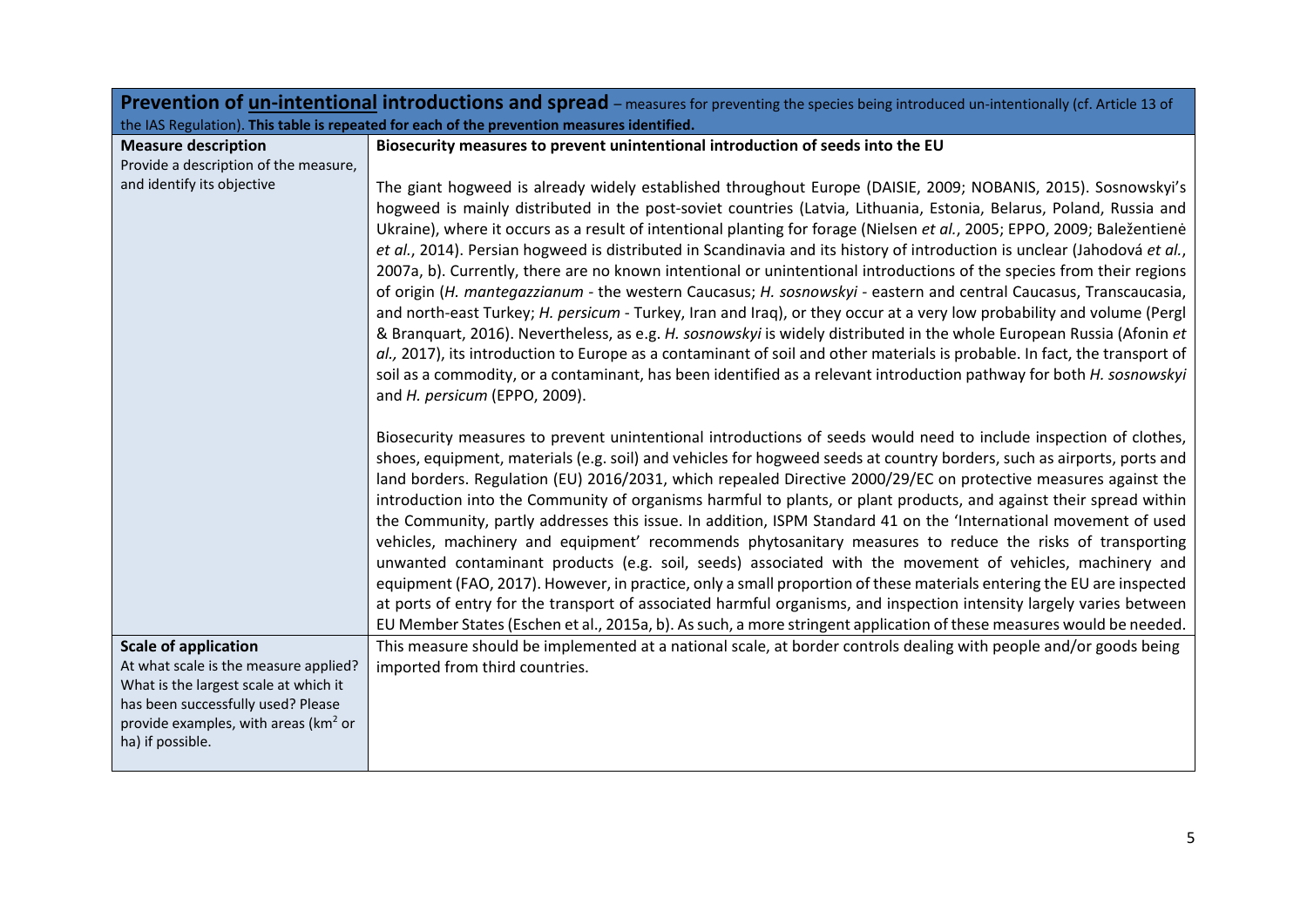| <b>Effectiveness of the measure</b>       | <b>Effectiveness of</b>                                                                                                | Effective                                                                                                           | X        | Neutral      |  | Ineffective      |                  | Unknown      |          |  |  |  |
|-------------------------------------------|------------------------------------------------------------------------------------------------------------------------|---------------------------------------------------------------------------------------------------------------------|----------|--------------|--|------------------|------------------|--------------|----------|--|--|--|
| Is it effective in relation to its        | measures                                                                                                               |                                                                                                                     |          |              |  |                  |                  |              |          |  |  |  |
| objective? Has the measure                |                                                                                                                        |                                                                                                                     |          |              |  |                  |                  |              |          |  |  |  |
| previously worked, failed?                | Rationale:                                                                                                             |                                                                                                                     |          |              |  |                  |                  |              |          |  |  |  |
|                                           |                                                                                                                        | Effective, if applied comprehensively at border controls, as the species reproduces only by seeds, which are large  |          |              |  |                  |                  |              |          |  |  |  |
| Please select one of the categories of    |                                                                                                                        | and easily recognised (Burgiel et al., 2006).                                                                       |          |              |  |                  |                  |              |          |  |  |  |
| effectiveness (with an 'X'), and          |                                                                                                                        |                                                                                                                     |          |              |  |                  |                  |              |          |  |  |  |
| provide a rationale, with supporting      |                                                                                                                        |                                                                                                                     |          |              |  |                  |                  |              |          |  |  |  |
| evidence and examples if possible.        |                                                                                                                        |                                                                                                                     |          |              |  |                  |                  |              |          |  |  |  |
| <b>Effort required</b>                    |                                                                                                                        | In order to prevent unintentional introductions from outside the EU, effective border inspections should be applied |          |              |  |                  |                  |              |          |  |  |  |
| e.g. period of time over which            | indefinitely.                                                                                                          |                                                                                                                     |          |              |  |                  |                  |              |          |  |  |  |
| measure needs to be applied to have       |                                                                                                                        |                                                                                                                     |          |              |  |                  |                  |              |          |  |  |  |
| results                                   |                                                                                                                        |                                                                                                                     |          |              |  |                  |                  |              |          |  |  |  |
| Resources required <sup>1</sup>           | No special resources are needed for the identification of the species, but border control staff needs to be trained in |                                                                                                                     |          |              |  |                  |                  |              |          |  |  |  |
| e.g. cost, staff, equipment etc.          | the identification of seeds.                                                                                           |                                                                                                                     |          |              |  |                  |                  |              |          |  |  |  |
|                                           |                                                                                                                        |                                                                                                                     |          |              |  |                  |                  |              |          |  |  |  |
| Side effects (incl. potential) -          | <b>Environmental effects</b>                                                                                           | Positive                                                                                                            |          |              |  | Neutral or mixed | $\pmb{\chi}$     |              | Negative |  |  |  |
| both positive and negative                | Social effects                                                                                                         |                                                                                                                     | Positive |              |  | Neutral or mixed | $\pmb{\chi}$     |              | Negative |  |  |  |
| i.e. positive or negative side effects of | <b>Economic effects</b>                                                                                                | Positive                                                                                                            |          |              |  | Neutral or mixed | $\boldsymbol{x}$ |              | Negative |  |  |  |
| the measure on public health,             |                                                                                                                        |                                                                                                                     |          |              |  |                  |                  |              |          |  |  |  |
| environment including non-targeted        | Rationale:                                                                                                             |                                                                                                                     |          |              |  |                  |                  |              |          |  |  |  |
| species, etc.                             | There are no expected side effects for the proposed measure.                                                           |                                                                                                                     |          |              |  |                  |                  |              |          |  |  |  |
|                                           |                                                                                                                        |                                                                                                                     |          |              |  |                  |                  |              |          |  |  |  |
| For each of the side effect types         |                                                                                                                        |                                                                                                                     |          |              |  |                  |                  |              |          |  |  |  |
| please select one of the impact           |                                                                                                                        |                                                                                                                     |          |              |  |                  |                  |              |          |  |  |  |
| categories (with an 'X'), and provide a   |                                                                                                                        |                                                                                                                     |          |              |  |                  |                  |              |          |  |  |  |
| rationale, with supporting evidence       |                                                                                                                        |                                                                                                                     |          |              |  |                  |                  |              |          |  |  |  |
| and examples if possible.                 |                                                                                                                        |                                                                                                                     |          |              |  |                  |                  |              |          |  |  |  |
| <b>Acceptability to stakeholders</b>      | <b>Acceptability to</b>                                                                                                | Acceptable                                                                                                          |          | $\pmb{\chi}$ |  | Neutral or mixed |                  | Unacceptable |          |  |  |  |
| e.g. impacted economic activities,        | stakeholders                                                                                                           |                                                                                                                     |          |              |  |                  |                  |              |          |  |  |  |
| animal welfare considerations, public     |                                                                                                                        |                                                                                                                     |          |              |  |                  |                  |              |          |  |  |  |
| perception, etc.                          | Rationale:                                                                                                             |                                                                                                                     |          |              |  |                  |                  |              |          |  |  |  |
|                                           | Conflicts with stakeholders are not expected, especially if the measure is adopted alongside awareness raising         |                                                                                                                     |          |              |  |                  |                  |              |          |  |  |  |
| Please select one of the categories of    | activities.                                                                                                            |                                                                                                                     |          |              |  |                  |                  |              |          |  |  |  |
| acceptability (with an 'X'), and          |                                                                                                                        |                                                                                                                     |          |              |  |                  |                  |              |          |  |  |  |
| provide a rationale, with supporting      |                                                                                                                        |                                                                                                                     |          |              |  |                  |                  |              |          |  |  |  |
| evidence and examples if possible.        |                                                                                                                        |                                                                                                                     |          |              |  |                  |                  |              |          |  |  |  |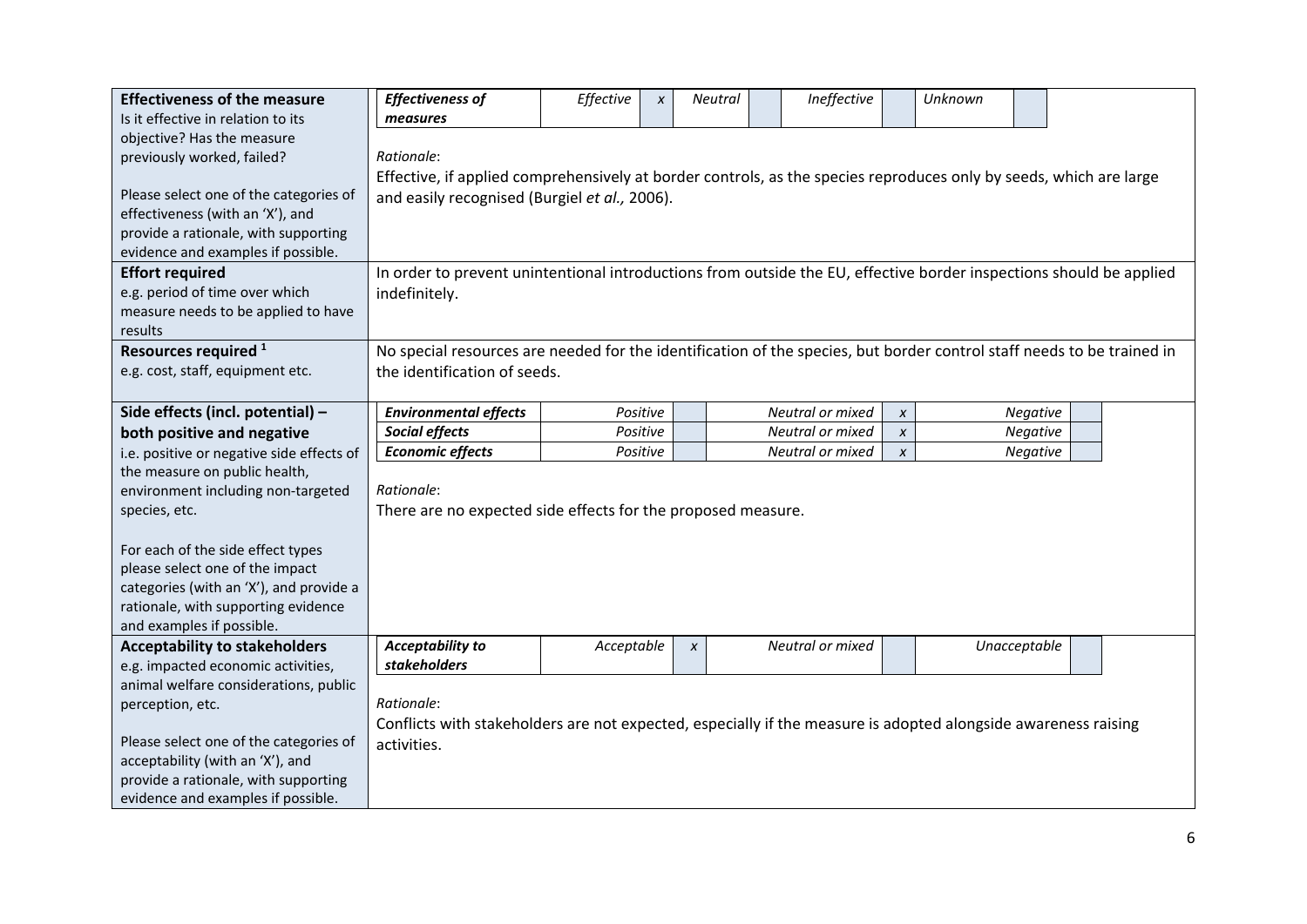| Additional cost information <sup>1</sup>   |                     | Although there is no cost information available for the implementation of this measure, no additional costs are |  |                                                                                                        |                  |  |  |  |  |  |  |
|--------------------------------------------|---------------------|-----------------------------------------------------------------------------------------------------------------|--|--------------------------------------------------------------------------------------------------------|------------------|--|--|--|--|--|--|
| When not already included above, or        |                     | expected. Training of staff can be included as part of other education programs.                                |  |                                                                                                        |                  |  |  |  |  |  |  |
| in the species Risk Assessment.            |                     |                                                                                                                 |  |                                                                                                        |                  |  |  |  |  |  |  |
| - implementation cost for Member           |                     |                                                                                                                 |  |                                                                                                        |                  |  |  |  |  |  |  |
| <b>States</b>                              |                     |                                                                                                                 |  |                                                                                                        |                  |  |  |  |  |  |  |
| - the cost of inaction                     |                     |                                                                                                                 |  |                                                                                                        |                  |  |  |  |  |  |  |
| - the cost-effectiveness                   |                     |                                                                                                                 |  |                                                                                                        |                  |  |  |  |  |  |  |
| - the socio-economic aspects               |                     |                                                                                                                 |  |                                                                                                        |                  |  |  |  |  |  |  |
|                                            |                     |                                                                                                                 |  |                                                                                                        |                  |  |  |  |  |  |  |
| Include quantitative &/or qualitative      |                     |                                                                                                                 |  |                                                                                                        |                  |  |  |  |  |  |  |
| data, and case studies (incl. from         |                     |                                                                                                                 |  |                                                                                                        |                  |  |  |  |  |  |  |
| countries outside the EU).                 |                     |                                                                                                                 |  |                                                                                                        |                  |  |  |  |  |  |  |
| Level of confidence on the                 | <i>Inconclusive</i> | Unresolved                                                                                                      |  | Established but                                                                                        | Well established |  |  |  |  |  |  |
| information provided <sup>2</sup>          |                     |                                                                                                                 |  | incomplete                                                                                             |                  |  |  |  |  |  |  |
|                                            |                     |                                                                                                                 |  |                                                                                                        |                  |  |  |  |  |  |  |
| Please select one of the confidence        | Rationale:          |                                                                                                                 |  |                                                                                                        |                  |  |  |  |  |  |  |
| categories along with a statement to       |                     |                                                                                                                 |  | Established but incomplete. There is no exact information about inspection of traded materials and the |                  |  |  |  |  |  |  |
| support the category chosen. See           |                     |                                                                                                                 |  | unintentional introduction of hogweeds from third countries across borders.                            |                  |  |  |  |  |  |  |
| <i>Notes</i> section at the bottom of this |                     |                                                                                                                 |  |                                                                                                        |                  |  |  |  |  |  |  |
| document.                                  |                     |                                                                                                                 |  |                                                                                                        |                  |  |  |  |  |  |  |
| NOTE $-$ this is not related to the        |                     |                                                                                                                 |  |                                                                                                        |                  |  |  |  |  |  |  |
| effectiveness of the measure               |                     |                                                                                                                 |  |                                                                                                        |                  |  |  |  |  |  |  |

| <b>Prevention of secondary spread of the species</b> – measures for preventing the species spreading once they have been introduced (cf. Article 13 of the |                                                                                                                      |  |  |  |  |  |  |  |  |  |
|------------------------------------------------------------------------------------------------------------------------------------------------------------|----------------------------------------------------------------------------------------------------------------------|--|--|--|--|--|--|--|--|--|
| IAS Regulation). This table is repeated for each of the prevention measures identified.                                                                    |                                                                                                                      |  |  |  |  |  |  |  |  |  |
| <b>Measure description</b>                                                                                                                                 | Biosecurity measures to prevent unintentional transport of seeds within the EU                                       |  |  |  |  |  |  |  |  |  |
| Provide a description of the measure,                                                                                                                      |                                                                                                                      |  |  |  |  |  |  |  |  |  |
| and identify its objective                                                                                                                                 | Unintentional introductions via secondary spread within the European Union are likely to be much more important      |  |  |  |  |  |  |  |  |  |
|                                                                                                                                                            | for these species than unintentional introductions from regions outside the EU (Alm, 2013; Pergl & Branquart, 2016). |  |  |  |  |  |  |  |  |  |
|                                                                                                                                                            | Hogweeds reproduce only by seeds, so minimising seed production and transport is crucial (Pyšek et al., 2007b). As   |  |  |  |  |  |  |  |  |  |
|                                                                                                                                                            | such, measures to prevent secondary spread of hogweeds should aim at controlling the unintentional transportation    |  |  |  |  |  |  |  |  |  |
|                                                                                                                                                            | of seeds from already invaded to non-invaded areas. This would require prohibiting the movement of clothes,          |  |  |  |  |  |  |  |  |  |
|                                                                                                                                                            | equipment, materials (e.g. soil) and vehicles from hogweed contaminated areas, or inspecting and enforcing           |  |  |  |  |  |  |  |  |  |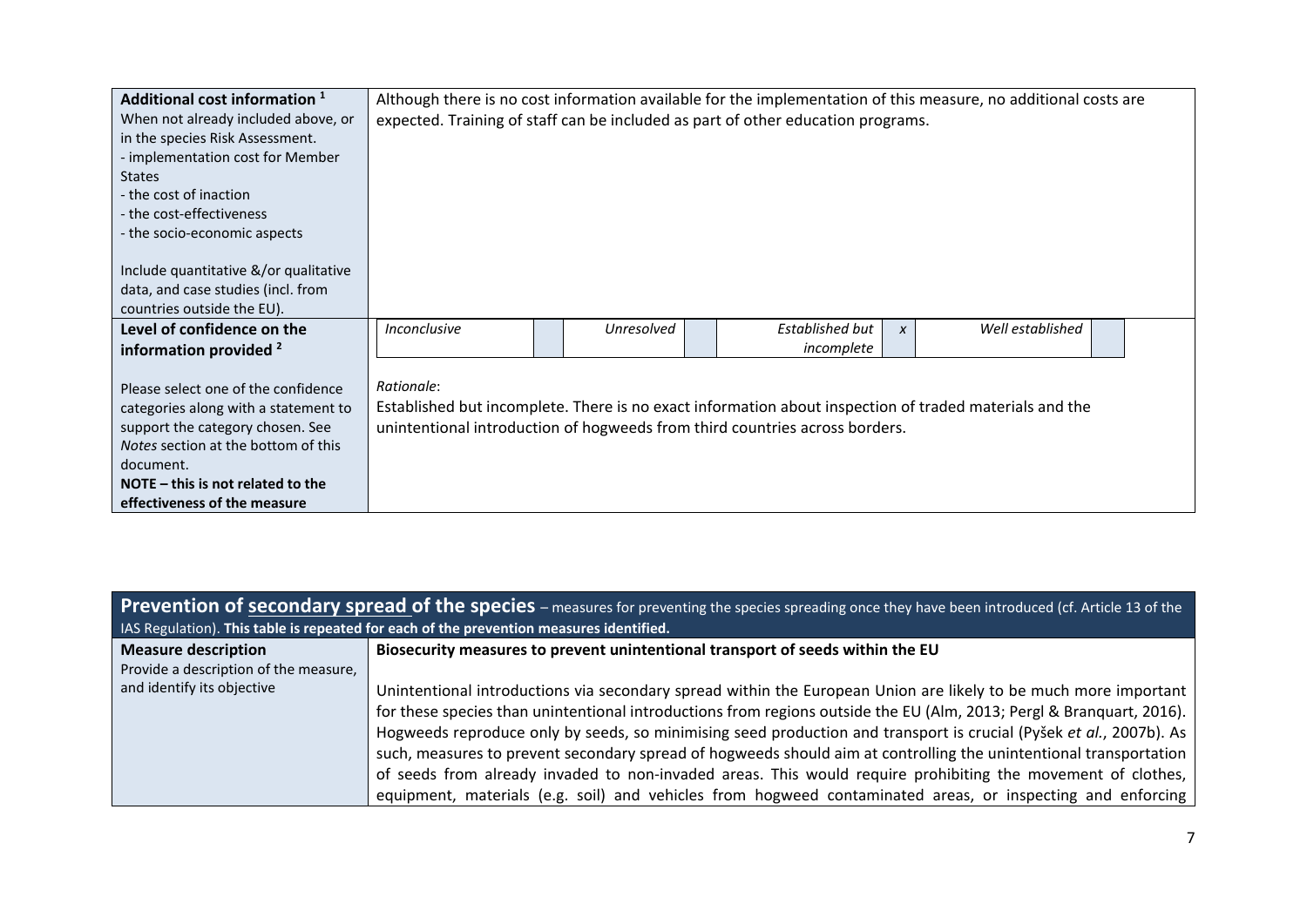|                                                                                                                                                                                                                                                                                                                                    | decontamination of equipment and materials for hogweed seeds before movement from areas where the species is<br>known to occur.                                                                                                                                                                                                                                                                                                                                                                                                                                                                                                                                                                                                                                                                                                                                                                                                                                                                                                                                                                |                                                                |          |  |                  |                  |  |          |  |  |  |  |
|------------------------------------------------------------------------------------------------------------------------------------------------------------------------------------------------------------------------------------------------------------------------------------------------------------------------------------|------------------------------------------------------------------------------------------------------------------------------------------------------------------------------------------------------------------------------------------------------------------------------------------------------------------------------------------------------------------------------------------------------------------------------------------------------------------------------------------------------------------------------------------------------------------------------------------------------------------------------------------------------------------------------------------------------------------------------------------------------------------------------------------------------------------------------------------------------------------------------------------------------------------------------------------------------------------------------------------------------------------------------------------------------------------------------------------------|----------------------------------------------------------------|----------|--|------------------|------------------|--|----------|--|--|--|--|
| <b>Scale of application</b><br>At what scale is the measure applied?<br>What is the largest scale at which it<br>has been successfully used? Please<br>provide examples, with areas (km <sup>2</sup> or<br>ha) if possible.                                                                                                        | This measure should be implemented at a national scale, and targeted at hogweed contaminated sites.                                                                                                                                                                                                                                                                                                                                                                                                                                                                                                                                                                                                                                                                                                                                                                                                                                                                                                                                                                                            |                                                                |          |  |                  |                  |  |          |  |  |  |  |
| <b>Effectiveness of the measure</b><br>Is it effective in relation to its                                                                                                                                                                                                                                                          | <b>Effectiveness of</b>                                                                                                                                                                                                                                                                                                                                                                                                                                                                                                                                                                                                                                                                                                                                                                                                                                                                                                                                                                                                                                                                        | Effective<br>Ineffective<br>Unknown<br>Neutral<br>$\pmb{\chi}$ |          |  |                  |                  |  |          |  |  |  |  |
| objective? Has the measure<br>previously worked, failed?<br>Please select one of the categories of<br>effectiveness (with an 'X'), and<br>provide a rationale, with supporting<br>evidence and examples if possible.<br><b>Effort required</b><br>e.g. period of time over which<br>measure needs to be applied to have<br>results | measures<br>Rationale:<br>Effective, if applied comprehensively at all hogweed invaded areas, as the species reproduces only by seeds, which<br>are large and easily recognised (Burgiel et al., 2006).<br>The period of time over which these measures need to be applied to hogweed invaded areas depends on local<br>conditions and on the species in focus. For the giant and Persian hogweed, after a contaminated site has been<br>eradicated, inspections need to be applied for up to 7 years after the last occurrence at a donor site, as a small<br>proportion of seeds are able to survive in the seed bank for up to 7 years (Moravcová et al., 2007a). As Sosnowskyi's<br>hogweed forms a transient seed bank, post-eradication checks can be shortened to 5 years (Moravcová et al.,<br>2007b).<br>As all hogweed species reproduce only by seeds, actions should be taken especially in late summer and autumn,<br>when seeds can be easily transported. In case of transport of soil, inspection and cleaning should be carried out<br>independently of the time of the year. |                                                                |          |  |                  |                  |  |          |  |  |  |  |
| Resources required <sup>1</sup><br>e.g. cost, staff, equipment etc.                                                                                                                                                                                                                                                                | Resources needed to implement this measure include the costs of trained staff to inspect and enforce restrictions of<br>movements from hogweed invaded areas, as well as materials and facilities needed to decontaminate equipment<br>and machinery.                                                                                                                                                                                                                                                                                                                                                                                                                                                                                                                                                                                                                                                                                                                                                                                                                                          |                                                                |          |  |                  |                  |  |          |  |  |  |  |
| Side effects (incl. potential) -                                                                                                                                                                                                                                                                                                   | <b>Environmental effects</b>                                                                                                                                                                                                                                                                                                                                                                                                                                                                                                                                                                                                                                                                                                                                                                                                                                                                                                                                                                                                                                                                   |                                                                | Positive |  | Neutral or mixed | $\pmb{\chi}$     |  | Negative |  |  |  |  |
| both positive and negative                                                                                                                                                                                                                                                                                                         | Social effects                                                                                                                                                                                                                                                                                                                                                                                                                                                                                                                                                                                                                                                                                                                                                                                                                                                                                                                                                                                                                                                                                 |                                                                | Positive |  | Neutral or mixed | $\pmb{\chi}$     |  | Negative |  |  |  |  |
|                                                                                                                                                                                                                                                                                                                                    | <b>Economic effects</b>                                                                                                                                                                                                                                                                                                                                                                                                                                                                                                                                                                                                                                                                                                                                                                                                                                                                                                                                                                                                                                                                        |                                                                | Positive |  | Neutral or mixed | $\boldsymbol{x}$ |  | Negative |  |  |  |  |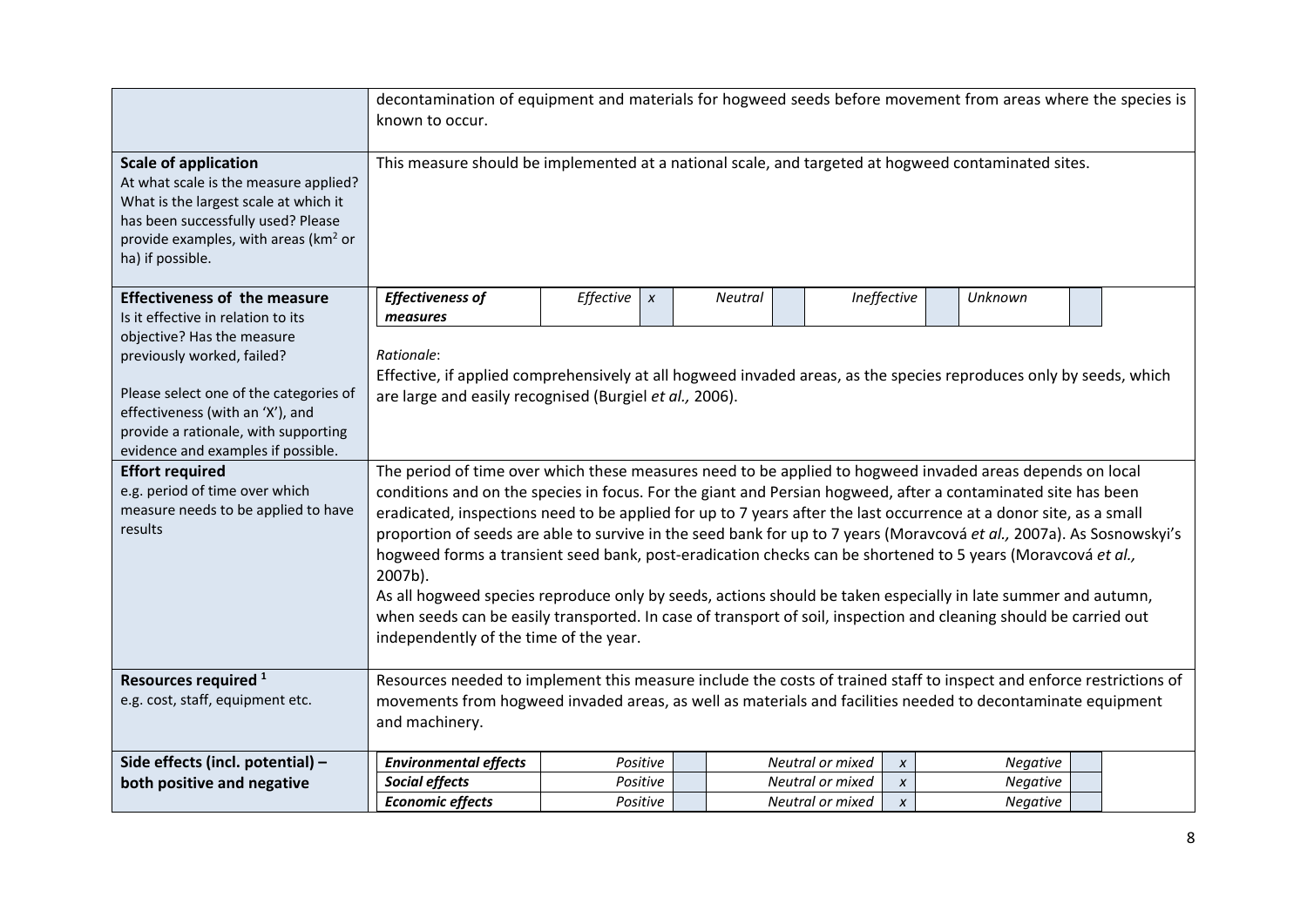| i.e. positive or negative side effects of<br>the measure on public health,<br>environment including non-targeted<br>species, etc.<br>For each of the side effect types<br>please select one of the impact<br>categories (with an 'X'), and provide a<br>rationale, with supporting evidence<br>and examples if possible.                                                                                                                                                                                                                                                                                                                  | Rationale:<br>needed for this is available.                                |            |              |                                                                                   |              | No major side effects are predicted. Partly negative economic effects can occur in highly infested areas, where<br>inspection and cleaning of machinery can incur high costs, although no specific information on costs and time                                                                                                                             |
|-------------------------------------------------------------------------------------------------------------------------------------------------------------------------------------------------------------------------------------------------------------------------------------------------------------------------------------------------------------------------------------------------------------------------------------------------------------------------------------------------------------------------------------------------------------------------------------------------------------------------------------------|----------------------------------------------------------------------------|------------|--------------|-----------------------------------------------------------------------------------|--------------|--------------------------------------------------------------------------------------------------------------------------------------------------------------------------------------------------------------------------------------------------------------------------------------------------------------------------------------------------------------|
| <b>Acceptability to stakeholders</b>                                                                                                                                                                                                                                                                                                                                                                                                                                                                                                                                                                                                      | <b>Acceptability to</b><br>stakeholders                                    | Acceptable | $\pmb{\chi}$ | Neutral or mixed                                                                  |              | Unacceptable                                                                                                                                                                                                                                                                                                                                                 |
| e.g. impacted economic activities,<br>animal welfare considerations, public<br>perception, etc.<br>Please select one of the categories of<br>acceptability (with an 'X'), and<br>provide a rationale, with supporting<br>evidence and examples if possible.<br>Additional cost information <sup>1</sup><br>When not already included above, or<br>in the species Risk Assessment.<br>- implementation cost for Member<br><b>States</b><br>- the cost of inaction<br>- the cost-effectiveness<br>- the socio-economic aspects<br>Include quantitative &/or qualitative<br>data, and case studies (incl. from<br>countries outside the EU). | Rationale:<br>stakeholder acceptability, although this is not very likely. |            |              | by eradication campaigns, can be costly (see below details on different methods). |              | Conflicts with stakeholders are not expected, especially if the measure is adopted alongside awareness raising<br>activities. Increased costs related to inspection and cleaning of machinery from highly infested areas may reduce<br>The cost of inaction can be high, as further spread of the species to areas where it is not already present, followed |
| Level of confidence on the                                                                                                                                                                                                                                                                                                                                                                                                                                                                                                                                                                                                                | Inconclusive                                                               | Unresolved |              | <b>Established but</b>                                                            | $\pmb{\chi}$ | Well established                                                                                                                                                                                                                                                                                                                                             |
| information provided <sup>2</sup><br>Please select one of the confidence<br>categories along with a statement to<br>support the category chosen. See                                                                                                                                                                                                                                                                                                                                                                                                                                                                                      | Rationale:<br>different hogweed species across areas.                      |            |              | incomplete                                                                        |              | Established but incomplete. Local spread, for example of H. mantegazzianum, is well described by several studies<br>(e.g. Pergl et al., 2012), but there is no exact information and there is a lack of studies about the spread of the                                                                                                                      |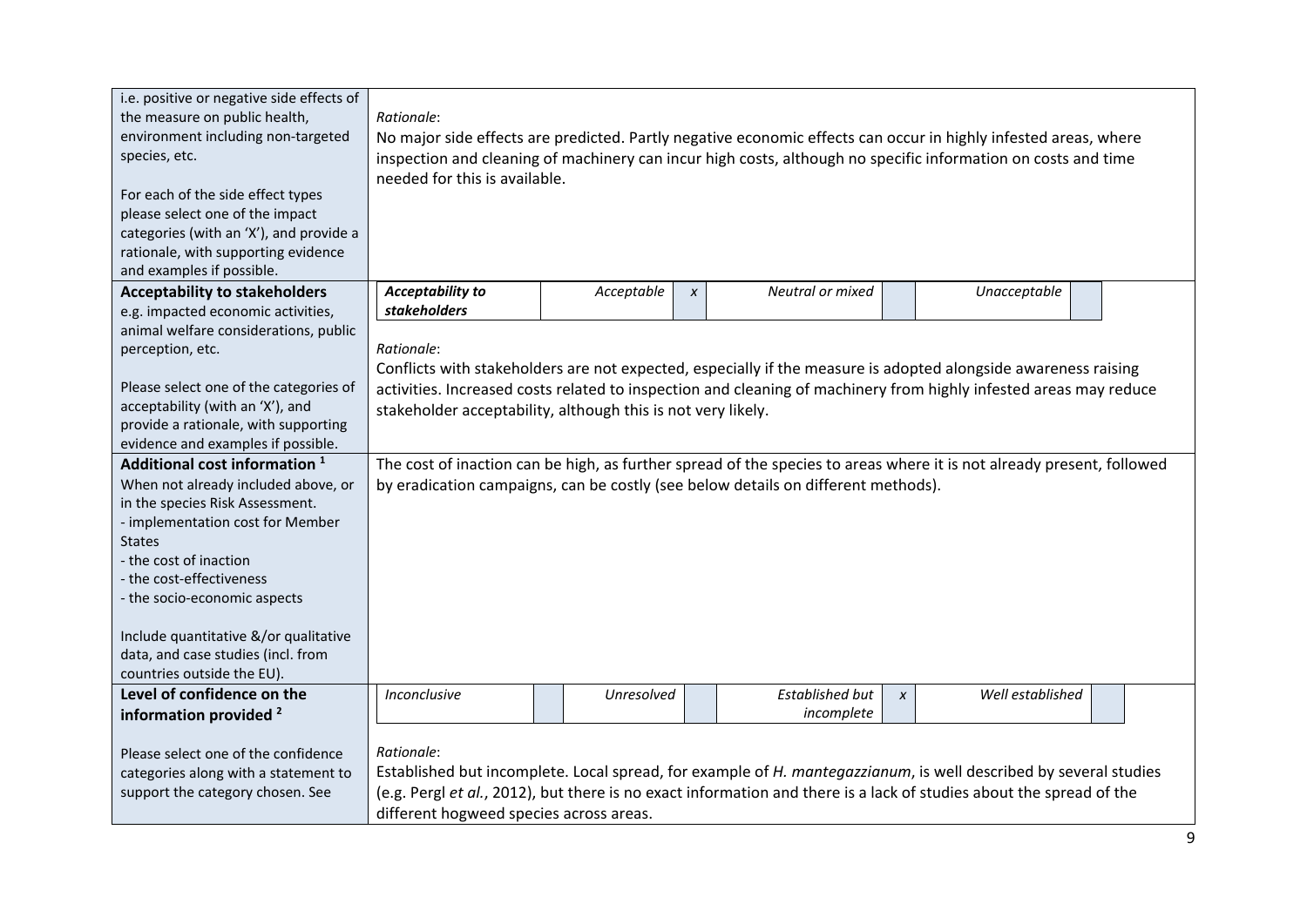| Notes section at the bottom of this |  |
|-------------------------------------|--|
| document.                           |  |
| NOTE $-$ this is not related to the |  |
| effectiveness of the measure        |  |

| for each of the early detection measures identified.                                                                                                                                                               | Surveillance measures to support early detection - Measures to run an effective surveillance system for achieving an early detection of a new<br>occurrence (cf. Article 16). This section assumes that the species is not currently present in a Member State, or part of a Member State's territory. This table is repeated                                                                                                                                                                                                                                                                                                                                                                                                           |  |  |  |  |  |  |  |
|--------------------------------------------------------------------------------------------------------------------------------------------------------------------------------------------------------------------|-----------------------------------------------------------------------------------------------------------------------------------------------------------------------------------------------------------------------------------------------------------------------------------------------------------------------------------------------------------------------------------------------------------------------------------------------------------------------------------------------------------------------------------------------------------------------------------------------------------------------------------------------------------------------------------------------------------------------------------------|--|--|--|--|--|--|--|
| <b>Measure description</b><br>Provide a description of the measure,                                                                                                                                                | Reporting new occurrences through citizen science and active monitoring of high risk sites                                                                                                                                                                                                                                                                                                                                                                                                                                                                                                                                                                                                                                              |  |  |  |  |  |  |  |
| and identify its objective                                                                                                                                                                                         | Early detection of hogweed species relies upon the reporting of new occurrences through citizen science and the<br>active monitoring of high risk sites.                                                                                                                                                                                                                                                                                                                                                                                                                                                                                                                                                                                |  |  |  |  |  |  |  |
|                                                                                                                                                                                                                    | Giant, Sosnowskyi's and Persian hogweeds easily colonise new sites in vicinity of already existing stands (Thiele et al.,<br>2007; Kabuce & Priede, 2010; Baležentienė et al., 2014; Pergl et al., 2012). In the case of giant hogweed, it was shown<br>that this spread is limited in areas where the plant has recently established (e.g. Belgium, France or Slovenia),<br>compared to areas where it has been established for a long time (e.g. Czech Republic, Baltic countries and Germany)<br>(Muller, 2004; Thiele & Otte, 2006; Pyšek et al., 2008; Fried, 2009; Branquart et al., 2011; Pyšek et al., 2012), showing<br>the importance of surveillance measures to support early detection of new occurrences of this species. |  |  |  |  |  |  |  |
|                                                                                                                                                                                                                    | The identification of new occurrences through citizen science, mainly via the public, should be supported by awareness<br>raising activities on these species. In sites where the occurrence of the species can be expected in the future, e.g.<br>neighbouring areas to existing infestations, expert field surveys and remote sensing data (UAV, aerial photos) can be<br>used for early detection of new occurrences (Müllerová et al., 2013, 2017). Remote sensing (RS) has proven useful for<br>monitoring various other invasive shrubs and trees (Huang & Asner, 2009).                                                                                                                                                          |  |  |  |  |  |  |  |
| <b>Scale of application</b><br>At what scale is the measure applied?<br>What is the largest scale at which it<br>has been successfully used? Please<br>provide examples, with areas ( $km2$ or<br>ha) if possible. | From regional (aerial detection, remote sensing) to national/EU (citizen science). For citizen science, the reporting<br>applications can focus on various scales, from regional to continental scale. For RS and field surveys of high risk sites,<br>the target areas need to be identified in advance by preliminary reports of species occurrence (e.g. through Natura<br>2000 sites; Baležentienė et al., 2014), which may allow costs, and the efficiency of mapping, to be estimated.                                                                                                                                                                                                                                            |  |  |  |  |  |  |  |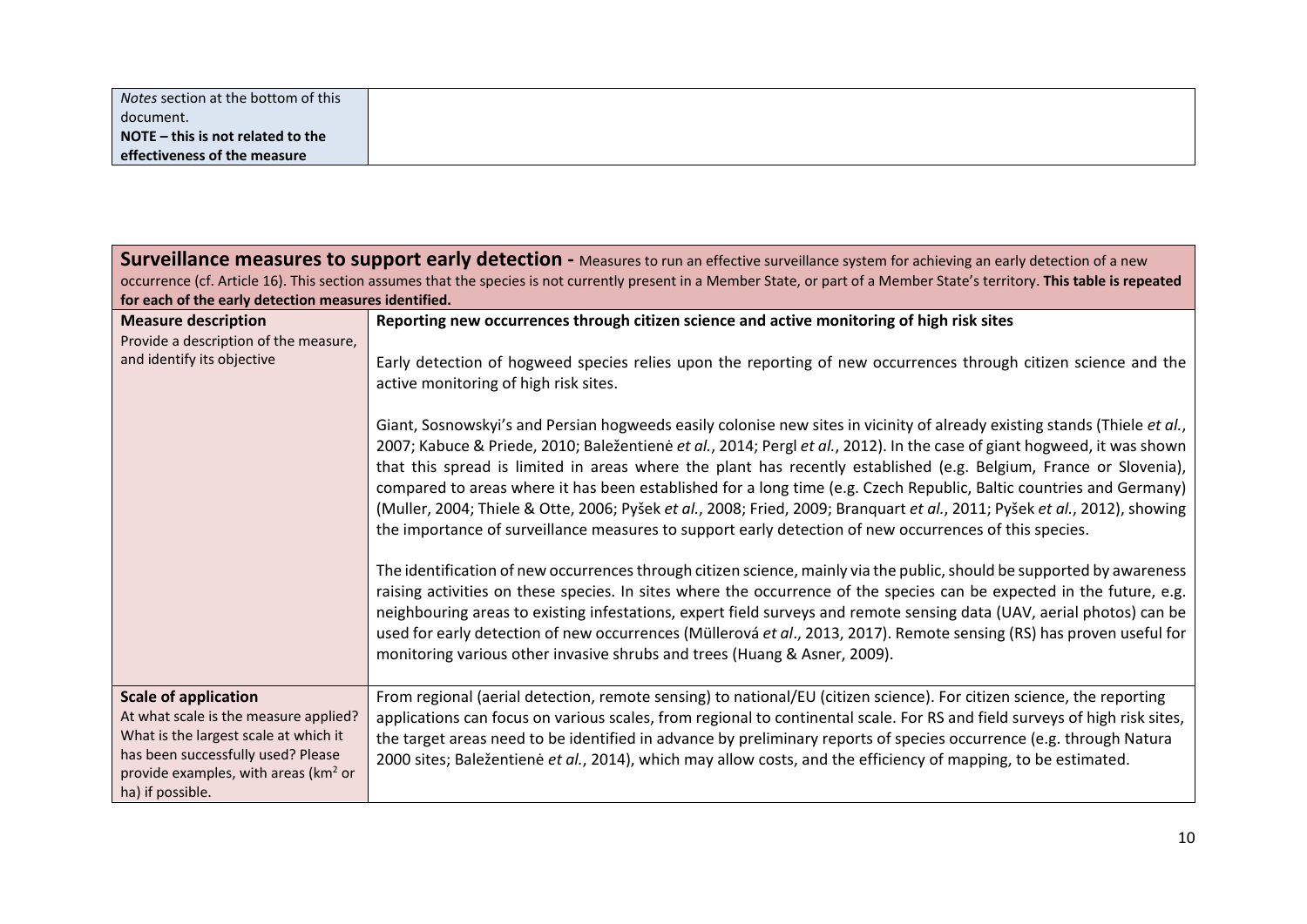| <b>Effectiveness of the measure</b>                                                                                                                      | <b>Effectiveness of</b>                                                                                                                                                                                                                 | Effective                                                                                                                                                                                                                                                                                                                                                                                                                                                                                                                                                                                                                                                                                                                                                                                                                                                                                                                                                                                                                                                                                                                                                                                                                                                                                                                                                                                                                                                                                                                                                                                                                                                                                                                                                                                                                                                                                                                                                                                                                                                                                                                                                                                                       | $\boldsymbol{x}$ | <b>Neutral</b> |  | Ineffective | Unknown |  |  |  |  |  |
|----------------------------------------------------------------------------------------------------------------------------------------------------------|-----------------------------------------------------------------------------------------------------------------------------------------------------------------------------------------------------------------------------------------|-----------------------------------------------------------------------------------------------------------------------------------------------------------------------------------------------------------------------------------------------------------------------------------------------------------------------------------------------------------------------------------------------------------------------------------------------------------------------------------------------------------------------------------------------------------------------------------------------------------------------------------------------------------------------------------------------------------------------------------------------------------------------------------------------------------------------------------------------------------------------------------------------------------------------------------------------------------------------------------------------------------------------------------------------------------------------------------------------------------------------------------------------------------------------------------------------------------------------------------------------------------------------------------------------------------------------------------------------------------------------------------------------------------------------------------------------------------------------------------------------------------------------------------------------------------------------------------------------------------------------------------------------------------------------------------------------------------------------------------------------------------------------------------------------------------------------------------------------------------------------------------------------------------------------------------------------------------------------------------------------------------------------------------------------------------------------------------------------------------------------------------------------------------------------------------------------------------------|------------------|----------------|--|-------------|---------|--|--|--|--|--|
| Is it effective in relation to its                                                                                                                       | measures                                                                                                                                                                                                                                |                                                                                                                                                                                                                                                                                                                                                                                                                                                                                                                                                                                                                                                                                                                                                                                                                                                                                                                                                                                                                                                                                                                                                                                                                                                                                                                                                                                                                                                                                                                                                                                                                                                                                                                                                                                                                                                                                                                                                                                                                                                                                                                                                                                                                 |                  |                |  |             |         |  |  |  |  |  |
| objective? Has the measure                                                                                                                               |                                                                                                                                                                                                                                         |                                                                                                                                                                                                                                                                                                                                                                                                                                                                                                                                                                                                                                                                                                                                                                                                                                                                                                                                                                                                                                                                                                                                                                                                                                                                                                                                                                                                                                                                                                                                                                                                                                                                                                                                                                                                                                                                                                                                                                                                                                                                                                                                                                                                                 |                  |                |  |             |         |  |  |  |  |  |
| previously worked, failed?                                                                                                                               | Rationale:                                                                                                                                                                                                                              |                                                                                                                                                                                                                                                                                                                                                                                                                                                                                                                                                                                                                                                                                                                                                                                                                                                                                                                                                                                                                                                                                                                                                                                                                                                                                                                                                                                                                                                                                                                                                                                                                                                                                                                                                                                                                                                                                                                                                                                                                                                                                                                                                                                                                 |                  |                |  |             |         |  |  |  |  |  |
|                                                                                                                                                          |                                                                                                                                                                                                                                         | In terms of citizen science and public identification, even though the species is the tallest herbaceous plant in                                                                                                                                                                                                                                                                                                                                                                                                                                                                                                                                                                                                                                                                                                                                                                                                                                                                                                                                                                                                                                                                                                                                                                                                                                                                                                                                                                                                                                                                                                                                                                                                                                                                                                                                                                                                                                                                                                                                                                                                                                                                                               |                  |                |  |             |         |  |  |  |  |  |
| Please select one of the categories of<br>effectiveness (with an 'X'), and<br>provide a rationale, with supporting<br>evidence and examples if possible. |                                                                                                                                                                                                                                         | Europe and has an exotic appearance, reporting of new locations e.g. through smartphone applications (e.g.<br>http://www.planttracker.org.uk; http://www.rinse-europe.eu/smartphone-apps,<br>http://biolog.nature.cz/cz/Article/AboutApp and https://easin.jrc.ec.europa.eu/CitizenScienceAbout), is relatively<br>resistant to bias of wrong identification.                                                                                                                                                                                                                                                                                                                                                                                                                                                                                                                                                                                                                                                                                                                                                                                                                                                                                                                                                                                                                                                                                                                                                                                                                                                                                                                                                                                                                                                                                                                                                                                                                                                                                                                                                                                                                                                   |                  |                |  |             |         |  |  |  |  |  |
|                                                                                                                                                          | urban zones, roads).                                                                                                                                                                                                                    | For herbaceous species, RS is only effective if the target species is distinct from surrounding vegetation, forms dense<br>and uniform stands, and/or is large enough to be detected. The flowers of giant hogweed are arranged in compound<br>umbels, with the largest terminal umbel (up to 80 cm in diameter), and satellite and other umbels on branches<br>(Perglová et al., 2006). In Europe, giant hogweed flowers from June to July, followed by sequential ripening of fruits.<br>Therefore, as has been documented (Müllerová et al., 2005, 2017), the size, distinct shape, and colour of<br>inflorescences enables recognition of individual plants, even on low quality panchromatic VHR aerial photographs, if<br>acquired during the flowering or early fruiting period. Furthermore, populations are recognisable on satellite data of<br>coarser spatial resolution (Rapid Eye) (Müllerová et al., 2017). The flowering plants of H. sosnowskyi and H. persicum<br>have similar architecture to H. mantegazzianum, which aerial detection has been widely proven (Kabuce & Priede,<br>2010; Baležentienė et al., 2014). RS is less costly than the direct mapping by experts in the field, but is limited, in that<br>only flowering individuals at open habitats can be recorded. Moreover, while RS detection of flowering individuals is<br>relatively easy, that of fruiting or non-flowering plants is limited, with images capturing the species in the fruiting<br>period (1973 panchromatic and 1987 multispectral aerial photography) showing significantly lower recognition<br>success (Müllerová et al., 2017). Fruiting plants without flowering umbels were not well separable from the<br>surrounding vegetation; their spectral characteristics were not distinct enough, even on multispectral imagery<br>(Müllerová et al., 2017). The same study showed that non-flowering, fruiting, cut, sprayed or grazed individuals were<br>difficult to identify on aerial photographs. RS by drones is limited to areas where UAV can be used (e.g. areas outside<br>Expert field surveys of high risk sites are highly effective (L. Pocová, pers. comm. 2017; Pergl et al., 2012). |                  |                |  |             |         |  |  |  |  |  |
| <b>Effort required</b><br>e.g. period of time over which<br>measure needs to be applied to have<br>results                                               | For citizen science, the effort required will be that of undertaking engagement activities, which should aim to inform<br>the public of the best times of the year to easily identify the species (and the diagnostic characteristics). |                                                                                                                                                                                                                                                                                                                                                                                                                                                                                                                                                                                                                                                                                                                                                                                                                                                                                                                                                                                                                                                                                                                                                                                                                                                                                                                                                                                                                                                                                                                                                                                                                                                                                                                                                                                                                                                                                                                                                                                                                                                                                                                                                                                                                 |                  |                |  |             |         |  |  |  |  |  |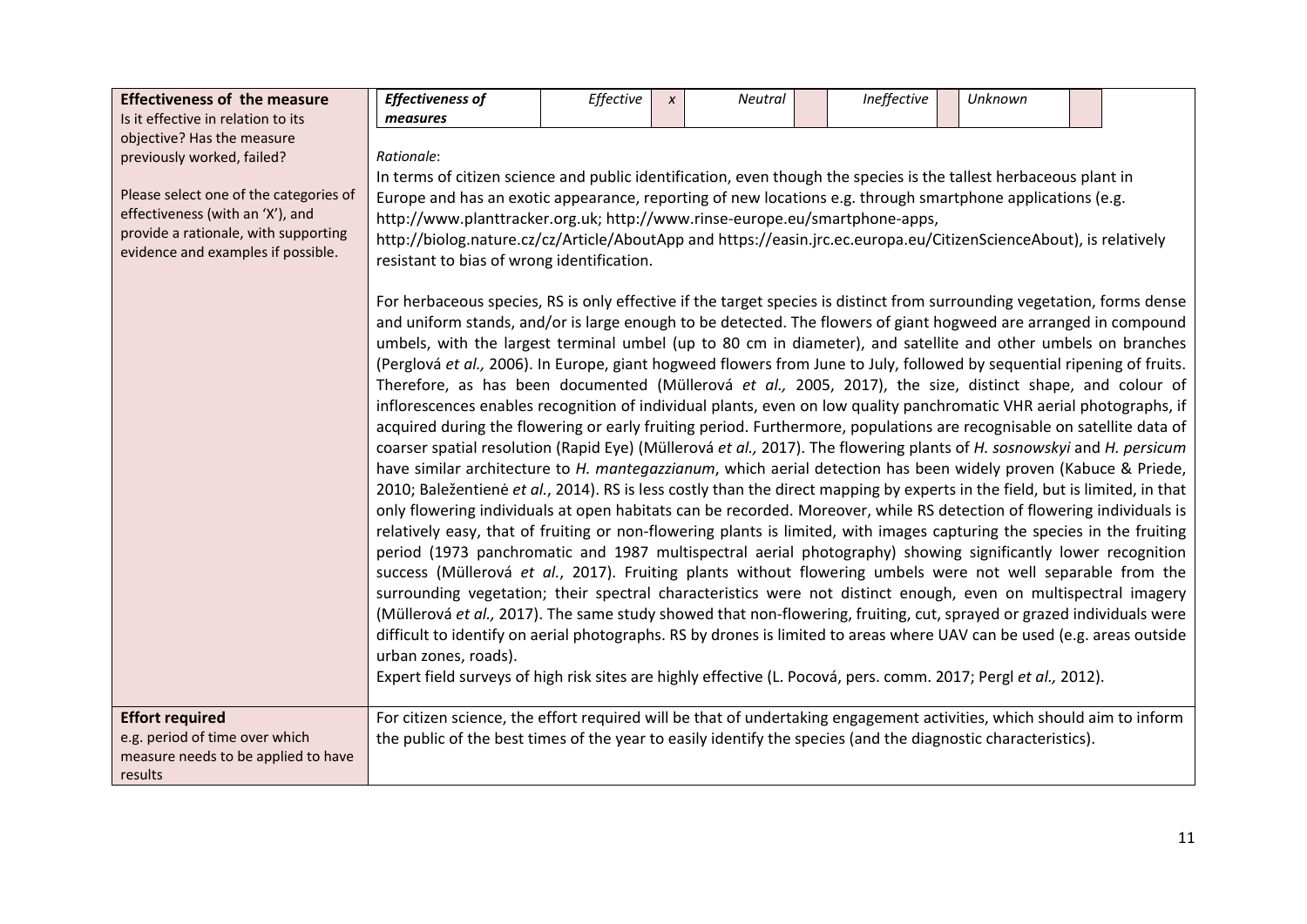| <b>Acceptability to stakeholders</b>                                                                                                                                                                                                                                        | <b>Acceptability to</b><br>stakeholders                                                                                                                                                                                                                                                                                                                                                                                                                                                                                                                                                                                                                                                                                                                                                                                                                                                                                                                                                                                                                                                                                                                                                                                                                                                                                                                                                                                                                                                                                                                                                                                                                                             | Acceptable                                                                                                                                                                                                                                                                                                                            |  | Neutral or mixed | $\boldsymbol{x}$ | Unacceptable |  |  |  |  |  |  |
|-----------------------------------------------------------------------------------------------------------------------------------------------------------------------------------------------------------------------------------------------------------------------------|-------------------------------------------------------------------------------------------------------------------------------------------------------------------------------------------------------------------------------------------------------------------------------------------------------------------------------------------------------------------------------------------------------------------------------------------------------------------------------------------------------------------------------------------------------------------------------------------------------------------------------------------------------------------------------------------------------------------------------------------------------------------------------------------------------------------------------------------------------------------------------------------------------------------------------------------------------------------------------------------------------------------------------------------------------------------------------------------------------------------------------------------------------------------------------------------------------------------------------------------------------------------------------------------------------------------------------------------------------------------------------------------------------------------------------------------------------------------------------------------------------------------------------------------------------------------------------------------------------------------------------------------------------------------------------------|---------------------------------------------------------------------------------------------------------------------------------------------------------------------------------------------------------------------------------------------------------------------------------------------------------------------------------------|--|------------------|------------------|--------------|--|--|--|--|--|--|
| the measure on public health,<br>environment including non-targeted<br>species, etc.<br>For each of the side effect types<br>please select one of the impact<br>categories (with an 'X'), and provide a<br>rationale, with supporting evidence<br>and examples if possible. | Rationale:<br>No major side effects are expected from this measure. As hogweeds sap can burn human skin (phytophotodermatitis),<br>the identification of new sites/records of the species through public engagement or active monitoring in the field,<br>needs to include clear warnings not to handle the plant.                                                                                                                                                                                                                                                                                                                                                                                                                                                                                                                                                                                                                                                                                                                                                                                                                                                                                                                                                                                                                                                                                                                                                                                                                                                                                                                                                                  |                                                                                                                                                                                                                                                                                                                                       |  |                  |                  |              |  |  |  |  |  |  |
| i.e. positive or negative side effects of                                                                                                                                                                                                                                   | <b>Economic effects</b>                                                                                                                                                                                                                                                                                                                                                                                                                                                                                                                                                                                                                                                                                                                                                                                                                                                                                                                                                                                                                                                                                                                                                                                                                                                                                                                                                                                                                                                                                                                                                                                                                                                             | Positive                                                                                                                                                                                                                                                                                                                              |  | Neutral or mixed | $\pmb{\chi}$     | Negative     |  |  |  |  |  |  |
| both positive and negative                                                                                                                                                                                                                                                  | Social effects                                                                                                                                                                                                                                                                                                                                                                                                                                                                                                                                                                                                                                                                                                                                                                                                                                                                                                                                                                                                                                                                                                                                                                                                                                                                                                                                                                                                                                                                                                                                                                                                                                                                      | Positive                                                                                                                                                                                                                                                                                                                              |  | Neutral or mixed | $\boldsymbol{x}$ | Negative     |  |  |  |  |  |  |
| Side effects (incl. potential) -                                                                                                                                                                                                                                            | <b>Environmental effects</b>                                                                                                                                                                                                                                                                                                                                                                                                                                                                                                                                                                                                                                                                                                                                                                                                                                                                                                                                                                                                                                                                                                                                                                                                                                                                                                                                                                                                                                                                                                                                                                                                                                                        | Positive                                                                                                                                                                                                                                                                                                                              |  | Neutral or mixed | $\pmb{\chi}$     | Negative     |  |  |  |  |  |  |
| e.g. cost, staff, equipment etc.                                                                                                                                                                                                                                            | may need to be developed, although many already exist (see examples above). Moreover, the resulting distribution<br>data should be linked directly to the national agencies responsible for alien species management which, after verifying<br>the records, should forward them to EU early warning systems.<br>Direct field surveys can be informed using preliminary data (e.g. from Natura 2000, citizen science, national or regional<br>plant inventories), and are relatively cheap to undertake (ca. 1 Euro per ha, L. Pocová, pers. comm., 2017). Non-<br>targeted field surveys can be part of other established monitoring programmes, e.g. for Natura 2000 sites, reducing<br>the costs even more. Giant hogweed (and also Sosnowskyi's and Persian hogweeds) are species that can be easily<br>identified and reported.<br>For RS, aerial photographs, or detailed satellite data, are needed. The resources needed for this depend if the<br>photographs still have to be taken, or if the analysis is based on existing data. If the area to be monitored is<br>relatively small, then using drones is recommended, due to flexibility in area monitored, time restrictions and speed<br>at which surveys can be undertaken relative to the area covered. Acquiring a drone is expensive, but might prove<br>cost-effective in the long-term. The estimate of the costs for satellite photos range between 20 (satellite Pleiades) to<br>30 Euros (satellite WorldView-2) (J. Müllerová, pers. comm., 2018). The problem with satellite data is that it is low in<br>flexibility and it depends on weather conditions (e.g. occurrence of clouds jeopardizes photos). |                                                                                                                                                                                                                                                                                                                                       |  |                  |                  |              |  |  |  |  |  |  |
| Resources required <sup>1</sup>                                                                                                                                                                                                                                             |                                                                                                                                                                                                                                                                                                                                                                                                                                                                                                                                                                                                                                                                                                                                                                                                                                                                                                                                                                                                                                                                                                                                                                                                                                                                                                                                                                                                                                                                                                                                                                                                                                                                                     | For citizen science, mobile phone applications or other online platforms devoted to recording species occurrences                                                                                                                                                                                                                     |  |                  |                  |              |  |  |  |  |  |  |
|                                                                                                                                                                                                                                                                             |                                                                                                                                                                                                                                                                                                                                                                                                                                                                                                                                                                                                                                                                                                                                                                                                                                                                                                                                                                                                                                                                                                                                                                                                                                                                                                                                                                                                                                                                                                                                                                                                                                                                                     | The time needed for field mapping is comparable to that for other surveys, like for Natura 2000 sites. For RS, it is<br>crucial to monitor the sites during the appropriate time of the year, as only certain phenological stages of the plants<br>(flowering and early fruiting) are distinct enough to be accurately distinguished. |  |                  |                  |              |  |  |  |  |  |  |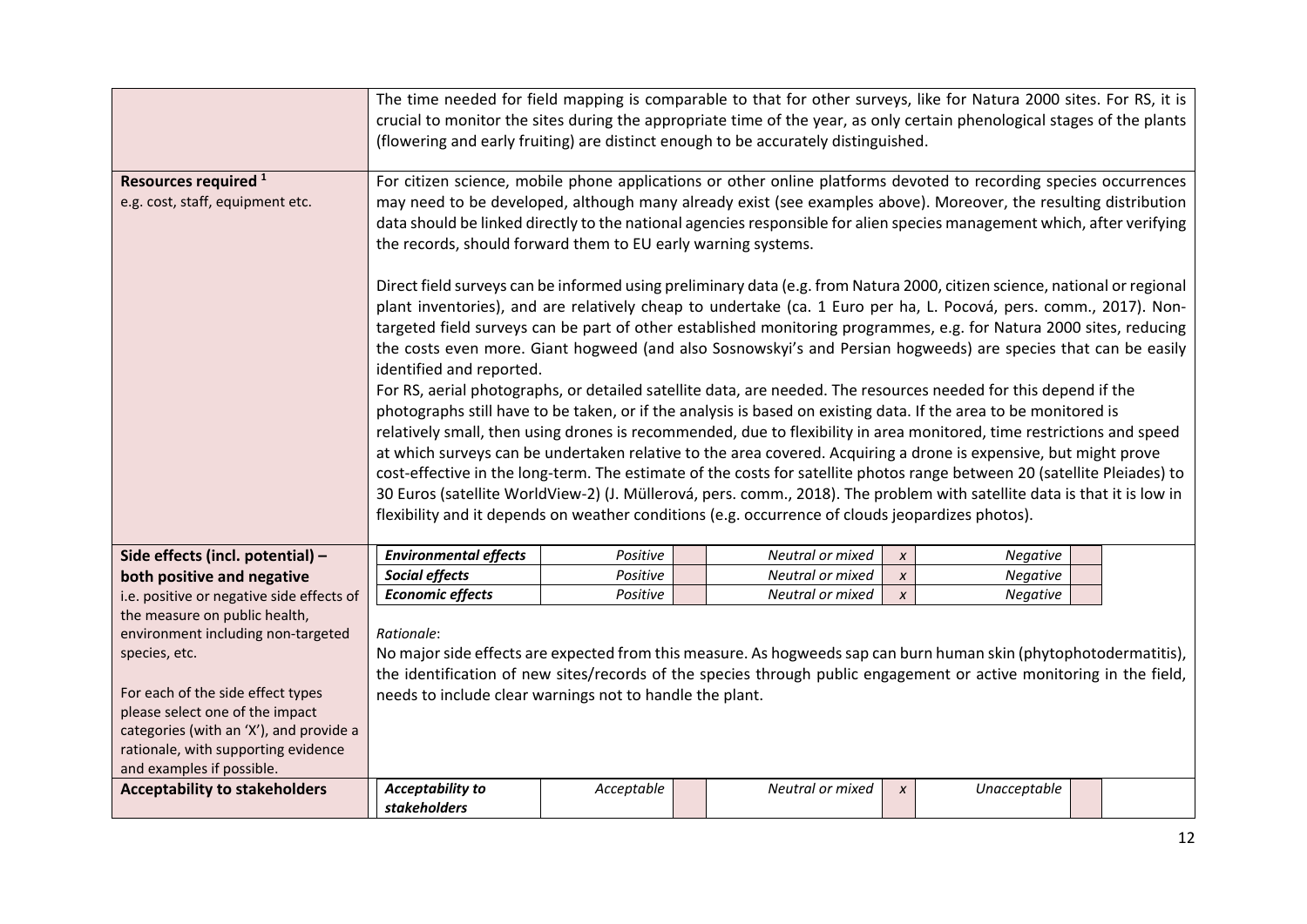| e.g. impacted economic activities,<br>animal welfare considerations, public<br>perception, etc.<br>Please select one of the categories of<br>acceptability (with an 'X'), and<br>provide a rationale, with supporting<br>evidence and examples if possible.                                                                    | Rationale:<br>Direct field surveys can be problematic to undertake in private properties; as such, it is important that access to<br>private land is granted by land managers and landowners. The use of drones may also generate public opposition<br>and can be limited by national legislation/regulations. |            |                                                                                                                   |  |                                                                                                                                                                                                                                         |  |  |  |  |  |
|--------------------------------------------------------------------------------------------------------------------------------------------------------------------------------------------------------------------------------------------------------------------------------------------------------------------------------|----------------------------------------------------------------------------------------------------------------------------------------------------------------------------------------------------------------------------------------------------------------------------------------------------------------|------------|-------------------------------------------------------------------------------------------------------------------|--|-----------------------------------------------------------------------------------------------------------------------------------------------------------------------------------------------------------------------------------------|--|--|--|--|--|
| Additional cost information 1                                                                                                                                                                                                                                                                                                  |                                                                                                                                                                                                                                                                                                                |            |                                                                                                                   |  | Most of the EU Member States already have some information systems available for collating biodiversity data that                                                                                                                       |  |  |  |  |  |
| When not already included above, or<br>in the species Risk Assessment.<br>- implementation cost for Member<br><b>States</b><br>- the cost of inaction<br>- the cost-effectiveness<br>- the socio-economic aspects<br>Include quantitative &/or qualitative<br>data, and case studies (incl. from<br>countries outside the EU). | specific smartphone applications are desired.                                                                                                                                                                                                                                                                  |            |                                                                                                                   |  | are accessible for the public to submit records. Therefore, no extra costs for developing software are expected, unless                                                                                                                 |  |  |  |  |  |
| Level of confidence on the                                                                                                                                                                                                                                                                                                     | Inconclusive                                                                                                                                                                                                                                                                                                   | Unresolved | Established but                                                                                                   |  | Well established<br>$\pmb{\chi}$                                                                                                                                                                                                        |  |  |  |  |  |
| information provided <sup>2</sup><br>Please select one of the confidence<br>categories along with a statement to<br>support the category chosen. See<br>Notes section at the bottom of this<br>document.<br>NOTE $-$ this is not related to the<br>effectiveness of the measure                                                | Rationale:                                                                                                                                                                                                                                                                                                     |            | incomplete<br>architecture of the other two hogweed species is similar, allowing this technique to be replicated. |  | Well established. Citizen science has been largely used throughout Europe. For RS, there are several studies focused<br>on giant hogweed recognition from aerial photos, with detailed descriptions and a wide range of approaches; the |  |  |  |  |  |

**Rapid eradication for new introductions** - Measures to achieve eradication at an early stage of invasion, after an early detection of a new occurrence (cf. Article 17). This section assumes that the species is not currently present in a Member State, or part of a Member State's territory. **This table is repeated for each of the eradication measures identified.**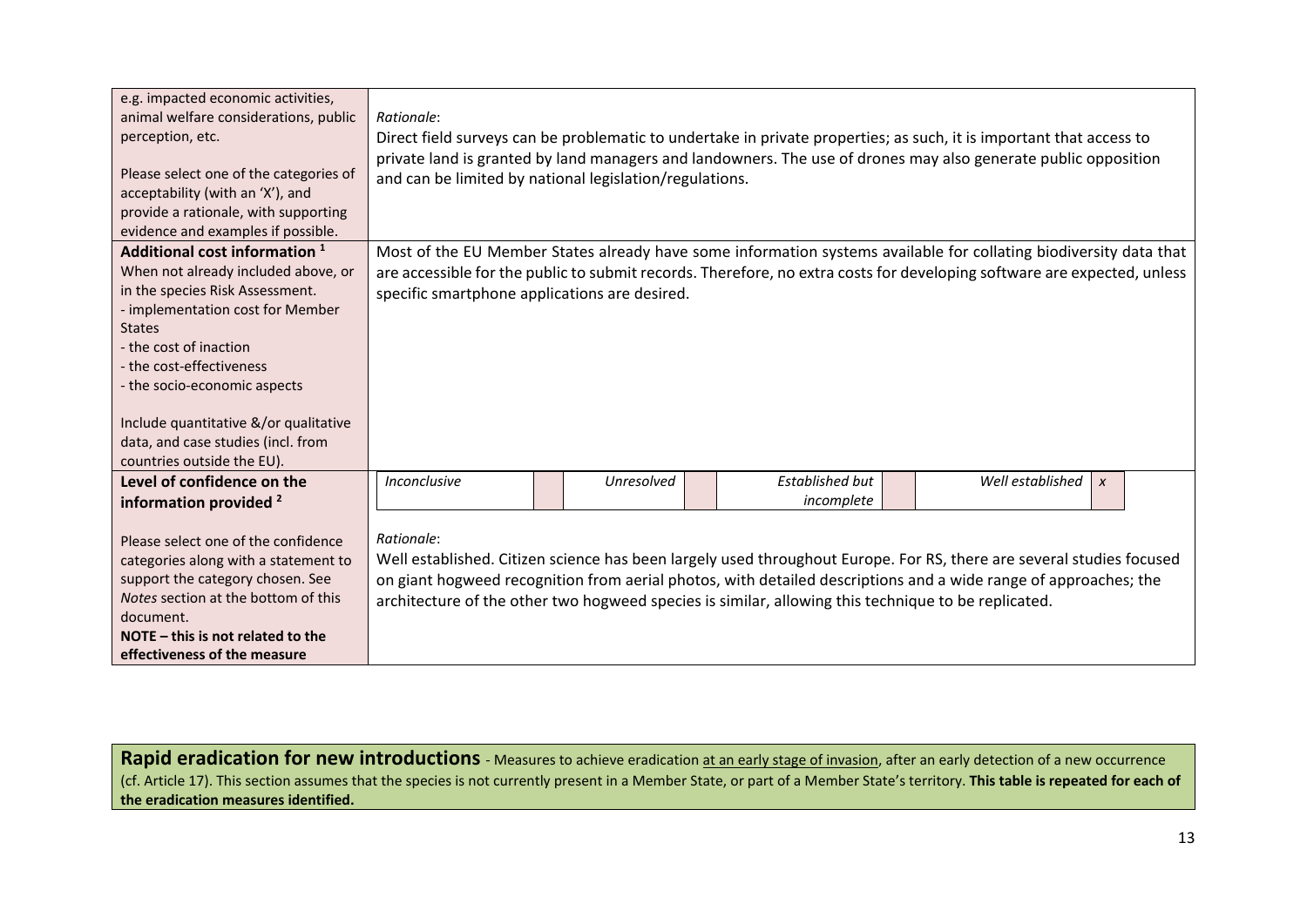| <b>Measure description</b>                                                             |                                                                                                                                                                                                                                                                                                                                                                                                                                                                                                                                                                                                                                                                                                                                                                                                                                                                                                                                                                                                                                                                                                                                                                                                                                                                 | Digging out the roots (root cutting) |              |         |  |             |  |         |  |  |  |
|----------------------------------------------------------------------------------------|-----------------------------------------------------------------------------------------------------------------------------------------------------------------------------------------------------------------------------------------------------------------------------------------------------------------------------------------------------------------------------------------------------------------------------------------------------------------------------------------------------------------------------------------------------------------------------------------------------------------------------------------------------------------------------------------------------------------------------------------------------------------------------------------------------------------------------------------------------------------------------------------------------------------------------------------------------------------------------------------------------------------------------------------------------------------------------------------------------------------------------------------------------------------------------------------------------------------------------------------------------------------|--------------------------------------|--------------|---------|--|-------------|--|---------|--|--|--|
| Provide a description of the measure,                                                  |                                                                                                                                                                                                                                                                                                                                                                                                                                                                                                                                                                                                                                                                                                                                                                                                                                                                                                                                                                                                                                                                                                                                                                                                                                                                 |                                      |              |         |  |             |  |         |  |  |  |
| and identify its objective                                                             | Digging out the roots is the only mechanical method that immediately destroys hogweeds (Tiley & Philp, 1997;                                                                                                                                                                                                                                                                                                                                                                                                                                                                                                                                                                                                                                                                                                                                                                                                                                                                                                                                                                                                                                                                                                                                                    |                                      |              |         |  |             |  |         |  |  |  |
|                                                                                        | www.nonnativespecies.org/downloadDocument.cfm?id=998).                                                                                                                                                                                                                                                                                                                                                                                                                                                                                                                                                                                                                                                                                                                                                                                                                                                                                                                                                                                                                                                                                                                                                                                                          |                                      |              |         |  |             |  |         |  |  |  |
|                                                                                        | Root cutting can be applied to areas with relatively low plant coverage, and areas up to approximately 500 $m^2$ of<br>coverage. Roots must be cut at least 10-15 cm below the ground, at the beginning of the growing season (April to<br>June), and left on the ground to become dry. On wet habitats (e.g. river banks, meadows under tree canopies), roots<br>need to be removed from the site, or placed on the foliage of the up-rooted plants without soil contact.<br>Recommendations on efficient control from Denmark state that cutting only 2-3 cm below ground is sufficient<br>(https://care4nature.dk/bekaempelse-kaempe-bjoerneklo/). The depth of root cut therefore depends on local<br>conditions and position of adventive buds on roots (Pyšek et al., 2007b).<br>Similar to root cutting is the so-called "spring digging", which is done early in the spring using a hoe, when the plants<br>emerge (end of March-April). The advantage is that this is done when the plants are small, the root is only 5-10 cm<br>deep and the risk of contact with leaves (and burning) is small (Pergl et al., 2016).<br>Small scale. This measure is suitable for relatively small areas or not so dense larger stands (circa up to 500 $m^2$ ) (L. |                                      |              |         |  |             |  |         |  |  |  |
| <b>Scale of application</b>                                                            |                                                                                                                                                                                                                                                                                                                                                                                                                                                                                                                                                                                                                                                                                                                                                                                                                                                                                                                                                                                                                                                                                                                                                                                                                                                                 |                                      |              |         |  |             |  |         |  |  |  |
| At what scale is the measure applied?                                                  | Pocová, pers. comm., 2017; Rajmis et al., 2017). A study from Denmark recommends root cutting to population sizes                                                                                                                                                                                                                                                                                                                                                                                                                                                                                                                                                                                                                                                                                                                                                                                                                                                                                                                                                                                                                                                                                                                                               |                                      |              |         |  |             |  |         |  |  |  |
| What is the largest scale at which it                                                  | up to 10 000 individuals (Suadicani et al., 2017).                                                                                                                                                                                                                                                                                                                                                                                                                                                                                                                                                                                                                                                                                                                                                                                                                                                                                                                                                                                                                                                                                                                                                                                                              |                                      |              |         |  |             |  |         |  |  |  |
| has been successfully used? Please<br>provide examples, with areas (km <sup>2</sup> or |                                                                                                                                                                                                                                                                                                                                                                                                                                                                                                                                                                                                                                                                                                                                                                                                                                                                                                                                                                                                                                                                                                                                                                                                                                                                 |                                      |              |         |  |             |  |         |  |  |  |
| ha) if possible.                                                                       |                                                                                                                                                                                                                                                                                                                                                                                                                                                                                                                                                                                                                                                                                                                                                                                                                                                                                                                                                                                                                                                                                                                                                                                                                                                                 |                                      |              |         |  |             |  |         |  |  |  |
|                                                                                        |                                                                                                                                                                                                                                                                                                                                                                                                                                                                                                                                                                                                                                                                                                                                                                                                                                                                                                                                                                                                                                                                                                                                                                                                                                                                 |                                      |              |         |  |             |  |         |  |  |  |
| <b>Effectiveness of the measure</b>                                                    | <b>Effectiveness of</b>                                                                                                                                                                                                                                                                                                                                                                                                                                                                                                                                                                                                                                                                                                                                                                                                                                                                                                                                                                                                                                                                                                                                                                                                                                         | Effective                            | $\pmb{\chi}$ | Neutral |  | Ineffective |  | Unknown |  |  |  |
| Is it effective in relation to its                                                     | measures                                                                                                                                                                                                                                                                                                                                                                                                                                                                                                                                                                                                                                                                                                                                                                                                                                                                                                                                                                                                                                                                                                                                                                                                                                                        |                                      |              |         |  |             |  |         |  |  |  |
| objective? Has the measure<br>previously worked, failed?                               | Rationale:                                                                                                                                                                                                                                                                                                                                                                                                                                                                                                                                                                                                                                                                                                                                                                                                                                                                                                                                                                                                                                                                                                                                                                                                                                                      |                                      |              |         |  |             |  |         |  |  |  |
|                                                                                        | Very effective, if done properly (Tiley & Philp, 1997; Rajmis et al., 2017). Cutting the tap root as a method for                                                                                                                                                                                                                                                                                                                                                                                                                                                                                                                                                                                                                                                                                                                                                                                                                                                                                                                                                                                                                                                                                                                                               |                                      |              |         |  |             |  |         |  |  |  |
| Please select one of the categories of                                                 | eradicating hogweeds comes from Tiley & Philp (1997), who studied the effect of cutting at different root depths                                                                                                                                                                                                                                                                                                                                                                                                                                                                                                                                                                                                                                                                                                                                                                                                                                                                                                                                                                                                                                                                                                                                                |                                      |              |         |  |             |  |         |  |  |  |
| effectiveness (with an 'X'), and                                                       | and stem heights on regeneration. The authors found that cutting plants 5 cm below the soil surface, or at ground                                                                                                                                                                                                                                                                                                                                                                                                                                                                                                                                                                                                                                                                                                                                                                                                                                                                                                                                                                                                                                                                                                                                               |                                      |              |         |  |             |  |         |  |  |  |
| provide a rationale, with supporting                                                   | level, allowed re-growth of shoots from axillary buds below ground. Such observation is in concordance with                                                                                                                                                                                                                                                                                                                                                                                                                                                                                                                                                                                                                                                                                                                                                                                                                                                                                                                                                                                                                                                                                                                                                     |                                      |              |         |  |             |  |         |  |  |  |
| evidence and examples if possible.                                                     | findings by Caffrey (1999), where no mortality was recorded among plants cut to ground level.                                                                                                                                                                                                                                                                                                                                                                                                                                                                                                                                                                                                                                                                                                                                                                                                                                                                                                                                                                                                                                                                                                                                                                   |                                      |              |         |  |             |  |         |  |  |  |
| <b>Effort required</b>                                                                 | The best time of the year to undertake root digging is at the beginning of the growing season (April to June), in order                                                                                                                                                                                                                                                                                                                                                                                                                                                                                                                                                                                                                                                                                                                                                                                                                                                                                                                                                                                                                                                                                                                                         |                                      |              |         |  |             |  |         |  |  |  |
|                                                                                        | to avoid problematic handling of flowering plants. Although the method is effective throughout the year, it must be                                                                                                                                                                                                                                                                                                                                                                                                                                                                                                                                                                                                                                                                                                                                                                                                                                                                                                                                                                                                                                                                                                                                             |                                      |              |         |  |             |  |         |  |  |  |
|                                                                                        | done at the very beginning of the fruiting season, before the seeds are released. There is no need to repeat this                                                                                                                                                                                                                                                                                                                                                                                                                                                                                                                                                                                                                                                                                                                                                                                                                                                                                                                                                                                                                                                                                                                                               |                                      |              |         |  |             |  |         |  |  |  |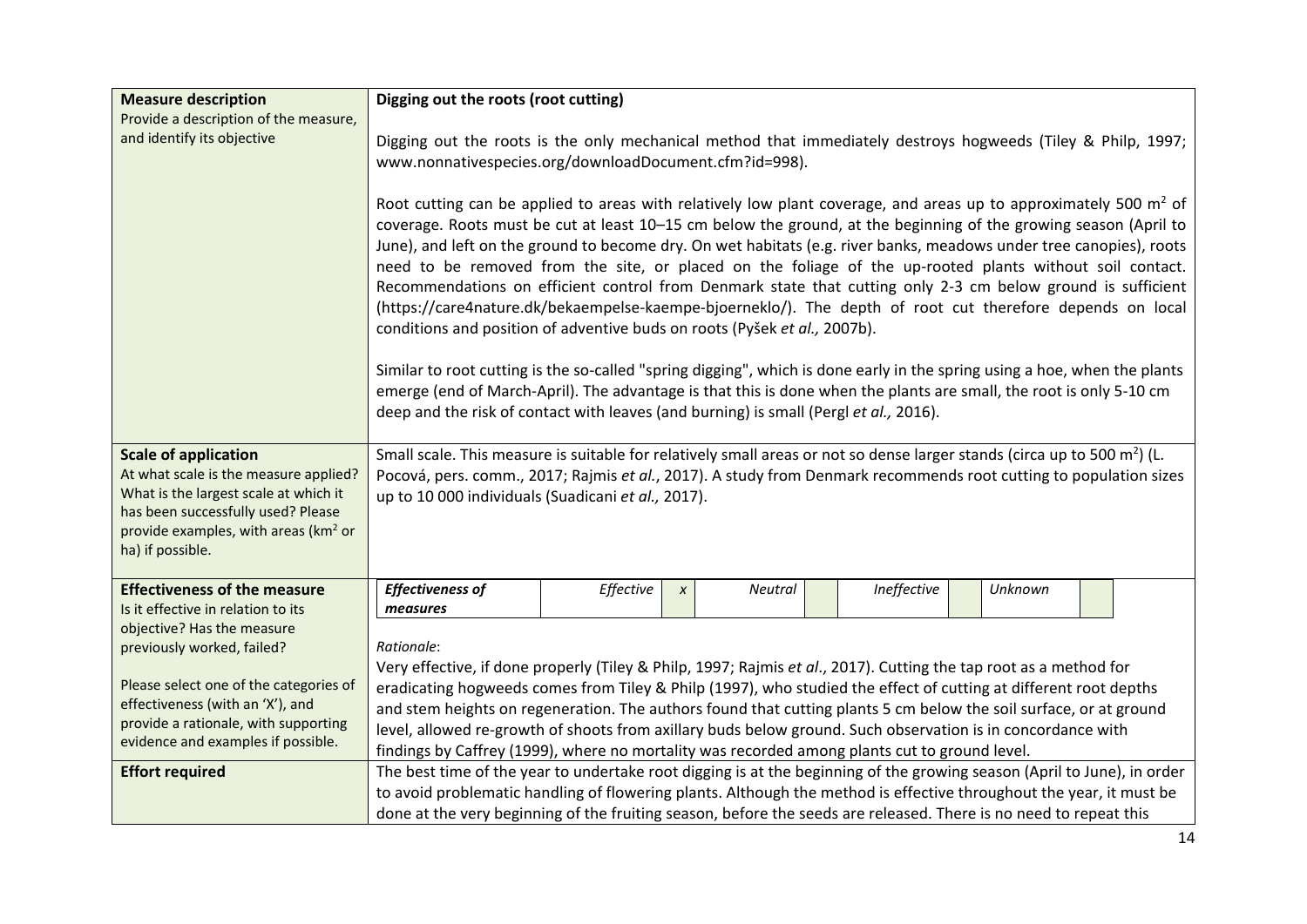| e.g. period of time over which<br>measure needs to be applied to have<br>results | measure for correctly treated plants, but it is necessary to revisit managed localities to control for overlooked<br>individuals, regenerating plants and plants germinated from the soil seed bank (the same year, as well as for a<br>minimum of 7 years for H. mantegazzianum and H. persicum, and of 5 years for H. Sosnowskyi). |            |           |                                                                                              |                  |                                                                                                                 |  |  |  |  |
|----------------------------------------------------------------------------------|--------------------------------------------------------------------------------------------------------------------------------------------------------------------------------------------------------------------------------------------------------------------------------------------------------------------------------------|------------|-----------|----------------------------------------------------------------------------------------------|------------------|-----------------------------------------------------------------------------------------------------------------|--|--|--|--|
| Resources required <sup>1</sup>                                                  | No special resources are needed; only labour, and digging and protection equipment (e.g. gloves) are required. See                                                                                                                                                                                                                   |            |           |                                                                                              |                  |                                                                                                                 |  |  |  |  |
| e.g. cost, staff, equipment etc.                                                 | Rajmis et al. (2017) and the table above for estimate of costs in Germany.                                                                                                                                                                                                                                                           |            |           |                                                                                              |                  |                                                                                                                 |  |  |  |  |
| Side effects (incl. potential) -                                                 | <b>Environmental effects</b>                                                                                                                                                                                                                                                                                                         | Positive   |           | Neutral or mixed                                                                             | $\pmb{\chi}$     | Negative                                                                                                        |  |  |  |  |
| both positive and negative                                                       | Social effects                                                                                                                                                                                                                                                                                                                       | Positive   |           | Neutral or mixed                                                                             |                  | Negative<br>$\pmb{\chi}$                                                                                        |  |  |  |  |
| i.e. positive or negative side effects of                                        | <b>Economic effects</b>                                                                                                                                                                                                                                                                                                              | Positive   |           | Neutral or mixed                                                                             | $\boldsymbol{x}$ | <b>Negative</b>                                                                                                 |  |  |  |  |
| the measure on public health,                                                    |                                                                                                                                                                                                                                                                                                                                      |            |           |                                                                                              |                  |                                                                                                                 |  |  |  |  |
| environment including non-targeted                                               | Rationale:                                                                                                                                                                                                                                                                                                                           |            |           |                                                                                              |                  |                                                                                                                 |  |  |  |  |
| species, etc.                                                                    |                                                                                                                                                                                                                                                                                                                                      |            |           |                                                                                              |                  | The only risk associated with this method is the potential contact of workers with plant sap and resulting skin |  |  |  |  |
|                                                                                  |                                                                                                                                                                                                                                                                                                                                      |            |           | burnings (phytophotodermatitis). Therefore, it is essential to wear protective clothes.      |                  |                                                                                                                 |  |  |  |  |
| For each of the side effect types                                                |                                                                                                                                                                                                                                                                                                                                      |            |           |                                                                                              |                  |                                                                                                                 |  |  |  |  |
| please select one of the impact<br>categories (with an 'X'), and provide a       |                                                                                                                                                                                                                                                                                                                                      |            |           |                                                                                              |                  |                                                                                                                 |  |  |  |  |
| rationale, with supporting evidence                                              |                                                                                                                                                                                                                                                                                                                                      |            |           |                                                                                              |                  |                                                                                                                 |  |  |  |  |
| and examples if possible.                                                        |                                                                                                                                                                                                                                                                                                                                      |            |           |                                                                                              |                  |                                                                                                                 |  |  |  |  |
| <b>Acceptability to stakeholders</b>                                             | <b>Acceptability to</b>                                                                                                                                                                                                                                                                                                              | Acceptable | $\pmb{X}$ | Neutral or mixed                                                                             |                  | Unacceptable                                                                                                    |  |  |  |  |
| e.g. impacted economic activities,                                               | stakeholders                                                                                                                                                                                                                                                                                                                         |            |           |                                                                                              |                  |                                                                                                                 |  |  |  |  |
| animal welfare considerations, public                                            |                                                                                                                                                                                                                                                                                                                                      |            |           |                                                                                              |                  |                                                                                                                 |  |  |  |  |
| perception, etc.                                                                 | Rationale:                                                                                                                                                                                                                                                                                                                           |            |           |                                                                                              |                  |                                                                                                                 |  |  |  |  |
|                                                                                  |                                                                                                                                                                                                                                                                                                                                      |            |           | This measure is generally acceptable to stakeholders, and suitable even for organic farmers. |                  |                                                                                                                 |  |  |  |  |
| Please select one of the categories of                                           |                                                                                                                                                                                                                                                                                                                                      |            |           |                                                                                              |                  |                                                                                                                 |  |  |  |  |
| acceptability (with an 'X'), and                                                 |                                                                                                                                                                                                                                                                                                                                      |            |           |                                                                                              |                  |                                                                                                                 |  |  |  |  |
| provide a rationale, with supporting<br>evidence and examples if possible.       |                                                                                                                                                                                                                                                                                                                                      |            |           |                                                                                              |                  |                                                                                                                 |  |  |  |  |
| Additional cost information <sup>1</sup>                                         | No information available.                                                                                                                                                                                                                                                                                                            |            |           |                                                                                              |                  |                                                                                                                 |  |  |  |  |
| When not already included above, or                                              |                                                                                                                                                                                                                                                                                                                                      |            |           |                                                                                              |                  |                                                                                                                 |  |  |  |  |
| in the species Risk Assessment.                                                  |                                                                                                                                                                                                                                                                                                                                      |            |           |                                                                                              |                  |                                                                                                                 |  |  |  |  |
| - implementation cost for Member                                                 |                                                                                                                                                                                                                                                                                                                                      |            |           |                                                                                              |                  |                                                                                                                 |  |  |  |  |
| <b>States</b>                                                                    |                                                                                                                                                                                                                                                                                                                                      |            |           |                                                                                              |                  |                                                                                                                 |  |  |  |  |
| - the cost of inaction                                                           |                                                                                                                                                                                                                                                                                                                                      |            |           |                                                                                              |                  |                                                                                                                 |  |  |  |  |
| - the cost-effectiveness                                                         |                                                                                                                                                                                                                                                                                                                                      |            |           |                                                                                              |                  |                                                                                                                 |  |  |  |  |
| - the socio-economic aspects                                                     |                                                                                                                                                                                                                                                                                                                                      |            |           |                                                                                              |                  |                                                                                                                 |  |  |  |  |
|                                                                                  |                                                                                                                                                                                                                                                                                                                                      |            |           |                                                                                              |                  |                                                                                                                 |  |  |  |  |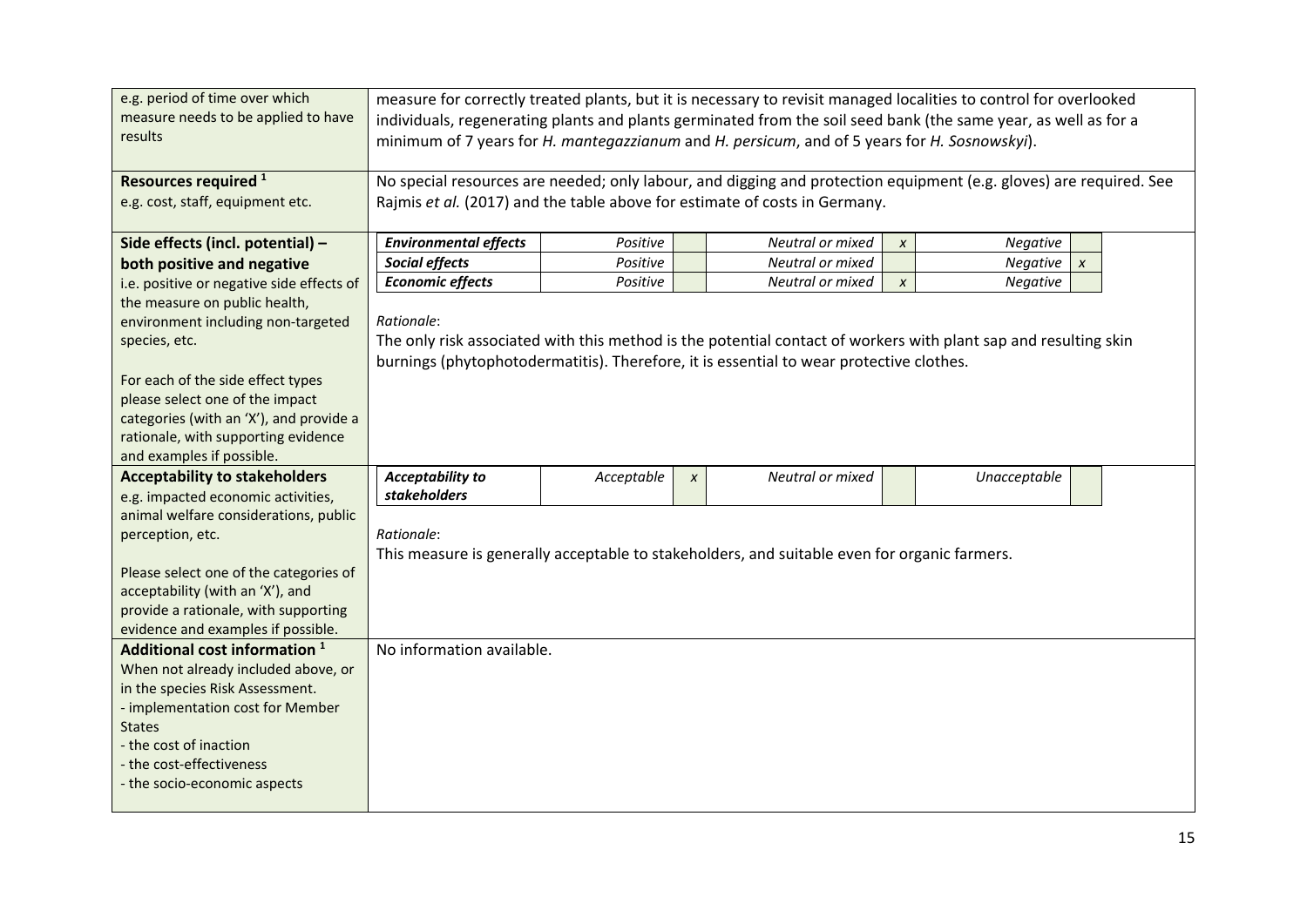<span id="page-15-0"></span>

| Include quantitative &/or qualitative<br>data, and case studies (incl. from<br>countries outside the EU).                                                                                                                                  |                                                                                                                                                                                                                                                                                                                                        |            |                        |            |                  |  |
|--------------------------------------------------------------------------------------------------------------------------------------------------------------------------------------------------------------------------------------------|----------------------------------------------------------------------------------------------------------------------------------------------------------------------------------------------------------------------------------------------------------------------------------------------------------------------------------------|------------|------------------------|------------|------------------|--|
| Level of confidence on the<br>information provided <sup>2</sup>                                                                                                                                                                            | Inconclusive                                                                                                                                                                                                                                                                                                                           | Unresolved | <b>Established but</b> | incomplete | Well established |  |
| Please select one of the confidence<br>categories along with a statement to<br>support the category chosen. See<br>Notes section at the bottom of this<br>document.<br>NOTE $-$ this is not related to the<br>effectiveness of the measure | Rationale:<br>Well established. There are a number of published studies confirming the use and effectiveness of this measure on<br>giant hogweed. As Persian and Sosnowskyi's hogweed have the same life-history as the giant hogweed, and<br>Sosnowskyi's hogweed has an even shorter living seed bank, the confidence level is high. |            |                        |            |                  |  |

| the eradication measures identified.                                                              | Rapid eradication for new introductions - Measures to achieve eradication at an early stage of invasion, after an early detection of a new occurrence<br>(cf. Article 17). This section assumes that the species is not currently present in a Member State, or part of a Member State's territory. This table is repeated for each of                                                                                                                                                                                                                                                                                                                                                                                                                                                                                                                                                                                                               |
|---------------------------------------------------------------------------------------------------|------------------------------------------------------------------------------------------------------------------------------------------------------------------------------------------------------------------------------------------------------------------------------------------------------------------------------------------------------------------------------------------------------------------------------------------------------------------------------------------------------------------------------------------------------------------------------------------------------------------------------------------------------------------------------------------------------------------------------------------------------------------------------------------------------------------------------------------------------------------------------------------------------------------------------------------------------|
| <b>Measure description</b><br>Provide a description of the measure,<br>and identify its objective | <b>Herbicide application</b><br>Rapid eradication of small populations is undertaken relatively easily by use of herbicides, although eradication of<br>large infestations can be problematic (Wadsworth et al., 2000; Pluess et al., 2012; Pergl et al., 2016). Based on data                                                                                                                                                                                                                                                                                                                                                                                                                                                                                                                                                                                                                                                                       |
|                                                                                                   | from the Czech Republic, the ability to eradicate small populations of giant hogweed is high (Pergl et al., 2016).<br>Hogweeds are sensitive to a wide range of herbicides (e.g. active component glyphosate, triclopyr <sup>2</sup> ; Nielsen et al.,<br>2005; Dalke et al., 2018). The use of selective herbicides is recommended, so that the invaded area can be quickly<br>overgrown with grasses, which suppress young hogweed plants and prevent the establishment of other non-native<br>plant species. Depending on the area infested, the application can be in a form of spray or direct leaf application. In<br>large areas with restrictions on the use of herbicides (e.g. organic farms, protected areas), only mechanical methods<br>are allowed (Pergl et al., 2016). However, the use of herbicides in environmentally sensitive sites can be addressed<br>through the injection of herbicides into stems and roots of the plants. |

 <sup>2</sup> www.nonnativespecies.org/downloadDocument.cfm?id=998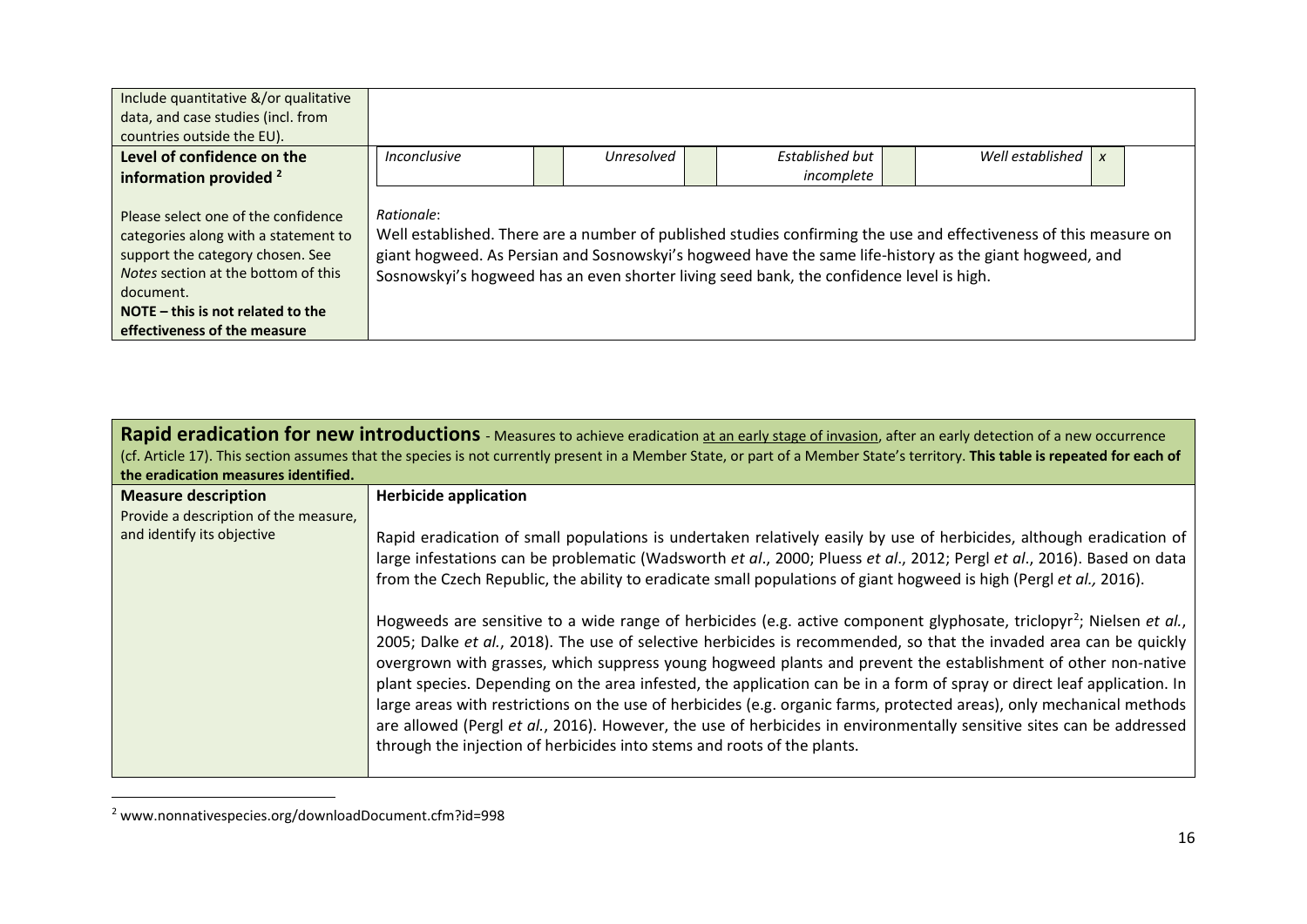| <b>Scale of application</b><br>At what scale is the measure applied?<br>What is the largest scale at which it<br>has been successfully used? Please<br>provide examples, with areas (km <sup>2</sup> or<br>ha) if possible. | countermeasures (Suadicani et al., 2017).<br>This measure can be used for both rapid eradication, as well as long-term eradication of hogweed species.<br>Local to national scale (based on the level of invasion and local needs).<br>2017).                                                                                                                 |   |           |                  |                           |             |                  | EU/national/local legislation on the use of plant protection products and biocides needs to be respected. At a national<br>level, it is recommended to certify people or companies carrying out control, in order to secure efficacy of the<br>The table below summarises suitability of different methods for herbicide application (as well as approaches using<br>different measures) for eradication control of giant hogweed, depending on the size of the infestation (Rajmis et al., |  |  |  |
|-----------------------------------------------------------------------------------------------------------------------------------------------------------------------------------------------------------------------------|---------------------------------------------------------------------------------------------------------------------------------------------------------------------------------------------------------------------------------------------------------------------------------------------------------------------------------------------------------------|---|-----------|------------------|---------------------------|-------------|------------------|---------------------------------------------------------------------------------------------------------------------------------------------------------------------------------------------------------------------------------------------------------------------------------------------------------------------------------------------------------------------------------------------------------------------------------------------------------------------------------------------|--|--|--|
|                                                                                                                                                                                                                             | Mechanical<br>Mechanical<br><b>Chemical</b> treatment<br>Chemical<br>Root<br>destruction<br>cutting with<br>with hand-held<br>treatment with<br>cutting<br>Grazing<br>Area size<br>with shovel<br>with scythe<br>flail mower<br>machines<br>equipment                                                                                                         |   |           |                  |                           |             |                  |                                                                                                                                                                                                                                                                                                                                                                                                                                                                                             |  |  |  |
|                                                                                                                                                                                                                             | Unprotected areas                                                                                                                                                                                                                                                                                                                                             |   |           |                  |                           |             |                  |                                                                                                                                                                                                                                                                                                                                                                                                                                                                                             |  |  |  |
|                                                                                                                                                                                                                             | Small<br>(up to $100 \text{ m}^2$ )                                                                                                                                                                                                                                                                                                                           | X |           |                  | $\boldsymbol{\mathrm{X}}$ |             |                  |                                                                                                                                                                                                                                                                                                                                                                                                                                                                                             |  |  |  |
|                                                                                                                                                                                                                             | Medium<br>$(>100-1000 \text{ m}^2)$                                                                                                                                                                                                                                                                                                                           |   | X         |                  | X                         |             | X                |                                                                                                                                                                                                                                                                                                                                                                                                                                                                                             |  |  |  |
|                                                                                                                                                                                                                             | Large<br>$(>1000 \text{ m}^2)$                                                                                                                                                                                                                                                                                                                                |   |           | $\boldsymbol{X}$ |                           | X           | $\boldsymbol{X}$ |                                                                                                                                                                                                                                                                                                                                                                                                                                                                                             |  |  |  |
|                                                                                                                                                                                                                             |                                                                                                                                                                                                                                                                                                                                                               |   |           |                  |                           |             |                  |                                                                                                                                                                                                                                                                                                                                                                                                                                                                                             |  |  |  |
| <b>Effectiveness of the measure</b><br>Is it effective in relation to its                                                                                                                                                   | <b>Effectiveness of</b><br>measures                                                                                                                                                                                                                                                                                                                           |   | Effective | $\pmb{\chi}$     | Neutral                   | Ineffective | Unknown          |                                                                                                                                                                                                                                                                                                                                                                                                                                                                                             |  |  |  |
| objective? Has the measure<br>previously worked, failed?<br>Please select one of the categories of<br>effectiveness (with an 'X'), and<br>provide a rationale, with supporting<br>evidence and examples if possible.        | Rationale:<br>three weeks later will almost totally eliminate the germination of hogweed seeds (Nielsen et al., 2005).                                                                                                                                                                                                                                        |   |           |                  |                           |             |                  | Highly effective. Target plants do not survive and, if the herbicide is applied at the right time, seeds are not produced<br>(Pyšek et al., 2007b). Total weed (and other vegetation) control by glyphosate application can be achieved in spring,<br>when weeds have sufficient leaf area, and before they become widespread. Deep ploughing of the soil (up to 24 cm)                                                                                                                     |  |  |  |
| <b>Effort required</b>                                                                                                                                                                                                      | In general, the application of herbicides is most effective in May, when the stands are accessible, leaf rosettes are<br>fully developed and the average plant height reaches approximately 0.5 m high. The spraying of herbicides should<br>also be applied before the plants begin to form a flowering stem. After this, some herbicides do not work at the |   |           |                  |                           |             |                  |                                                                                                                                                                                                                                                                                                                                                                                                                                                                                             |  |  |  |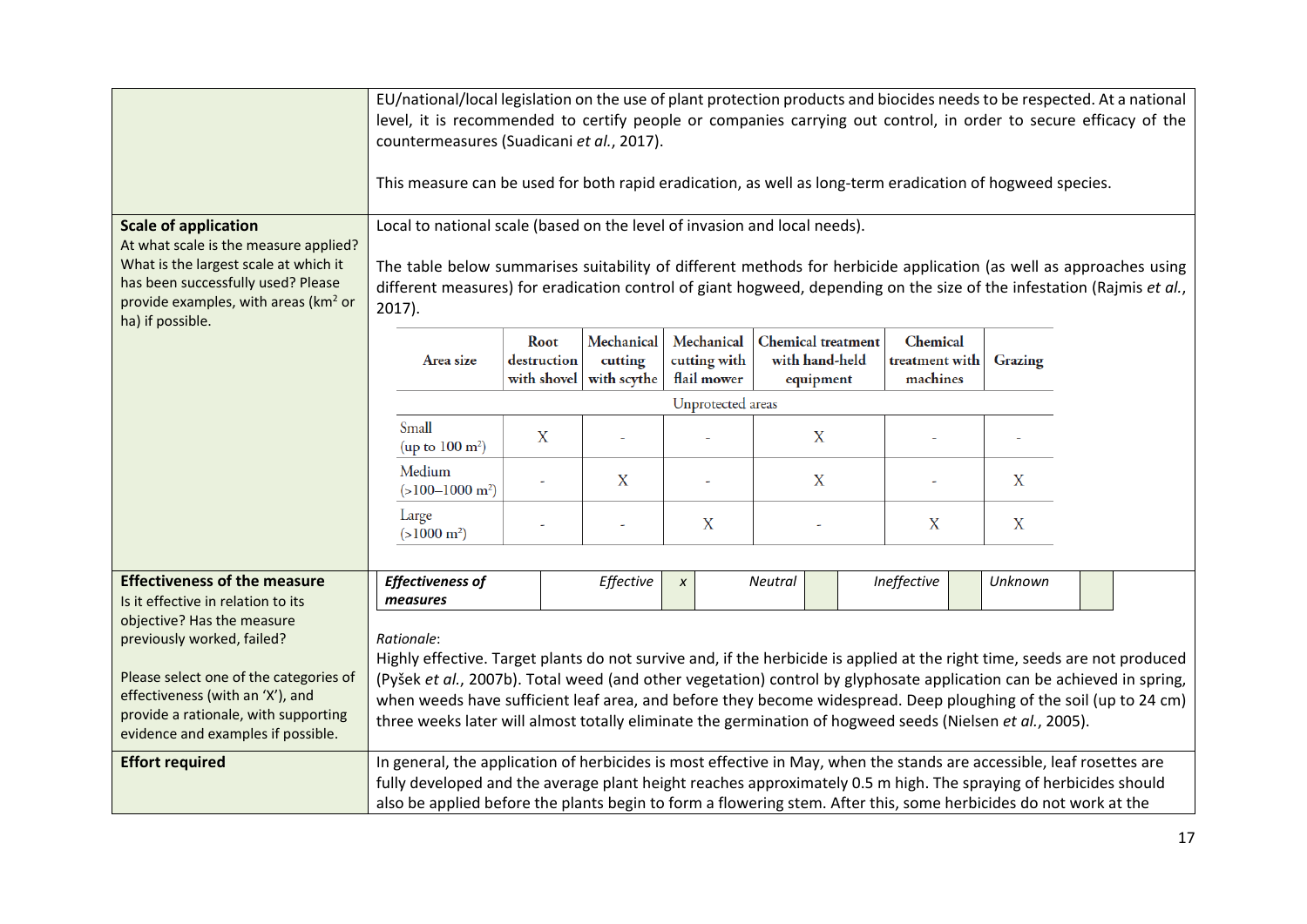<span id="page-17-0"></span>

| e.g. period of time over which      | usual dose, and the required increase in concentration would not be appropriate for the environment (Pergl et al.,                                                                                                                                                                                                                                                                                                                                                                                                                                                                                                                                                                                                                                                                                                                                                                                                                                                                                                                                                                                                                                                                                                                                                                                                                                                                                                                                                                                                                                                                                                                                                                                                                                                                                                                                                                                                                                                                                                                                                                                            |
|-------------------------------------|---------------------------------------------------------------------------------------------------------------------------------------------------------------------------------------------------------------------------------------------------------------------------------------------------------------------------------------------------------------------------------------------------------------------------------------------------------------------------------------------------------------------------------------------------------------------------------------------------------------------------------------------------------------------------------------------------------------------------------------------------------------------------------------------------------------------------------------------------------------------------------------------------------------------------------------------------------------------------------------------------------------------------------------------------------------------------------------------------------------------------------------------------------------------------------------------------------------------------------------------------------------------------------------------------------------------------------------------------------------------------------------------------------------------------------------------------------------------------------------------------------------------------------------------------------------------------------------------------------------------------------------------------------------------------------------------------------------------------------------------------------------------------------------------------------------------------------------------------------------------------------------------------------------------------------------------------------------------------------------------------------------------------------------------------------------------------------------------------------------|
| measure needs to be applied to have | 2016). Injection of herbicides to the stem or root can be used for managing plants at sensitive conservation sites,                                                                                                                                                                                                                                                                                                                                                                                                                                                                                                                                                                                                                                                                                                                                                                                                                                                                                                                                                                                                                                                                                                                                                                                                                                                                                                                                                                                                                                                                                                                                                                                                                                                                                                                                                                                                                                                                                                                                                                                           |
| results                             | where there is a risk of affecting the surrounding vegetation or the neighbouring environment <sup>3</sup> .                                                                                                                                                                                                                                                                                                                                                                                                                                                                                                                                                                                                                                                                                                                                                                                                                                                                                                                                                                                                                                                                                                                                                                                                                                                                                                                                                                                                                                                                                                                                                                                                                                                                                                                                                                                                                                                                                                                                                                                                  |
| Resources required <sup>1</sup>     | The resources required depend on the size of the infestation and on local salary settings, as the use of herbicides is                                                                                                                                                                                                                                                                                                                                                                                                                                                                                                                                                                                                                                                                                                                                                                                                                                                                                                                                                                                                                                                                                                                                                                                                                                                                                                                                                                                                                                                                                                                                                                                                                                                                                                                                                                                                                                                                                                                                                                                        |
| e.g. cost, staff, equipment etc.    | labour intensive and requires trained staff.                                                                                                                                                                                                                                                                                                                                                                                                                                                                                                                                                                                                                                                                                                                                                                                                                                                                                                                                                                                                                                                                                                                                                                                                                                                                                                                                                                                                                                                                                                                                                                                                                                                                                                                                                                                                                                                                                                                                                                                                                                                                  |
|                                     | Hogweeds are considered some of the most harmful IAS in Europe (Pyšek et al., 2013; DAISIE, 2015), because of the<br>risk of incurring human injuries (phytophotodermatitis), their high rate of spread and their impact on biodiversity;<br>therefore, there are significant funds invested into their eradication (in many cases, eradication costs include<br>campaigns for other IAS). The eradication costs of dense populations of giant hogweed are between 1,000 and 50,000<br>EUR/ha/year, depending on the control technique used (including both chemical and mechanical treatment) and site<br>conditions. Much lower costs are, however, incurred to control low density populations (Nielsen et al., 2005; Gren et<br>al., 2007; Delbart & Pieret, 2009).<br>Cost estimates of realised control measures (a combination of cutting and herbicide application), as well as direct<br>costs for the health system, are available for Germany (Reinhardt et al., 2003). The authors extrapolated that annual<br>costs to Germany range between 6 and 21 million Euro, with the mean value of circa 12 million Euro. This total sum<br>consists of around 1 million Euro for control in conservation areas, 2.5 million Euro for eradications along roadways<br>and 1-2 million Euro for addressing public health issues. Costs for eradication in rural areas are estimated to start at<br>5.5 million Euro.<br>Recently, a more precise cost-benefit analysis for the eradication control of giant hogweed in Germany has been<br>published (Rajmis et al., 2017). The authors estimated minimum costs of eradication measures, including a time span<br>of ten years and a social discount rate of 1%, which resulted in a total of 3,467,640 Euro for an optimistic scenario,<br>and 6,254,932 Euro for a pessimistic invasion scenario, where no success of the first eradication attempt is assumed.<br>The table below shows the estimated costs for giant hogweed eradication control using chemical treatment, and its<br>comparison to the use of other techniques (Rajmis et al., 2017). |

 <sup>3</sup> [www.nonnativespecies.org/downloadDocument.cfm?id=998](http://www.nonnativespecies.org/downloadDocument.cfm?id=998)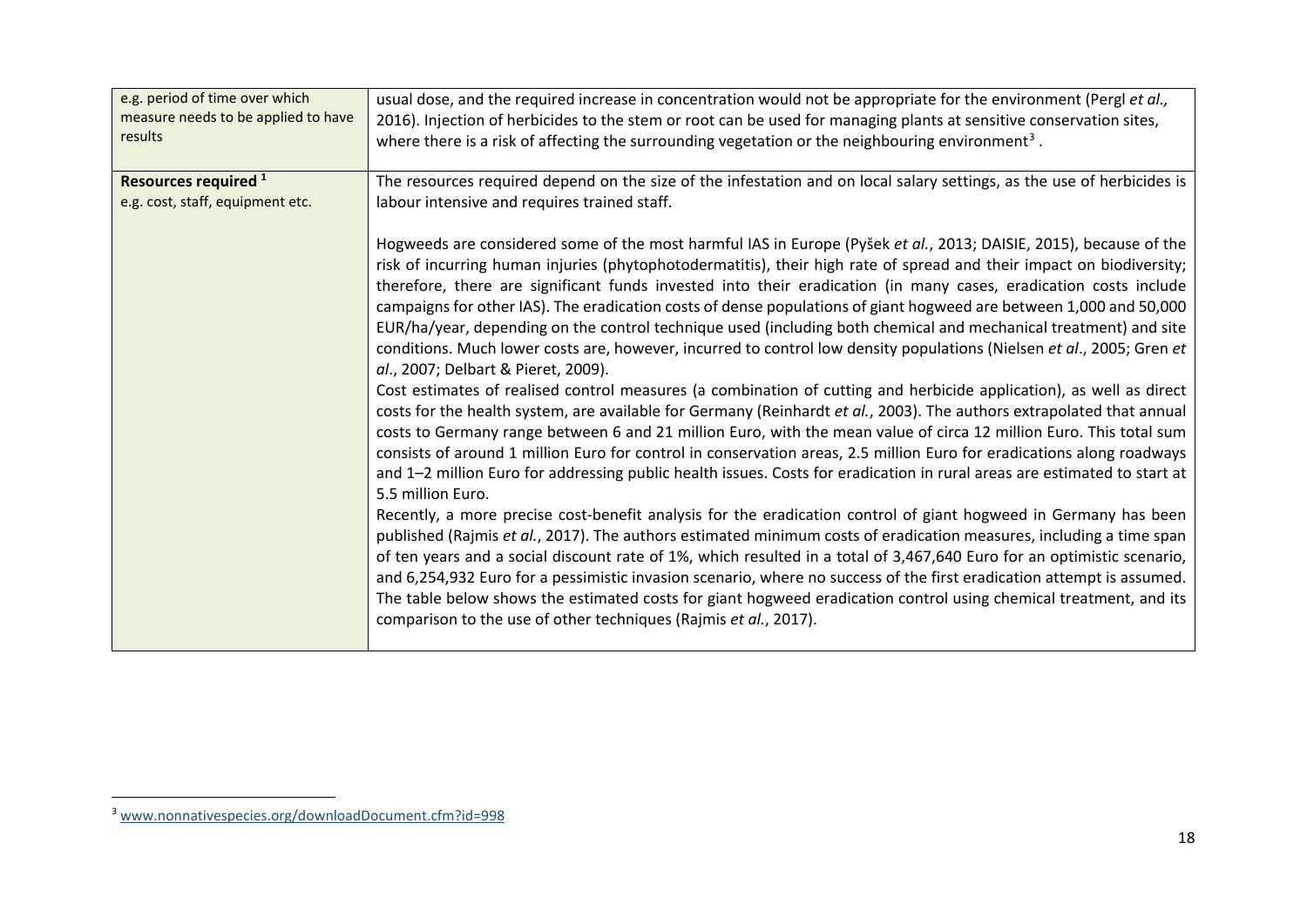| Description of<br>measure                  | <b>Cost of labor</b>                                                                                                                                                                                                                                                                                                           | <b>Cost of materials</b>                                                                                                                                     |  |  |  |  |
|--------------------------------------------|--------------------------------------------------------------------------------------------------------------------------------------------------------------------------------------------------------------------------------------------------------------------------------------------------------------------------------|--------------------------------------------------------------------------------------------------------------------------------------------------------------|--|--|--|--|
| Root destruction and<br>mechanical cutting | 33 € per hour; additional job training<br>of 5 hours, one treatment and one after-<br>treatment                                                                                                                                                                                                                                | Protective clothing, shovel, scythe, flail<br>mower, repair cost                                                                                             |  |  |  |  |
| Chemical treatment                         | 33 € per hour; additional job training<br>of 5 hours, two treatments, restoration<br>(plough and seeder, planting costs and<br>two cuttings per year)                                                                                                                                                                          | Protective clothing, machines, herbicide<br>sprayer, diesel and machine oil, technical<br>inspection agency and machine check,<br>machine repair, glyphosate |  |  |  |  |
| Grazing                                    | 33 € per hour; maintenance of fencing,<br>periodic inspection, daily inspection of<br>animals, moving of animals between<br>fenced area, scrub removal, branch<br>pruning, building of stiles, supplementary<br>cutting outside the fencing with 1,000<br>hours per year and administration with<br>15 hours per site and year | Fencing, purchase of animals, shelter,<br>water supply, additional fodder,<br>veterinary inspection and treatment                                            |  |  |  |  |

Source: Based on suggestions from Nielsen et al. (2005) and adjusted to the concrete case of eradication in the infested German districts.

A three year project in a heavily infested area of Western Czech Republic revealed that it is possible to lower hogweed distribution to ca. 20% (including pastures and areas where no herbicide application is allowed). The costs of such a campaign (which included management of *Fallopias* and *Impatiens glandulifera*) were 2.7 million Euro (L. Pocová, pers. comm., 2017). The methods used included application of herbicides, where allowed, and cutting in restricted areas.

In Sweden, the costs for eradication of giant hogweed were calculated to be circa 1-4 SEK/m<sup>2</sup>, but much higher along roads (100 SEK/m<sup>2</sup>) (Gren *et al.,* 2007). This estimate is based on the total cost of control of 13 invasive species by Swedish public authorities. The total annual cost for control of giant hogweed ranges from 38,000 to 47,000 Euro.

For the UK, Sampson (1994) estimated the control cost of giant hogweed for 150 invaded sites in 1989, at between approximately 148 Euro and 42,630 Euro (historical exchange values from 2000; 1989 not available).

Additionally, southern Belgium spends circa 0.5 million Euro per year for control of giant hogweed (Pergl & Branquart, 2016).

In Denmark, about 22.5 million DKR (3 million Euro) per year are spent for control of giant hogweed. Costs of eradication are estimated to reach 45-135 million DKR/year in the first years, and then decrease to 2-8 million DKR/year after 10 years. Herbicide application had a cost of ca. 500 DKR/ha (Suadicani *et al.*, 2017).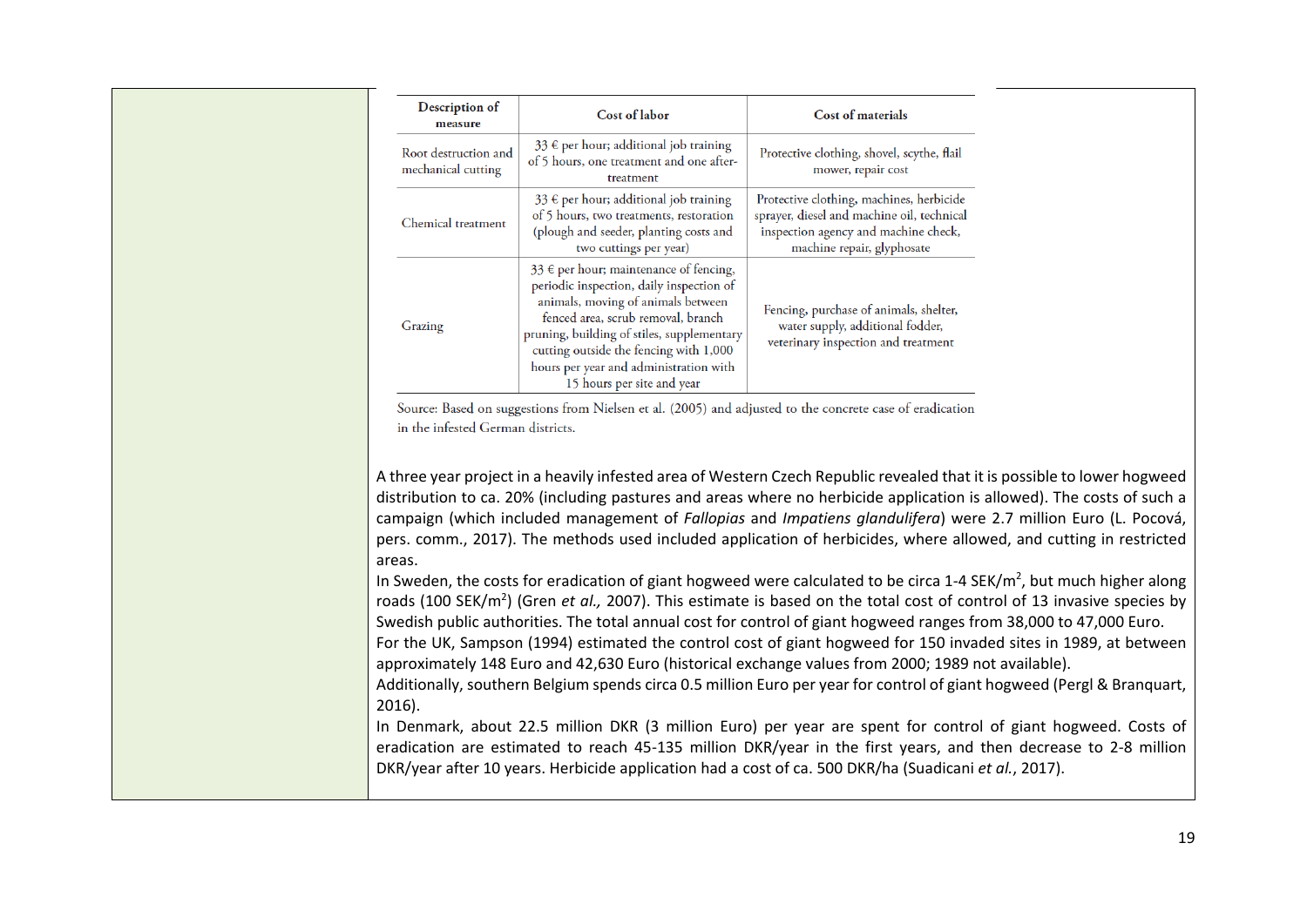|                                                                             |                                                                       | Due to the limited distribution of Sosnowskyi's hogweed in Europe, most of the data on its management come from<br>Russia and neighbouring countries. The most detailed study (Dalke et al., 2018) shows that the stands of H. sosnowskyi<br>were mapped on an area of 169,000 ha and were destroyed on an area of 18,000 ha. The total cost of the contracts<br>amounted to 314 million rubles. The cost of mowing H. sosnowskyi was about 30,000 rubles/ha and the cost for<br>treating thickets with herbicides was 14,500 rubles/ha (median values). |  |                                                                                                        |                  |                                                                                                                             |  |  |  |  |  |
|-----------------------------------------------------------------------------|-----------------------------------------------------------------------|----------------------------------------------------------------------------------------------------------------------------------------------------------------------------------------------------------------------------------------------------------------------------------------------------------------------------------------------------------------------------------------------------------------------------------------------------------------------------------------------------------------------------------------------------------|--|--------------------------------------------------------------------------------------------------------|------------------|-----------------------------------------------------------------------------------------------------------------------------|--|--|--|--|--|
| Side effects (incl. potential) -                                            | <b>Environmental effects</b>                                          | Positive                                                                                                                                                                                                                                                                                                                                                                                                                                                                                                                                                 |  | Neutral or mixed                                                                                       |                  | Negative<br>$\boldsymbol{x}$                                                                                                |  |  |  |  |  |
| both positive and negative                                                  | Social effects                                                        | Positive                                                                                                                                                                                                                                                                                                                                                                                                                                                                                                                                                 |  | Neutral or mixed                                                                                       | $\pmb{\chi}$     | Negative                                                                                                                    |  |  |  |  |  |
| i.e. positive or negative side effects of                                   | <b>Economic effects</b>                                               | Positive                                                                                                                                                                                                                                                                                                                                                                                                                                                                                                                                                 |  | Neutral or mixed                                                                                       | $\boldsymbol{x}$ | Negative                                                                                                                    |  |  |  |  |  |
| the measure on public health,                                               |                                                                       |                                                                                                                                                                                                                                                                                                                                                                                                                                                                                                                                                          |  |                                                                                                        |                  |                                                                                                                             |  |  |  |  |  |
| environment including non-targeted                                          | Rationale:                                                            |                                                                                                                                                                                                                                                                                                                                                                                                                                                                                                                                                          |  |                                                                                                        |                  |                                                                                                                             |  |  |  |  |  |
| species, etc.                                                               |                                                                       |                                                                                                                                                                                                                                                                                                                                                                                                                                                                                                                                                          |  |                                                                                                        |                  | A negative environmental side effect of using herbicides is potentially increased soil erosion, if not using selective      |  |  |  |  |  |
|                                                                             |                                                                       |                                                                                                                                                                                                                                                                                                                                                                                                                                                                                                                                                          |  |                                                                                                        |                  | herbicides (Pergl et al., 2016), or if used in large areas. Negative effects due to residuals remaining in the soil have    |  |  |  |  |  |
| For each of the side effect types                                           | been discussed, but are minimal compared to agricultural land.        |                                                                                                                                                                                                                                                                                                                                                                                                                                                                                                                                                          |  |                                                                                                        |                  |                                                                                                                             |  |  |  |  |  |
| please select one of the impact                                             |                                                                       |                                                                                                                                                                                                                                                                                                                                                                                                                                                                                                                                                          |  |                                                                                                        |                  |                                                                                                                             |  |  |  |  |  |
| categories (with an 'X'), and provide a                                     |                                                                       |                                                                                                                                                                                                                                                                                                                                                                                                                                                                                                                                                          |  |                                                                                                        |                  |                                                                                                                             |  |  |  |  |  |
| rationale, with supporting evidence                                         |                                                                       |                                                                                                                                                                                                                                                                                                                                                                                                                                                                                                                                                          |  |                                                                                                        |                  |                                                                                                                             |  |  |  |  |  |
| and examples if possible.                                                   |                                                                       |                                                                                                                                                                                                                                                                                                                                                                                                                                                                                                                                                          |  |                                                                                                        |                  |                                                                                                                             |  |  |  |  |  |
| <b>Acceptability to stakeholders</b>                                        | <b>Acceptability to</b><br>stakeholders                               | Acceptable                                                                                                                                                                                                                                                                                                                                                                                                                                                                                                                                               |  | Neutral or mixed                                                                                       | $\pmb{\chi}$     | Unacceptable                                                                                                                |  |  |  |  |  |
| e.g. impacted economic activities,<br>animal welfare considerations, public |                                                                       |                                                                                                                                                                                                                                                                                                                                                                                                                                                                                                                                                          |  |                                                                                                        |                  |                                                                                                                             |  |  |  |  |  |
| perception, etc.                                                            | Rationale:                                                            |                                                                                                                                                                                                                                                                                                                                                                                                                                                                                                                                                          |  |                                                                                                        |                  |                                                                                                                             |  |  |  |  |  |
|                                                                             |                                                                       |                                                                                                                                                                                                                                                                                                                                                                                                                                                                                                                                                          |  |                                                                                                        |                  | Herbicide application is prohibited in organic farms, and may be controversial in urban areas and conservation sites,       |  |  |  |  |  |
| Please select one of the categories of                                      |                                                                       |                                                                                                                                                                                                                                                                                                                                                                                                                                                                                                                                                          |  | as after application herbicides may remain in the soil as residuals and may affect non-target species. |                  |                                                                                                                             |  |  |  |  |  |
| acceptability (with an 'X'), and                                            |                                                                       |                                                                                                                                                                                                                                                                                                                                                                                                                                                                                                                                                          |  |                                                                                                        |                  |                                                                                                                             |  |  |  |  |  |
| provide a rationale, with supporting                                        |                                                                       |                                                                                                                                                                                                                                                                                                                                                                                                                                                                                                                                                          |  |                                                                                                        |                  |                                                                                                                             |  |  |  |  |  |
| evidence and examples if possible.                                          |                                                                       |                                                                                                                                                                                                                                                                                                                                                                                                                                                                                                                                                          |  |                                                                                                        |                  |                                                                                                                             |  |  |  |  |  |
| Additional cost information <sup>1</sup>                                    |                                                                       |                                                                                                                                                                                                                                                                                                                                                                                                                                                                                                                                                          |  |                                                                                                        |                  | Costs of eradication in various MS are listed above (see examples), as well as additional costs to public health            |  |  |  |  |  |
| When not already included above, or                                         |                                                                       |                                                                                                                                                                                                                                                                                                                                                                                                                                                                                                                                                          |  |                                                                                                        |                  | services to treat skin burns incurred by these plants (Reinhardt et al., 2003). Benefits of invasion control in Germany     |  |  |  |  |  |
| in the species Risk Assessment.                                             | result in a total of 238,063,641 Euro per year (Rajmis et al., 2017). |                                                                                                                                                                                                                                                                                                                                                                                                                                                                                                                                                          |  |                                                                                                        |                  |                                                                                                                             |  |  |  |  |  |
| - implementation cost for Member                                            |                                                                       |                                                                                                                                                                                                                                                                                                                                                                                                                                                                                                                                                          |  |                                                                                                        |                  |                                                                                                                             |  |  |  |  |  |
| <b>States</b>                                                               |                                                                       |                                                                                                                                                                                                                                                                                                                                                                                                                                                                                                                                                          |  |                                                                                                        |                  | There are a few known economic benefits (besides its decorative value) resulting from the persistence of giant              |  |  |  |  |  |
| - the cost of inaction                                                      |                                                                       |                                                                                                                                                                                                                                                                                                                                                                                                                                                                                                                                                          |  |                                                                                                        |                  | hogweed in invaded regions: (i) usage of giant hogweed by a limited number of beekeepers as a food supply for bees          |  |  |  |  |  |
| - the cost-effectiveness                                                    |                                                                       |                                                                                                                                                                                                                                                                                                                                                                                                                                                                                                                                                          |  |                                                                                                        |                  | and (ii) usage as a fodder crop. In the case of fodder crop, the estimates of dry mass vary between 5.7 to 15 tonnes        |  |  |  |  |  |
| - the socio-economic aspects                                                |                                                                       |                                                                                                                                                                                                                                                                                                                                                                                                                                                                                                                                                          |  |                                                                                                        |                  | per ha, and the nutritional value of leaf biomass is suitable for livestock, having high organic digestibility (Buttenschon |  |  |  |  |  |
|                                                                             |                                                                       |                                                                                                                                                                                                                                                                                                                                                                                                                                                                                                                                                          |  |                                                                                                        |                  | & Nielsen, 2007). For H. sosnowskyi, in Latvia, the estimates of maximum production reaches up to 45-80 t per hectare       |  |  |  |  |  |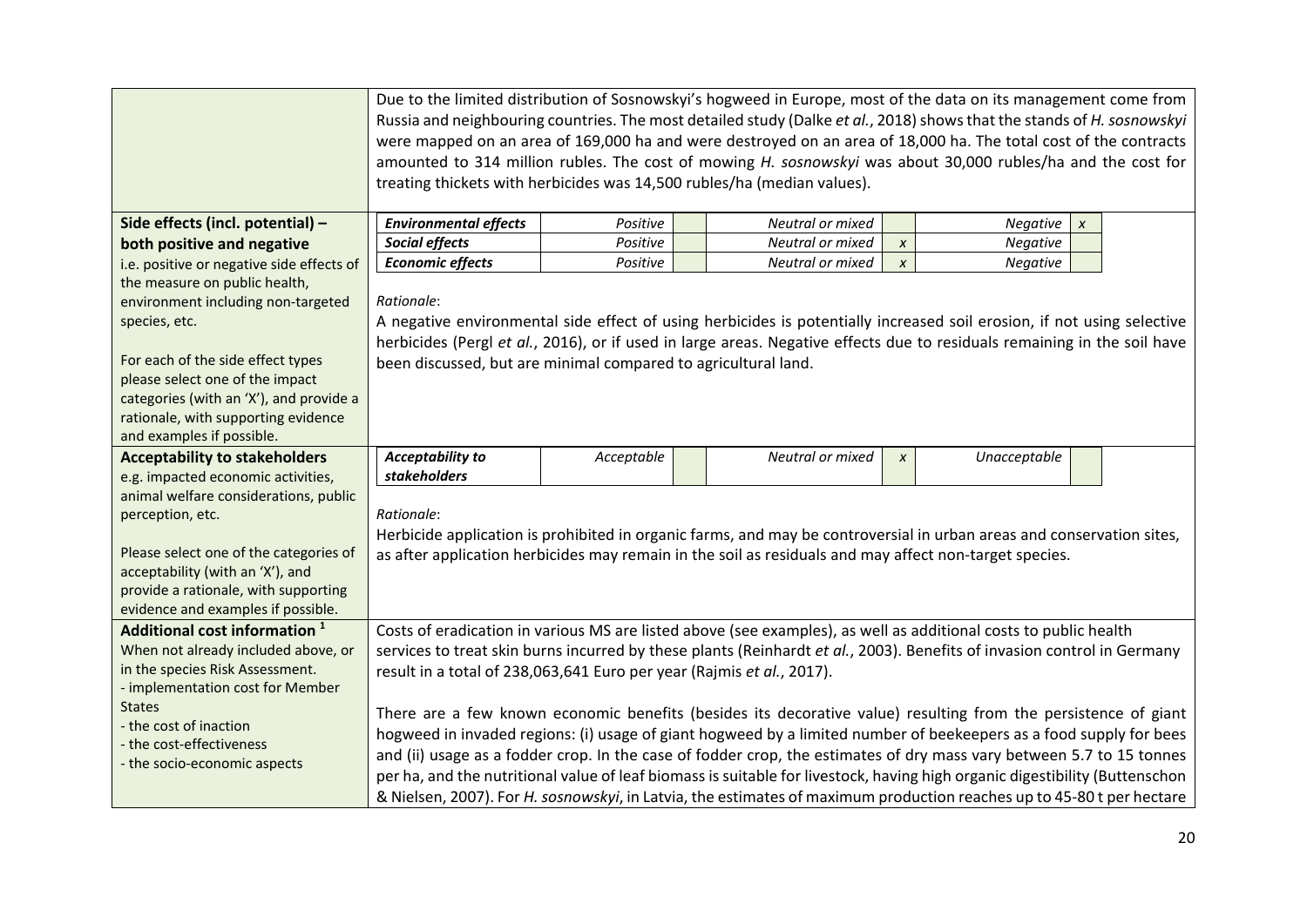| Include quantitative &/or qualitative<br>data, and case studies (incl. from<br>countries outside the EU).                                                                                                                                  | (Zihare & Blumberga, 2017). As such, eradication of these species would have a negative economic effect on these<br>activities. On the other hand, in the UK, the cost incurred by giant hogweed to tourism and recreational activities is<br>estimated as 1 million GBP per year (Williams et al., 2010). Its eradication would make invaded areas accessible again<br>for tourism and leisure activities, incurring a positive economic side effect. |                                                          |  |            |  |                                                                                                                                                                                                                                                                                                                                                                 |  |  |  |  |  |
|--------------------------------------------------------------------------------------------------------------------------------------------------------------------------------------------------------------------------------------------|--------------------------------------------------------------------------------------------------------------------------------------------------------------------------------------------------------------------------------------------------------------------------------------------------------------------------------------------------------------------------------------------------------------------------------------------------------|----------------------------------------------------------|--|------------|--|-----------------------------------------------------------------------------------------------------------------------------------------------------------------------------------------------------------------------------------------------------------------------------------------------------------------------------------------------------------------|--|--|--|--|--|
| Level of confidence on the                                                                                                                                                                                                                 | Inconclusive                                                                                                                                                                                                                                                                                                                                                                                                                                           | Well established<br>Established but<br><b>Unresolved</b> |  |            |  |                                                                                                                                                                                                                                                                                                                                                                 |  |  |  |  |  |
| information provided <sup>2</sup>                                                                                                                                                                                                          |                                                                                                                                                                                                                                                                                                                                                                                                                                                        |                                                          |  | incomplete |  |                                                                                                                                                                                                                                                                                                                                                                 |  |  |  |  |  |
| Please select one of the confidence<br>categories along with a statement to<br>support the category chosen. See<br>Notes section at the bottom of this<br>document.<br>NOTE $-$ this is not related to the<br>effectiveness of the measure | Rationale:<br>of sites is usually based on a combination of different methods.                                                                                                                                                                                                                                                                                                                                                                         |                                                          |  |            |  | Well established. Confidence in the methodology and effectiveness of herbicide application is documented in many<br>published studies. On the other hand, there is a lack of information of costs for individual control methods, as most<br>of the available studies report management per area, regardless of method. This is due to the fact that management |  |  |  |  |  |

| the eradication measures identified.  | Rapid eradication for new introductions - Measures to achieve eradication at an early stage of invasion, after an early detection of a new occurrence<br>(cf. Article 17). This section assumes that the species is not currently present in a Member State, or part of a Member State's territory. This table is repeated for each of                                                                                                                                                                       |
|---------------------------------------|--------------------------------------------------------------------------------------------------------------------------------------------------------------------------------------------------------------------------------------------------------------------------------------------------------------------------------------------------------------------------------------------------------------------------------------------------------------------------------------------------------------|
| <b>Measure description</b>            | Covering soil with plastic sheets                                                                                                                                                                                                                                                                                                                                                                                                                                                                            |
| Provide a description of the measure, |                                                                                                                                                                                                                                                                                                                                                                                                                                                                                                              |
| and identify its objective            | This method has been described in a Danish report on giant hogweed (Suadicani et al., 2017) and in a Russian report<br>on H. sosnowskyi (Dalke & Chadin, 2008).<br>The method is based on using a dense plastic cover that is placed over the area with hogweeds in February-March,<br>before massive germination. The cover has to be made from dense plastic, not light transparent, and it should be fixed<br>to the ground to prevent any movement due to wind. Under the cover, all hogweed plants die. |
| <b>Scale of application</b>           | Small scale. This method is suitable for areas up to $100-200$ m <sup>2</sup> (Suadicani et al., 2017).                                                                                                                                                                                                                                                                                                                                                                                                      |
| At what scale is the measure applied? |                                                                                                                                                                                                                                                                                                                                                                                                                                                                                                              |
| What is the largest scale at which it |                                                                                                                                                                                                                                                                                                                                                                                                                                                                                                              |
| has been successfully used? Please    |                                                                                                                                                                                                                                                                                                                                                                                                                                                                                                              |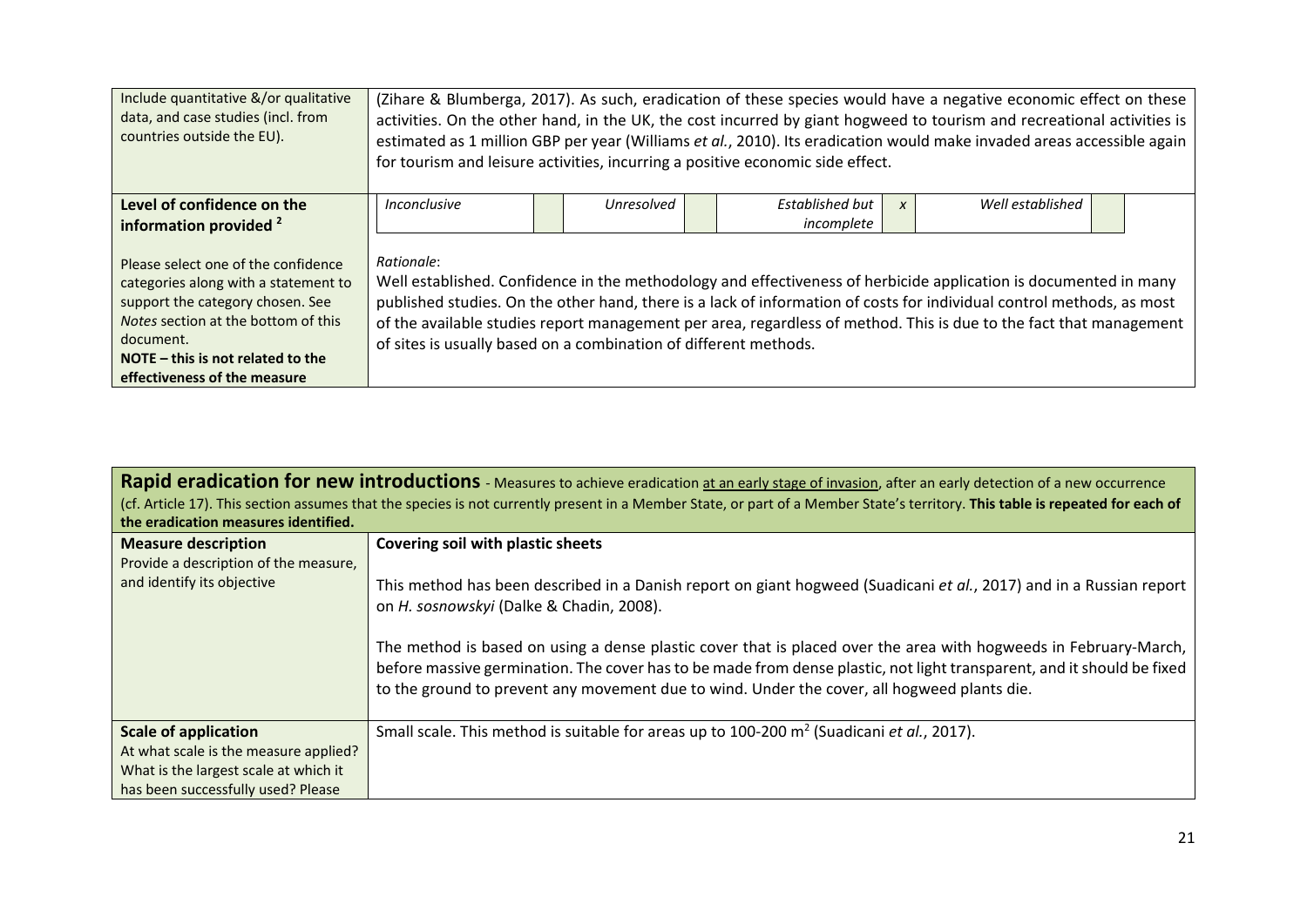| provide examples, with areas (km <sup>2</sup> or<br>ha) if possible.       |                                                                                                                        |            |              |                  |                  |                 |                  |  |
|----------------------------------------------------------------------------|------------------------------------------------------------------------------------------------------------------------|------------|--------------|------------------|------------------|-----------------|------------------|--|
| <b>Effectiveness of the measure</b>                                        | <b>Effectiveness of</b>                                                                                                | Effective  | $\pmb{\chi}$ | Neutral          | Ineffective      | Unknown         |                  |  |
| Is it effective in relation to its                                         | measures                                                                                                               |            |              |                  |                  |                 |                  |  |
| objective? Has the measure                                                 |                                                                                                                        |            |              |                  |                  |                 |                  |  |
| previously worked, failed?                                                 | Rationale:                                                                                                             |            |              |                  |                  |                 |                  |  |
|                                                                            | Very effective on exposed fields (Suadicani et al., 2017).                                                             |            |              |                  |                  |                 |                  |  |
| Please select one of the categories of                                     |                                                                                                                        |            |              |                  |                  |                 |                  |  |
| effectiveness (with an 'X'), and                                           |                                                                                                                        |            |              |                  |                  |                 |                  |  |
| provide a rationale, with supporting<br>evidence and examples if possible. |                                                                                                                        |            |              |                  |                  |                 |                  |  |
| <b>Effort required</b>                                                     | The plastic cover has to be placed at site in early spring and can be removed in August the same year.                 |            |              |                  |                  |                 |                  |  |
| e.g. period of time over which                                             | The only problem could occur when the plastic cover is not situated in direct sun, and the temperature under the       |            |              |                  |                  |                 |                  |  |
| measure needs to be applied to have                                        | plastic might not be high enough to kill new saplings (H.P. Ravn, pers. comm.).                                        |            |              |                  |                  |                 |                  |  |
| results                                                                    | It is important to revegetate the managed site.                                                                        |            |              |                  |                  |                 |                  |  |
|                                                                            |                                                                                                                        |            |              |                  |                  |                 |                  |  |
| Resources required <sup>1</sup>                                            | Plastic cover, fixing material, personnel. The estimated time spent and person costs for Denmark are, respectively,    |            |              |                  |                  |                 |                  |  |
| e.g. cost, staff, equipment etc.                                           | 400 m <sup>2</sup> /h and 500 KR/h (Suadicani et al., 2017).                                                           |            |              |                  |                  |                 |                  |  |
|                                                                            |                                                                                                                        |            |              |                  |                  |                 |                  |  |
| Side effects (incl. potential) -                                           | <b>Environmental effects</b>                                                                                           | Positive   |              | Neutral or mixed |                  | <b>Negative</b> | $\boldsymbol{x}$ |  |
| both positive and negative                                                 | Social effects                                                                                                         | Positive   |              | Neutral or mixed | $\pmb{\chi}$     | Negative        |                  |  |
| i.e. positive or negative side effects of                                  | <b>Economic effects</b>                                                                                                | Positive   |              | Neutral or mixed | $\boldsymbol{x}$ | Negative        |                  |  |
| the measure on public health,                                              |                                                                                                                        |            |              |                  |                  |                 |                  |  |
| environment including non-targeted                                         | Rationale:                                                                                                             |            |              |                  |                  |                 |                  |  |
| species, etc.                                                              | Covering co-occurring native plants may result in their mortality, but the negative effect can be minimised by         |            |              |                  |                  |                 |                  |  |
|                                                                            | revegetation or seedbank regeneration. Similarly, covering the soil may increase soil erosion.                         |            |              |                  |                  |                 |                  |  |
| For each of the side effect types<br>please select one of the impact       | As the cover is placed early in the season, the risk associated with potential contact with the sap and resulting skin |            |              |                  |                  |                 |                  |  |
| categories (with an 'X'), and provide a                                    | burnings (phytophotodermatitis) is low.                                                                                |            |              |                  |                  |                 |                  |  |
| rationale, with supporting evidence                                        |                                                                                                                        |            |              |                  |                  |                 |                  |  |
| and examples if possible.                                                  |                                                                                                                        |            |              |                  |                  |                 |                  |  |
| <b>Acceptability to stakeholders</b>                                       | <b>Acceptability to</b>                                                                                                | Acceptable | $\pmb{\chi}$ | Neutral or mixed |                  | Unacceptable    |                  |  |
| e.g. impacted economic activities,                                         | stakeholders                                                                                                           |            |              |                  |                  |                 |                  |  |
| animal welfare considerations, public                                      |                                                                                                                        |            |              |                  |                  |                 |                  |  |
| perception, etc.                                                           | Rationale:                                                                                                             |            |              |                  |                  |                 |                  |  |
|                                                                            | This measure is generally acceptable to stakeholders, and suitable even for organic farmers.                           |            |              |                  |                  |                 |                  |  |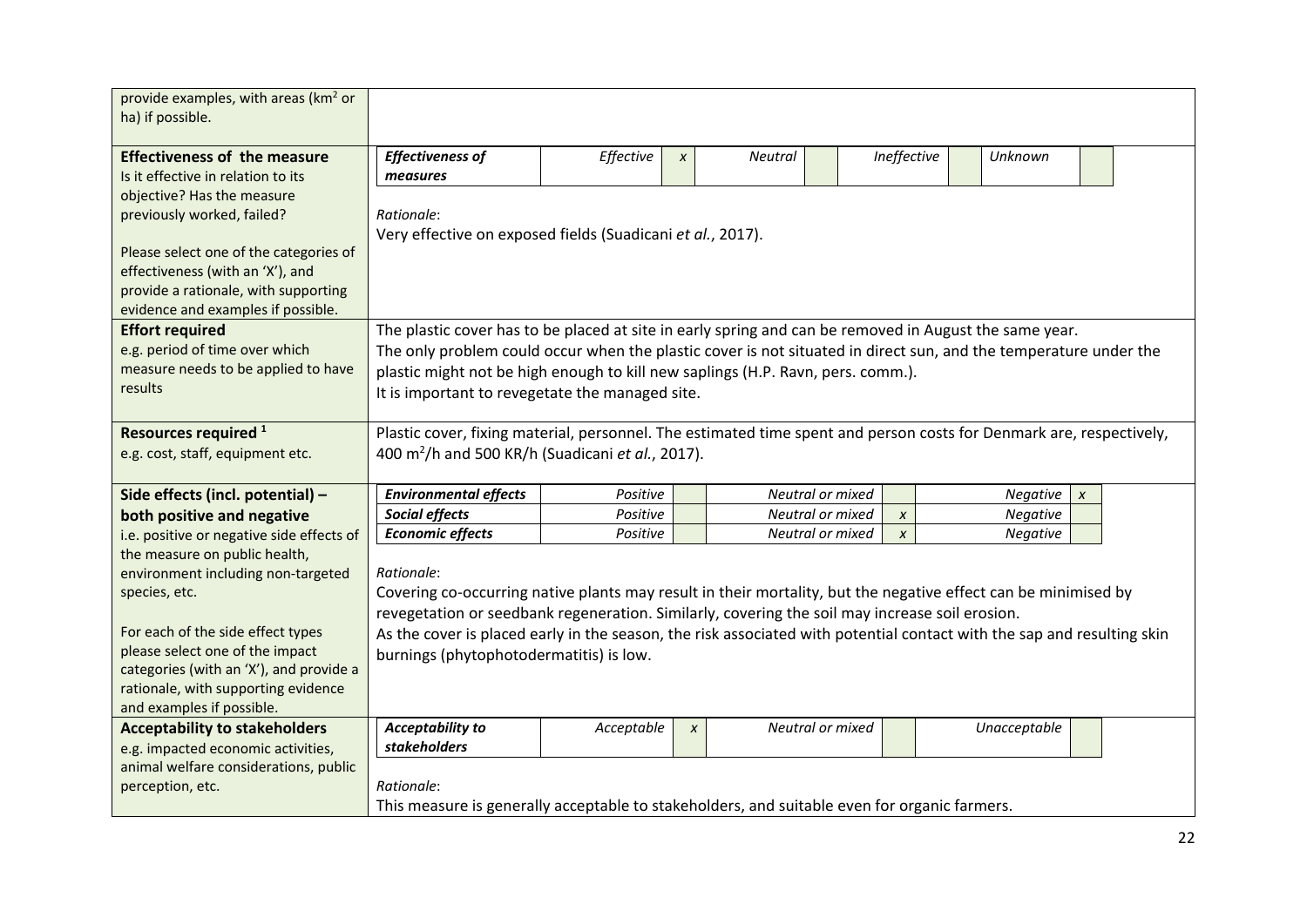| Please select one of the categories of<br>acceptability (with an 'X'), and<br>provide a rationale, with supporting<br>evidence and examples if possible.                                                                                                                                                                                                        |                           |            |                               |                  |                                                                                                                                                                                                                                       |  |
|-----------------------------------------------------------------------------------------------------------------------------------------------------------------------------------------------------------------------------------------------------------------------------------------------------------------------------------------------------------------|---------------------------|------------|-------------------------------|------------------|---------------------------------------------------------------------------------------------------------------------------------------------------------------------------------------------------------------------------------------|--|
| Additional cost information 1<br>When not already included above, or<br>in the species Risk Assessment.<br>- implementation cost for Member<br><b>States</b><br>- the cost of inaction<br>- the cost-effectiveness<br>- the socio-economic aspects<br>Include quantitative &/or qualitative<br>data, and case studies (incl. from<br>countries outside the EU). | No information available. |            |                               |                  |                                                                                                                                                                                                                                       |  |
| Level of confidence on the<br>information provided <sup>2</sup>                                                                                                                                                                                                                                                                                                 | Inconclusive              | Unresolved | Established but<br>incomplete | $\boldsymbol{x}$ | Well established                                                                                                                                                                                                                      |  |
| Please select one of the confidence<br>categories along with a statement to<br>support the category chosen. See<br>Notes section at the bottom of this<br>document.<br>NOTE $-$ this is not related to the<br>effectiveness of the measure                                                                                                                      | Rationale:<br>species.    |            |                               |                  | Established but incomplete. There is a report confirming the use and effectiveness of this measure on giant<br>hogweed (Suadicani et al., 2017), but further research is needed, especially on its applicability to the other hogweed |  |

| Management - Measures to achieve management of the species once it has become widely spread within a Member State, or part of a Member State's territory.                          |
|------------------------------------------------------------------------------------------------------------------------------------------------------------------------------------|
| (cf. Article 19), i.e. <b>not</b> at an early stage of invasion (see Rapid eradication table above). These measures can be aimed at eradication, population control or containment |
| of a population of the species. This table is repeated for each of the management measures identified.                                                                             |

| <b>Measure description</b>            | Mowing (cutting) and grazing                                                                                           |
|---------------------------------------|------------------------------------------------------------------------------------------------------------------------|
| Provide a description of the measure, |                                                                                                                        |
| and identify its objective            | In parts of Europe, H. sosnowskyi has been grown as a crop for silage production (Buttenschon & Nielsen, 2007).        |
|                                       | Grazing is often applied for large areas of infestation, or for sites with restrictions on the use of herbicides (e.g. |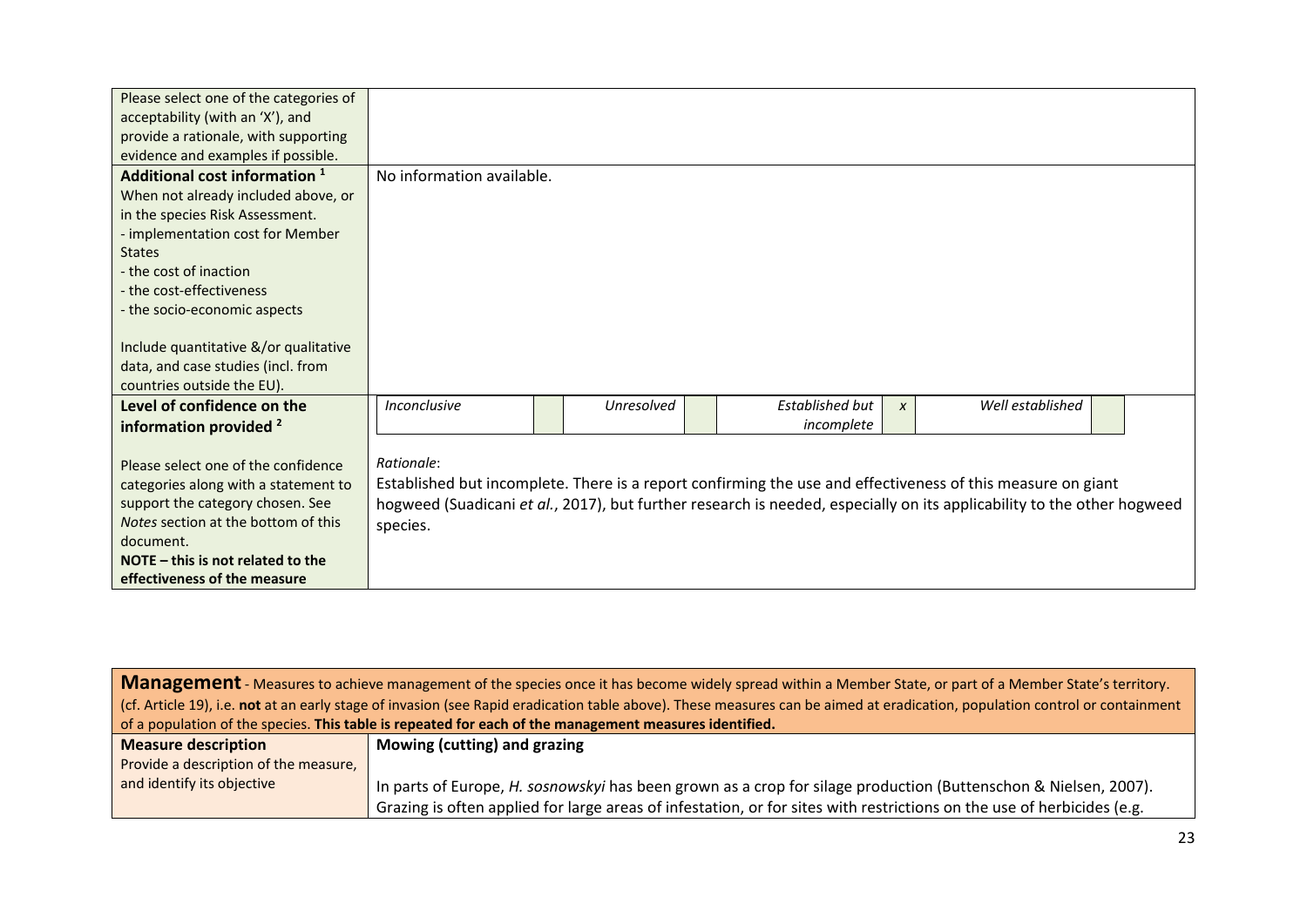|                                                                                                                                                                                                                             | organic farms, protected areas). Grazing is also used in areas inaccessible for mowing machines. The plant is not<br>toxic to animals (cows, sheep), although records of photosensitivity have been recorded (Tiley et al., 1996).                                                                                                                                                                                                                                                                                                                                                                                                                                                                                                                                                                                                                                                                                                                                                                                                                                                                                                                                                                                                                                                                                                                                                                                                                                                                                                                                                                                                                                                                                                                                                                     |           |                  |                |             |         |  |  |  |  |
|-----------------------------------------------------------------------------------------------------------------------------------------------------------------------------------------------------------------------------|--------------------------------------------------------------------------------------------------------------------------------------------------------------------------------------------------------------------------------------------------------------------------------------------------------------------------------------------------------------------------------------------------------------------------------------------------------------------------------------------------------------------------------------------------------------------------------------------------------------------------------------------------------------------------------------------------------------------------------------------------------------------------------------------------------------------------------------------------------------------------------------------------------------------------------------------------------------------------------------------------------------------------------------------------------------------------------------------------------------------------------------------------------------------------------------------------------------------------------------------------------------------------------------------------------------------------------------------------------------------------------------------------------------------------------------------------------------------------------------------------------------------------------------------------------------------------------------------------------------------------------------------------------------------------------------------------------------------------------------------------------------------------------------------------------|-----------|------------------|----------------|-------------|---------|--|--|--|--|
| <b>Scale of application</b><br>At what scale is the measure applied?<br>What is the largest scale at which it<br>has been successfully used? Please<br>provide examples, with areas (km <sup>2</sup> or<br>ha) if possible. | Regional scale. Grazing and mowing are effective to be applied to areas from ca. 1000 m <sup>2</sup> (Rajmis et al., 2017). It is<br>important that neighbouring areas of pastures invaded by giant hogweed are also managed.                                                                                                                                                                                                                                                                                                                                                                                                                                                                                                                                                                                                                                                                                                                                                                                                                                                                                                                                                                                                                                                                                                                                                                                                                                                                                                                                                                                                                                                                                                                                                                          |           |                  |                |             |         |  |  |  |  |
| <b>Effectiveness of the measure</b><br>Is it effective in relation to its                                                                                                                                                   | <b>Effectiveness of</b><br>measures                                                                                                                                                                                                                                                                                                                                                                                                                                                                                                                                                                                                                                                                                                                                                                                                                                                                                                                                                                                                                                                                                                                                                                                                                                                                                                                                                                                                                                                                                                                                                                                                                                                                                                                                                                    | Effective | $\boldsymbol{x}$ | <b>Neutral</b> | Ineffective | Unknown |  |  |  |  |
| objective? Has the measure<br>previously worked, failed?<br>Please select one of the categories of<br>effectiveness (with an 'X'), and<br>provide a rationale, with supporting<br>evidence and examples if possible.        | Rationale:<br>Mowing and grazing are not efficient methods for the eradication of hogweeds, as they prolong the age of<br>flowering, but they are suitable for the long term management of populations and depletion of the seed bank<br>(Caffrey, 2001; Nielsen et al., 2005; Pyšek et al., 2007a). Nevertheless, Buttenschon & Nielsen (2007) report that,<br>after intensive grazing, the abundance of hogweed significantly decreases.                                                                                                                                                                                                                                                                                                                                                                                                                                                                                                                                                                                                                                                                                                                                                                                                                                                                                                                                                                                                                                                                                                                                                                                                                                                                                                                                                             |           |                  |                |             |         |  |  |  |  |
| <b>Effort required</b><br>e.g. period of time over which<br>measure needs to be applied to have<br>results                                                                                                                  | The text below has been taken from Pergl et al. (2016):<br>It is necessary to start grazing/mowing early in the season, when the plants are soft (edible). For plants that flower on<br>the ground, it is necessary to remove (usually cut by machinery) the umbels immediately when they start flowering.<br>Mowing and grazing should be repeated several times over a season, to avoid the formation of seeds from<br>regenerating plants. Giant hogweed often regenerates after the first disturbance, by creating a small leaf rosette and<br>a short (about 0.5 m) stem with a smaller inflorescence. Therefore, the subsequent cut/graze must be about 4 weeks<br>after the first, to minimise the number of flowering plants. Both grazing and mowing need the same approach of<br>controlling the resprouting individuals. In the case of regeneration, a complementary (third) mowing/grazing can be<br>combined with mulching, and the regenerating plants can be dug out or cut.<br>If management is done later in the season (at the end of the flowering process or later), the whole inflorescence must<br>be removed, collected in a plastic bag and safely disposed e.g. by burning at a suitable location. It is not possible to<br>leave the cuttings or whole plants lying in place, because they could still develop germinating seeds. The remaining<br>parts of the plants do not need to be cut/removed from the locality. The issue of leaving cut umbels at a site was<br>tested in an experimental study: Pyšek et al. (2007a) showed that 85% of terminal umbels cut off at the beginning of<br>fruit formation produce some fruits (less and less viable). Additionally, Pyšek et al. (2007b) also showed that it is<br>important to remove flowering umbels from a site. |           |                  |                |             |         |  |  |  |  |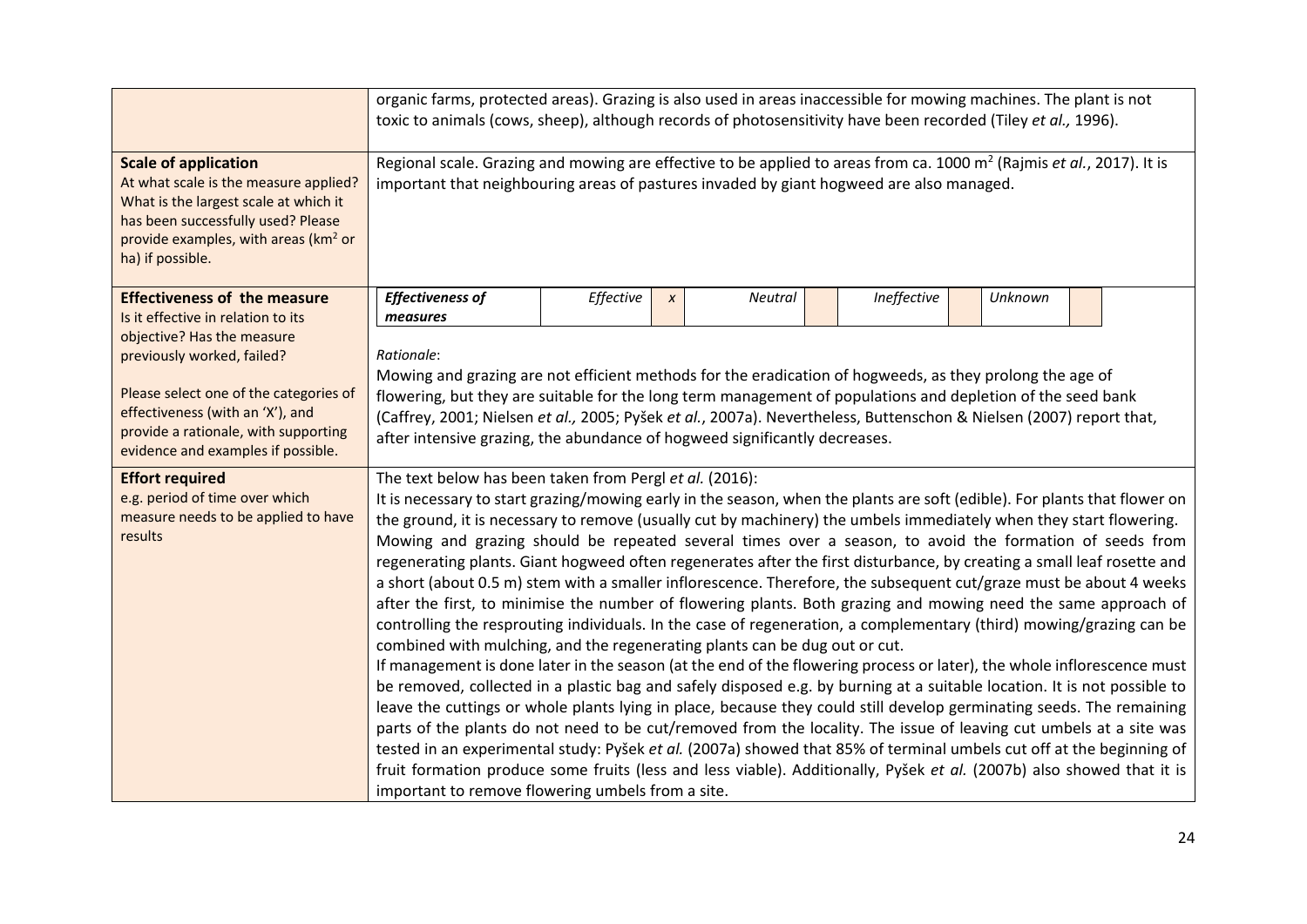|                                                                                | When dealing with plants with ripe seeds, it is necessary to place plastic sheets on the ground, to be able to collect<br>the falling seeds. Such approach can be used exceptionally when discovering plants late in the season-and it leads<br>only to a reduction of the number of seeds filling the soil seed bank at the site. It is important that such sites are<br>monitored in the following years for potential regrowth.<br>The timing of the implementation of the control measure has been shown to have a significant effect to final<br>regeneration. If the control measure is carried out too early, then fruit sets are reduced by about 50% (Caffrey,<br>1999). Late treatments in terms of phenological development are only effective if applied later to umbels with fruits<br>already initiated (Otte & Franke, 1998). If the branches bearing regenerating flowering umbels are cut too early,<br>regeneration continues. |            |              |                                                                                     |                  |                                                                                                                    |  |  |  |  |
|--------------------------------------------------------------------------------|--------------------------------------------------------------------------------------------------------------------------------------------------------------------------------------------------------------------------------------------------------------------------------------------------------------------------------------------------------------------------------------------------------------------------------------------------------------------------------------------------------------------------------------------------------------------------------------------------------------------------------------------------------------------------------------------------------------------------------------------------------------------------------------------------------------------------------------------------------------------------------------------------------------------------------------------------|------------|--------------|-------------------------------------------------------------------------------------|------------------|--------------------------------------------------------------------------------------------------------------------|--|--|--|--|
| Resources required <sup>1</sup>                                                | No special resources or machineries are needed to manage invaded areas. Mowing is not labour intensive, but                                                                                                                                                                                                                                                                                                                                                                                                                                                                                                                                                                                                                                                                                                                                                                                                                                      |            |              |                                                                                     |                  |                                                                                                                    |  |  |  |  |
| e.g. cost, staff, equipment etc.                                               | protective clothes and gloves are needed to prevent contact of humans with the plant sap.                                                                                                                                                                                                                                                                                                                                                                                                                                                                                                                                                                                                                                                                                                                                                                                                                                                        |            |              |                                                                                     |                  |                                                                                                                    |  |  |  |  |
|                                                                                | Grazing can be done by sheep, cows or other animals. The costs for grazing may include fencing.                                                                                                                                                                                                                                                                                                                                                                                                                                                                                                                                                                                                                                                                                                                                                                                                                                                  |            |              |                                                                                     |                  |                                                                                                                    |  |  |  |  |
| Side effects (incl. potential) -                                               | <b>Environmental effects</b>                                                                                                                                                                                                                                                                                                                                                                                                                                                                                                                                                                                                                                                                                                                                                                                                                                                                                                                     | Positive   |              | Neutral or mixed                                                                    | $\pmb{\chi}$     | Negative                                                                                                           |  |  |  |  |
| both positive and negative                                                     | Social effects                                                                                                                                                                                                                                                                                                                                                                                                                                                                                                                                                                                                                                                                                                                                                                                                                                                                                                                                   | Positive   |              | Neutral or mixed                                                                    | $\pmb{\chi}$     | Negative                                                                                                           |  |  |  |  |
| i.e. positive or negative side effects of                                      | <b>Economic effects</b>                                                                                                                                                                                                                                                                                                                                                                                                                                                                                                                                                                                                                                                                                                                                                                                                                                                                                                                          | Positive   |              | Neutral or mixed                                                                    | $\boldsymbol{x}$ | Negative                                                                                                           |  |  |  |  |
| the measure on public health,                                                  |                                                                                                                                                                                                                                                                                                                                                                                                                                                                                                                                                                                                                                                                                                                                                                                                                                                                                                                                                  |            |              |                                                                                     |                  |                                                                                                                    |  |  |  |  |
| environment including non-targeted                                             | Rationale:                                                                                                                                                                                                                                                                                                                                                                                                                                                                                                                                                                                                                                                                                                                                                                                                                                                                                                                                       |            |              |                                                                                     |                  |                                                                                                                    |  |  |  |  |
| species, etc.                                                                  |                                                                                                                                                                                                                                                                                                                                                                                                                                                                                                                                                                                                                                                                                                                                                                                                                                                                                                                                                  |            |              |                                                                                     |                  | No known side effects. Effects to livestock are minimal (Department of Agriculture and Rural Development, date     |  |  |  |  |
|                                                                                | unknown).                                                                                                                                                                                                                                                                                                                                                                                                                                                                                                                                                                                                                                                                                                                                                                                                                                                                                                                                        |            |              |                                                                                     |                  |                                                                                                                    |  |  |  |  |
| For each of the side effect types                                              |                                                                                                                                                                                                                                                                                                                                                                                                                                                                                                                                                                                                                                                                                                                                                                                                                                                                                                                                                  |            |              |                                                                                     |                  |                                                                                                                    |  |  |  |  |
| please select one of the impact                                                |                                                                                                                                                                                                                                                                                                                                                                                                                                                                                                                                                                                                                                                                                                                                                                                                                                                                                                                                                  |            |              |                                                                                     |                  |                                                                                                                    |  |  |  |  |
| categories (with an 'X'), and provide a<br>rationale, with supporting evidence |                                                                                                                                                                                                                                                                                                                                                                                                                                                                                                                                                                                                                                                                                                                                                                                                                                                                                                                                                  |            |              |                                                                                     |                  |                                                                                                                    |  |  |  |  |
| and examples if possible.                                                      |                                                                                                                                                                                                                                                                                                                                                                                                                                                                                                                                                                                                                                                                                                                                                                                                                                                                                                                                                  |            |              |                                                                                     |                  |                                                                                                                    |  |  |  |  |
| <b>Acceptability to stakeholders</b>                                           | <b>Acceptability to</b>                                                                                                                                                                                                                                                                                                                                                                                                                                                                                                                                                                                                                                                                                                                                                                                                                                                                                                                          | Acceptable | $\pmb{\chi}$ | Neutral or mixed                                                                    |                  | Unacceptable                                                                                                       |  |  |  |  |
| e.g. impacted economic activities,                                             | stakeholders                                                                                                                                                                                                                                                                                                                                                                                                                                                                                                                                                                                                                                                                                                                                                                                                                                                                                                                                     |            |              |                                                                                     |                  |                                                                                                                    |  |  |  |  |
| animal welfare considerations, public                                          |                                                                                                                                                                                                                                                                                                                                                                                                                                                                                                                                                                                                                                                                                                                                                                                                                                                                                                                                                  |            |              |                                                                                     |                  |                                                                                                                    |  |  |  |  |
| perception, etc.                                                               | Rationale:                                                                                                                                                                                                                                                                                                                                                                                                                                                                                                                                                                                                                                                                                                                                                                                                                                                                                                                                       |            |              |                                                                                     |                  |                                                                                                                    |  |  |  |  |
|                                                                                |                                                                                                                                                                                                                                                                                                                                                                                                                                                                                                                                                                                                                                                                                                                                                                                                                                                                                                                                                  |            |              |                                                                                     |                  | This measure is generally acceptable by stakeholders, as hogweeds are good pasture plants, preferred by cattle and |  |  |  |  |
| Please select one of the categories of                                         |                                                                                                                                                                                                                                                                                                                                                                                                                                                                                                                                                                                                                                                                                                                                                                                                                                                                                                                                                  |            |              | sheep (Nielsen et al., 2005; www.nonnativespecies.org/downloadDocument.cfm?id=998). |                  |                                                                                                                    |  |  |  |  |
| acceptability (with an 'X'), and                                               |                                                                                                                                                                                                                                                                                                                                                                                                                                                                                                                                                                                                                                                                                                                                                                                                                                                                                                                                                  |            |              |                                                                                     |                  |                                                                                                                    |  |  |  |  |
| provide a rationale, with supporting                                           |                                                                                                                                                                                                                                                                                                                                                                                                                                                                                                                                                                                                                                                                                                                                                                                                                                                                                                                                                  |            |              |                                                                                     |                  |                                                                                                                    |  |  |  |  |
| evidence and examples if possible.<br>Additional cost information <sup>1</sup> |                                                                                                                                                                                                                                                                                                                                                                                                                                                                                                                                                                                                                                                                                                                                                                                                                                                                                                                                                  |            |              |                                                                                     |                  |                                                                                                                    |  |  |  |  |
|                                                                                | No information available.                                                                                                                                                                                                                                                                                                                                                                                                                                                                                                                                                                                                                                                                                                                                                                                                                                                                                                                        |            |              |                                                                                     |                  |                                                                                                                    |  |  |  |  |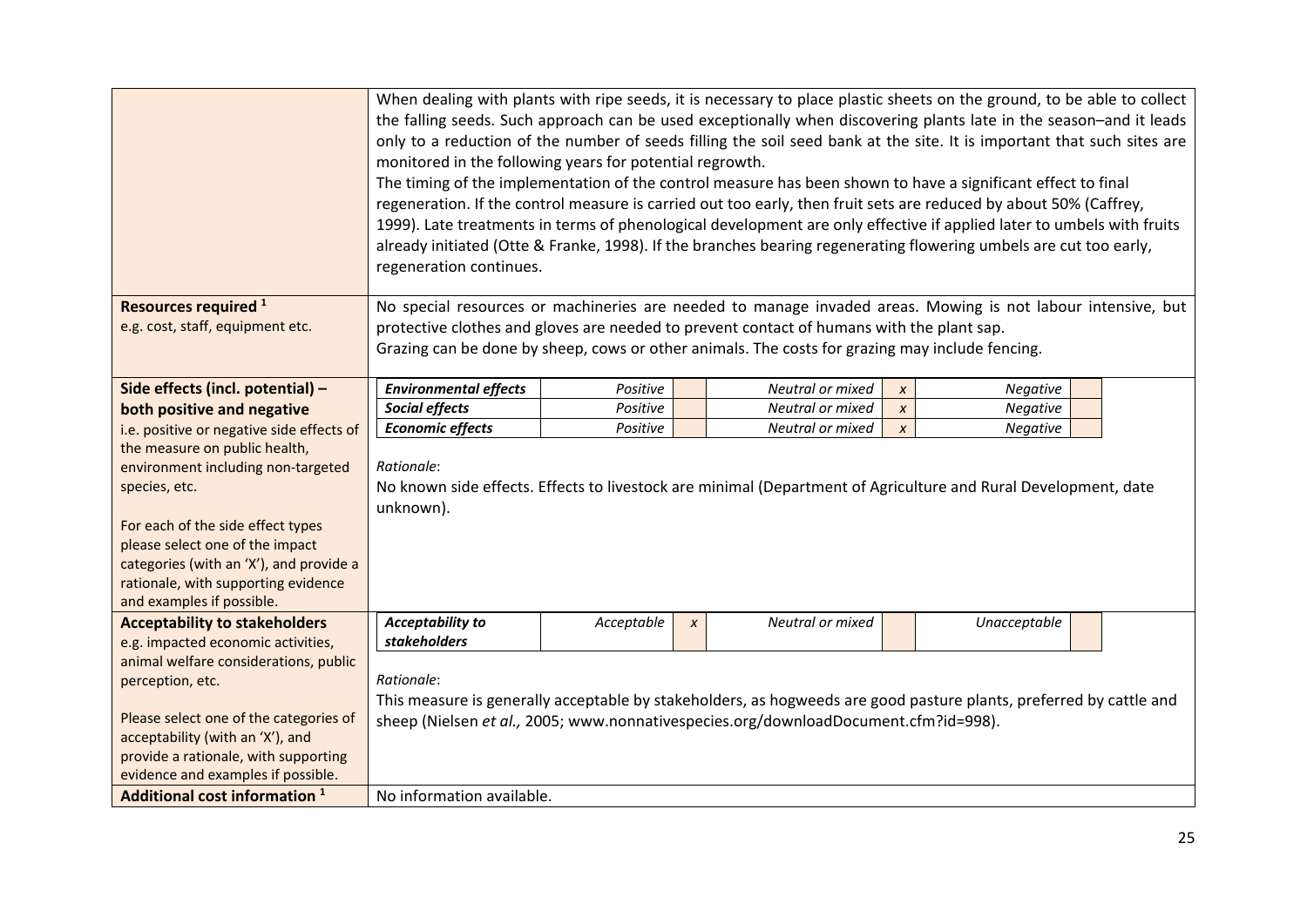| When not already included above, or   |                                                                     |                   |                 |                                                                                                               |                  |  |
|---------------------------------------|---------------------------------------------------------------------|-------------------|-----------------|---------------------------------------------------------------------------------------------------------------|------------------|--|
| in the species Risk Assessment.       |                                                                     |                   |                 |                                                                                                               |                  |  |
| - implementation cost for Member      |                                                                     |                   |                 |                                                                                                               |                  |  |
| <b>States</b>                         |                                                                     |                   |                 |                                                                                                               |                  |  |
| - the cost of inaction                |                                                                     |                   |                 |                                                                                                               |                  |  |
| - the cost-effectiveness              |                                                                     |                   |                 |                                                                                                               |                  |  |
| - the socio-economic aspects          |                                                                     |                   |                 |                                                                                                               |                  |  |
|                                       |                                                                     |                   |                 |                                                                                                               |                  |  |
| Include quantitative &/or qualitative |                                                                     |                   |                 |                                                                                                               |                  |  |
| data, and case studies (incl. from    |                                                                     |                   |                 |                                                                                                               |                  |  |
| countries outside the EU).            |                                                                     |                   |                 |                                                                                                               |                  |  |
| Level of confidence on the            | <i><u><b>Inconclusive</b></u></i>                                   | <b>Unresolved</b> | Established but | Well established                                                                                              | $\boldsymbol{x}$ |  |
| information provided <sup>2</sup>     |                                                                     |                   | incomplete      |                                                                                                               |                  |  |
|                                       |                                                                     |                   |                 |                                                                                                               |                  |  |
| Please select one of the confidence   | Rationale:                                                          |                   |                 |                                                                                                               |                  |  |
| categories along with a statement to  |                                                                     |                   |                 | Well established. There is a large amount of published information dedicated to long term management of giant |                  |  |
| support the category chosen. See      | hogweed by mowing and grazing, as well as for Sosnowskyi's hogweed. |                   |                 |                                                                                                               |                  |  |
| Notes section at the bottom of this   |                                                                     |                   |                 |                                                                                                               |                  |  |
| document.                             |                                                                     |                   |                 |                                                                                                               |                  |  |
| NOTE $-$ this is not related to the   |                                                                     |                   |                 |                                                                                                               |                  |  |
| effectiveness of the measure          |                                                                     |                   |                 |                                                                                                               |                  |  |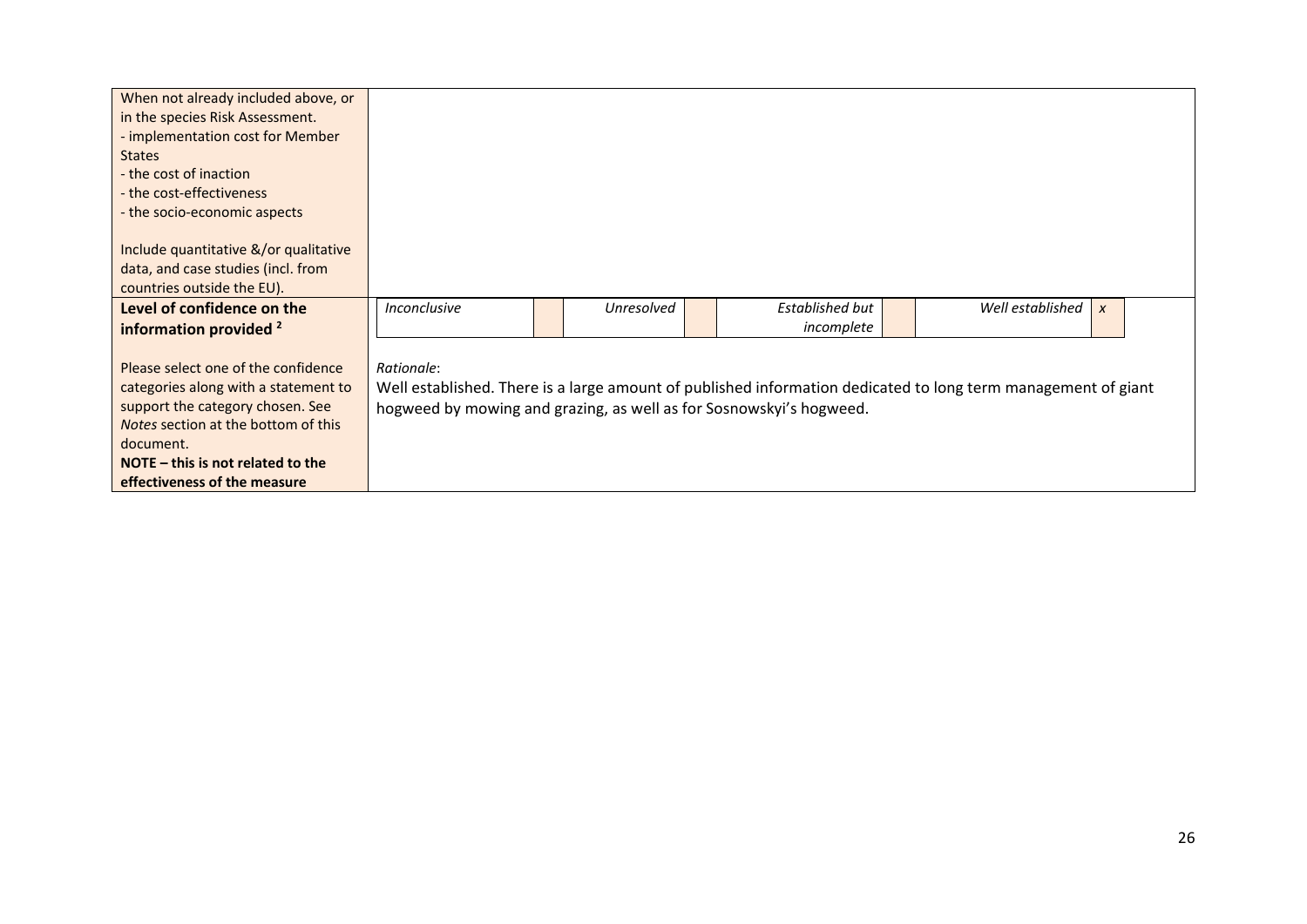## **Bibliography <sup>3</sup>**

See guidance section

- Afonin, A. N., Luneva, N. N., Li, J. C., and Kocareva, N. V. (2017). Эколого-географический анализ распространения и встречаемости борщевика Сосновского (Heracleum sosnowskyi Manden.) в связи со степенью аридности территорий и его картирование для европейской территории России. Экология, 1, 66-69.
- Alm, T. (2013). Ethnobotany of Heracleum persicum Desf. ex Fisch., an invasive species in Norway, or how plant names, uses, and other traditions evolve. *Journal of Ethnobiology and Ethnomedicine*, 9, 42.
- Baležentienė, L., Stankevičienė, A., and Snieškienė V. (2014). *Heracleum sosnowskyi* (Apiaceae) seed productivity and establishment in different habitats of central Lithuania. *Ekologija*, 59, 123-133.
- Branquart, E., Barvaux, C., and Büchler, E. (2011). Plan de gestion coordonné des populations d'espèces invasives en Wallonie: 1. La berce du Caucase (*Heracleum mantegazzianum*). Cellule interdépartementale Espèces invasives, Service Public de Wallonie, Gembloux, 22 pp.
- Burgiel, S., Foote, G., Orellana, M., and Perrault, A. (2006). Invasive Alien Species and Trade: Integrating Prevention Measures and International Trade Rules. IUCN.
- Buttenschon, R. M., and Nielsen, C. (2007). Control of *Heracleum mantegazzianum* by grazing. In: Pyšek, P., Cock, M.J.W., Nentwig, W., Ravn, H.P. (eds.), Ecology and management of giant hogweed (*Heracleum mantegazzianum*), CAB International, pp. 240–254.

Caffrey, J. M. (1999). Phenology and control of *Heracleum mantegazzianum*. *Hydrobiologia*, 415, 223–228.

Caffrey, J. M. (2001). The management of Giant Hogweed in an Irish River Catchment. *Journal of Aquatic Plant Management*, 39, 28–33.

DAISIE (2009). Handbook of alien species in Europe. Springer, Berlin.

- Dalke, I. V., and Chadin I. F. (2008). Методические рекомендации по борьбе с неконтролируемым распространением борщевика Сосновского. Подготовлены Институтом биологии Коми НЦ УрО РАН по заказу Министерства сельского хозяйства и продовольствия Республики Коми. Сыктывкар 28 с.
- Dalke, I. V., Chadin, I. F., and Zakhozhiy, I. G. (2018). Анализ мероприятий по ликвидации нежелательных зарослей борщевика сосновского (Heracleum sosnowskyi Manden.) на территории Российской Федерации (Control of Sosnowskyi's Hogweed (*Heracleum sosnowskyi* Manden.) Invasion on the Territory of the Russian Federation). *Russian Journal of Biological Invasions*, 9, 331-344.
- Dawson, F. H., and Holland, D. (1999). The distribution in bankside habitats of three alien invasive plants in the U.K. in relation to the development of control strategies. *Hydrobiologia*, 415, 193-201.

Delbart, E., and Pieret, N. (2009). Les trois principales plantes exotiques envahissantes le long des berges des cours d'eau et plans d'eau en Région wallonne: description et conseils de gestion mécanique. *Gembloux Agro-Bio Tech*, 75 pp.

Department of Agriculture and Rural Development (date unknown). Giant hogweed (*Heracleaum mantegazzianum*). Countryside management publications. http://www.nonnativespecies.org/downloadDocument.cfm?id=998.

EPPO (2009). EPPO datasheet on Invasive Alien Plants: *Heracleum mantegazzianum*, *H. sosnowskyi* and *H. persicum*. *OEPP/EPPO Bulletin*, 39, 489-499. Eschen, R., Britton, K., Brockerhoff, E., Burgess, T., Dalley, V., Epanchin-Niell, R.S., Gupta, K., Hardy, G., et al. (2015a). International variation in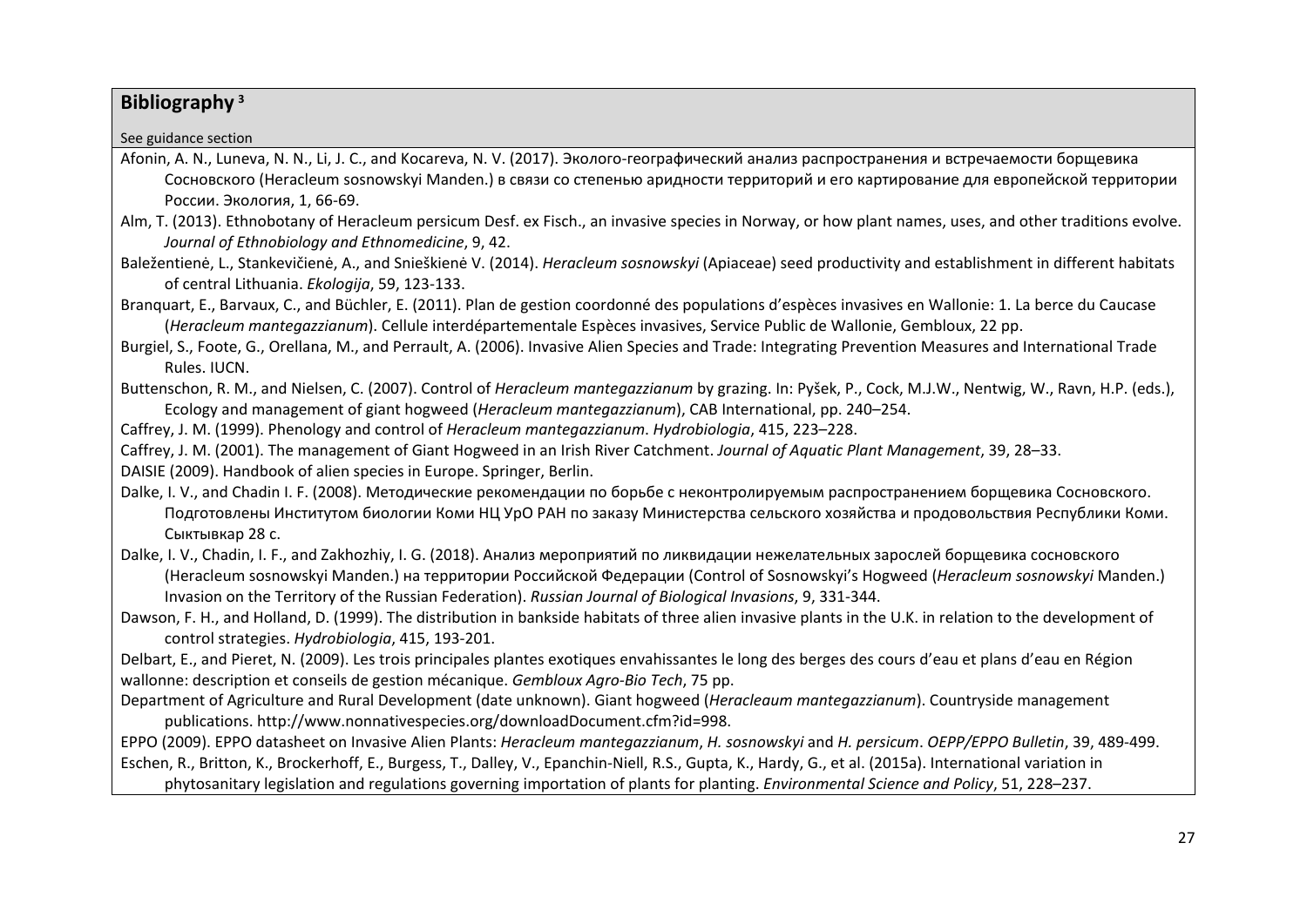Eschen, R., Rigaux, L., Sukovata, L., Vettraino, A.M., Marzano, M., and Grégoire, J-C. (2015b). Phytosanitary inspection of woody plants for planting at European Union entry points: a practical enquiry. *Biological Invasions*, 17, 2403-2413.

FAO (2017). ISPM 41. International movement of used vehicles, machinery and equipment. IPPC and FAO.

- Fried, G. (2009). Changement d'habitat d'*Heracleum mantegazzianum* (Apiaceae) au cours de son invasion en France. XIIIème Colloque international sur la biologie des mauvaises herbes, 4 pp.
- Gren, I-M., Isacs, L., and Carlsson, M. (2007). Calculation of costs of alien invasive species in Sweden technical report. Swedish University of Agricultural Sciences. Working paper series 2007, 7.
- Huang, C., and Asner, G. P. (2009). Applications of remote sensing to alien invasive plant studies. *Sensors*, 9, 4869–4889.
- Jahodová, S., Fröberg, L., Pyšek, P., Geltman, D., Trybush, S., and Karp, A. (2007a). Taxonomy, identification, genetic relationships and distribution of large *Heracleum* species in Europe. Ecology and management of giant hogweed (*Heracleum mantegazzianum*) In: Pyšek P., Cock M.J.W., Nentwig W. & Ravn H.P. (eds.), Ecology and Management of Giant Hogweed (*Heracleum mantegazzianum*), CAB International, pp 1-19.
- Jahodová, Š., Trybush, S., Pyšek, P., Wade, M., and Karp, A. (2007b). Invasive species of *Heracleum* in Europe: an insight into genetic relationships and invasion history. *Diversity and Distributions*, 13, 99-114.
- Kabuce, N., and Priede, N. (2010). NOBANIS Invasive Alien Species Fact Sheet *Heracleum sosnowskyi* From: Online Database of the European Network on Invasive Alien Species – NOBANIS, www.nobanis.org, Date of access: April 2019.
- Moravcová, L., Gudžinskas, Z., Pyšek, P., Pergl J., and Perglová, I. (2007b). Seed ecology of *Heracleum mantegazzianum* and *H. sosnowskyi*, two invasive species with different distributions in Europe. In: Pyšek P., Cock M.J.W., Nentwig W. & Ravn H.P. (eds.), Ecology and Management of Giant Hogweed (*Heracleum mantegazzianum*), CAB International, pp 157-169.
- Moravcová, L., Pyšek, P., Krinke, L., Pergl, J., Perglová, I., and Thompson, K. (2007a). Seed germination, dispersal and seed bank in *Heracleum mantegazzianum*. In: Pyšek, P., Cock, M.J.W., Nentwig, W., Ravn, H.P. (eds.), Ecology and management of giant hogweed (*Heracleum mantegazzianum*), CAB International, pp 74–91.
- Moravcová, L., Pyšek, P., Pergl, J., Perglová, I., and Jarošík, V. (2006). Seasonal pattern of germination and seed longevity in the invasive species *Heracleum mantegazzianum*. *Preslia*, 78, 287–301.
- Muller, S. (2004). Plantes invasives en France: état des connaissances et propositions d'actions. Publication scientifique du Museum d'Histoire Naturelle, Patrimoines naturels, 62.
- Müllerová, J., Brůna, J., Bartaloš, T., Dvořák, P., Vítková, M., and Pyšek, P. (2017). Timing is important: unmanned aircraft versus satellite imagery in plant invasion monitoring. *Frontiers in Plant Science*, 8, 887.
- Müllerová, J., Pergl, J., and Pyšek, P. (2013). Remote sensing as a tool for monitoring plant invasions: testing the effects of data resolution and image classification approach on the detection of a model plant species *Heracleum mantegazzianum* (giant hogweed). *International Journal of Applied Earth Observation and Geoinformation*, 25, 55–65.
- Müllerová, J., Pyšek, P., Jarošík, V., and Pergl, J. (2005). Aerial photographs as a tool for assessing the regional dynamics of the invasive plant species *Heracleum mantegazzianum*. *Journal of Applied Ecology*, 42, 1042–1053.

Nielsen, C., Ravn, H. P., Cock, M., and Nentwig, W. (eds.) (2005). The giant hogweed best practice manual. Guidelines for the management and control of an invasive alien weed in Europe. Forest and Landscape Denmark, Hoersholm, Denmark.

NOBANIS (2015). The European Network on Invasive Alien Species (NOBANIS). www.nobanis.org, Accessed November 2015.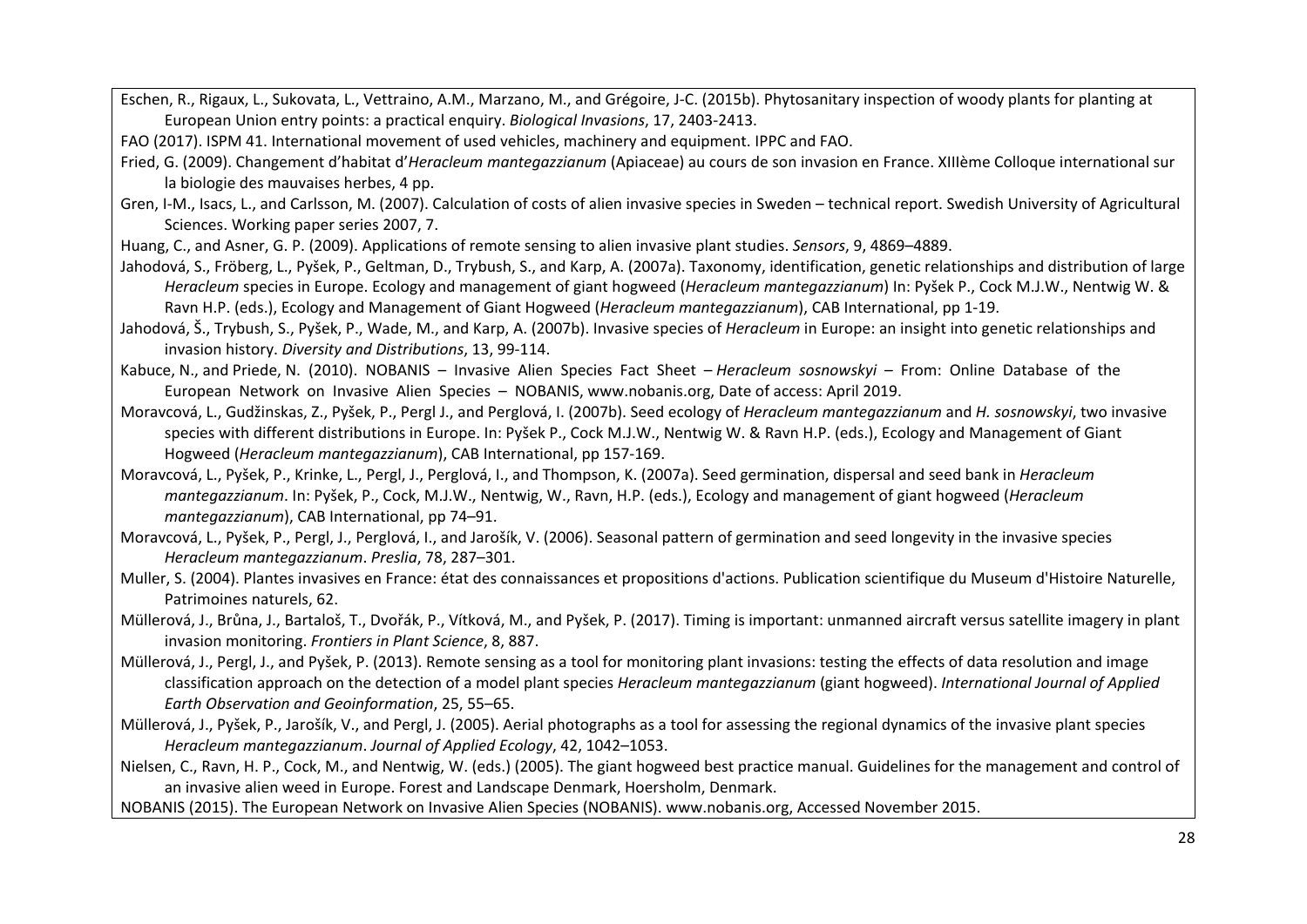Otte, A., and Franke, R. (1998). The ecology of the Caucasian herbaceous perennial *Heracleum mantegazzianum* Somm. et Lev. (Giant Hogweed) in cultural ecosystems of Central Europe. *Phytocoenologia*, 28, 205–232.

Panetta, F. D., and Timmins, S. M. (2004). Evaluating the feasibility of eradication for terrestrial weed incursions. *Plant Protection Quarterly*, 19(1), 5-11.

- Pergl, J., and Branquart, E. (2016). *Heracleum mantegazzianum*, Risk Assessment. https://circabc.europa.eu/sd/a/5e1a5da5-b5b3-4f47-bdbda04e4a75acac/Heracleum%20mantegazzianum%20RA.doc.
- Pergl, J., Perglová, I., Vítková, M., Pocová, L., Janata, T., and Šíma, J. (2016). Likvidace vybraných invazních druhů rostlin; Standardy péče o přírodu a krajinu. AOPK ČR.
- Pergl, J., Pyšek, P., Perglová, I., and Jarošík, V. (2012). Low persistence of a monocarpic invasive plant in historical sites biases our perception of its actual distribution. *Journal of Biogeography*, 39, 1293–1302.
- Perglová, I., Pergl, J., and Pyšek, P. (2006). Flowering phenology and reproductive effort of the invasive alien plant *Heracleum mantegazzianum*. *Preslia*, 78, 265–285.
- Pluess, T., Cannon, R., Jarošík, V., Pergl, J., Pyšek, P., and Bacher, S. (2012). When are eradication campaigns successful? A test of common assumptions. *Biological Invasions*, 14, 1365–1378.
- Pyšek, P., Chytrý, M., Pergl, J., Sádlo, J., and Wild, J. (2012). Plant invasions in the Czech Republic: current state, introduction dynamics, invasive species and invaded habitats. *Preslia*, 84, 576–630.
- Pyšek, P., Cock, M. J. W., Nentwig, W., and Ravn, H. P. (2007a). Master of all traits: can we successfully fight giant hogweed? In: Pyšek, P., Cock, M.J.W., Nentwig, W., Ravn, H.P. (eds.), Ecology and management of giant hogweed (*Heracleum mantegazzianum*), CAB International, pp. 297–312.
- Pyšek, P., Genovesi, P., Pergl, J., Monaco, A., and Wild, J. (2013). Plant invasions of protected areas in Europe: an old continent facing new problems. In: Foxcroft, L.C., Pyšek, P., Richardson, D.M., Genovesi, P. (eds.), Plant invasions in protected areas: patterns, problems and challenges, Springer, Dordrecht, pp. 209–240.
- Pyšek, P., Jarošík, V., Müllerová, J., Pergl, J., and Wild, J. (2008). Comparing the rate of invasion by *Heracleum mantegazzianum* at continental, regional, and local scales. *Diversity and Distributions*, 14, 355–363.
- Pyšek, P., Perglová, I., Krinke, L., Jarošík, V., Pergl, J., and Moravcová, L. (2007b). Regeneration ability of *Heracleum mantegazzianum* and implications for control. In: Pyšek, P., Cock, M.J.W., Nentwig, W., Ravn, H.P. (eds.), Ecology and management of giant hogweed (*Heracleum mantegazzianum*), CAB International, pp. 112–125.
- Rajmis, S., Thiele, J., and Marggraf, R. (2017). A cost-benefit analysis of controlling giant hogweed (*Heracleum mantegazzianum*) in Germany using a choice experiment approach. *NeoBiota*, 31, 19–41.
- Reinhardt, F., Herle, M., Bastiansen, F., and Streit, B. (2003). Economic impact of the spread of alien species in Germany. Report No. UBA-FB. Biological and Computer Sciences Division, Dept. of Ecology and Evolution, Frankfurt am Main, Germany.
- Sampson, C. (1994). Cost and impact of current control methods used against *Heracleum mantegazzianum* (Giant Hogweed) and the case for instigating a biological control programme. In: de Waal, L., Child, L., Wade, M., Brock, J. (eds.), Ecology and Management of Invasive Riverside Plants. John Wiley & Sons, Chichester, pp. 55–66.
- Seier, M., and Evans, H. C. (2007). Fungal pathogens associated with *Heracleum mantegazzianum* in its native and invaded distribution range. In: Pyšek, P., Cock, M.J.W., Nentwig, W., Ravn, H.P. (eds.), Ecology and management of giant hogweed (*Heracleum mantegazzianum*), CAB International, pp. 189–208.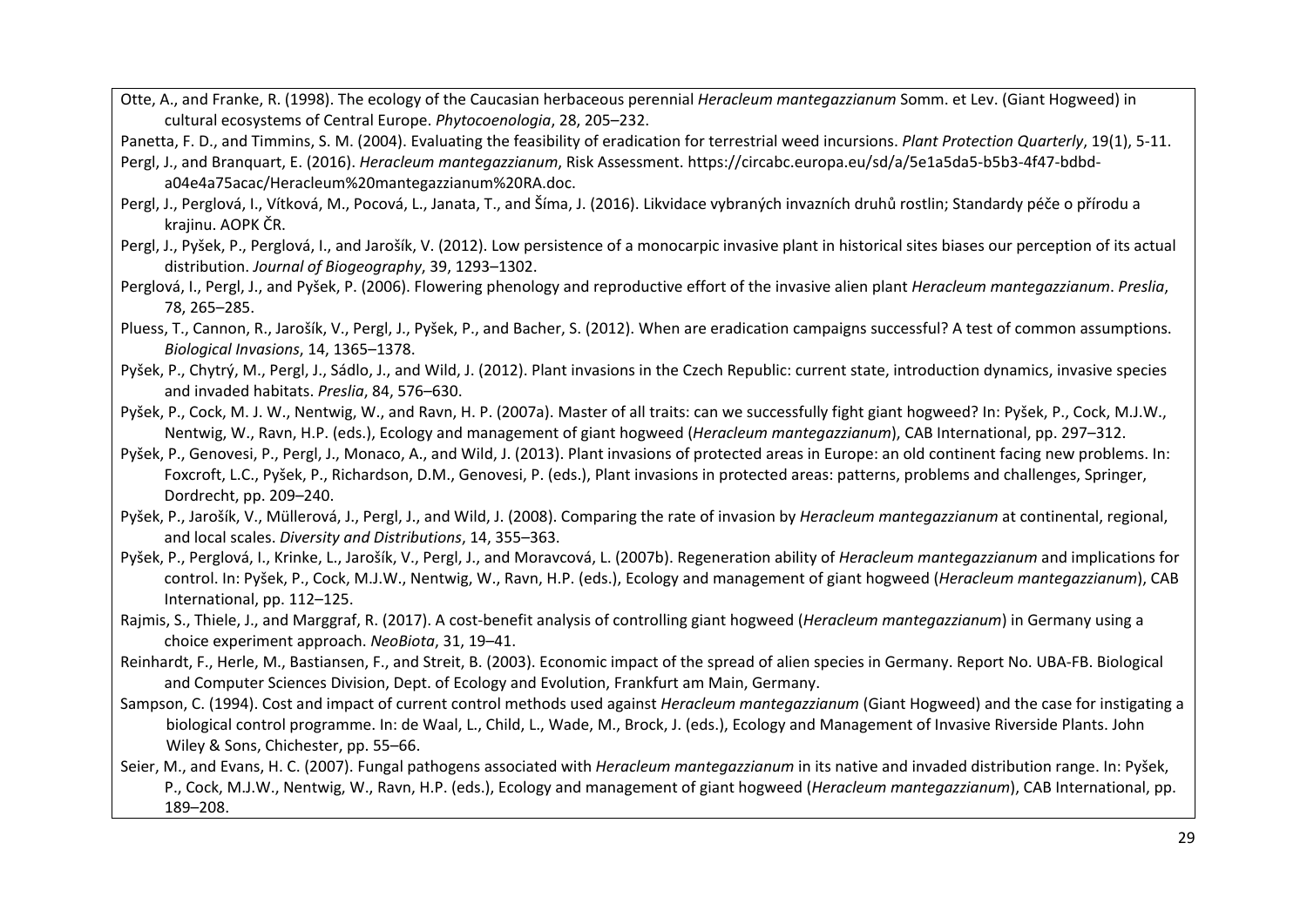Suadicani, K., Buttenschøn, R. M., Ravn, H. P., and Johannsen V. K. (2017). Kæmpe-bjørneklo i Danmark – status for bekæmpelsen. Udbredelse og indsats, de anvendte metoder og deres effekt samt en analyse af samfundsøkonomien i forbindelse med bekæmpelsen. IGN, Frederiksberg. 55 s.

Thiele, J., and Otte, A. (2006). Analysis of habitats and communities invaded by *Heracleum mantegazzianum* Somm. et Lev. (Giant Hogweed) in Germany. *Phytocoenologia*, 36(2), 281-320.

Thiele, J., Otte, A., and Eckstein, R. L. (2007). Ecological needs, habitat preferences and plant communities invaded by *Heracleum mantegazzianum*. In: Pyšek, P., Cock, M.J.W., Nentwig, W., Ravn, H.P. (eds.), Ecology and management of giant hogweed (*Heracleum mantegazzianum*), CAB International, pp. 126–143.

Tiley, G. E. D., Dodd, F. S., and Wade, P. M. (1996). *Heracleum mantegazzianum* Sommier and Levier. *Journal of Ecology*, 84, 297–319.

- Tiley, G. E. D., and Philp, B. (1997). Observations on flowering and seed production in *Heracleum mantegazzianum* in relation to control. In: Brock, J.H., Wade, M., Pyšek, P. and Green D. (eds.) Plant Invasions: Studies from North America and Europe. Backhuys Publishers, Leiden, The Netherlands, pp. 123–137.
- Wadsworth, R. A., Collingham, Y. C., Willis, S. G., Huntley, B., and Hulme, P. E. (2000). Simulating the spread and management of alien riparian weeds: are they out of control? *Journal of Applied Ecology*, 37(1), 28-38.
- Williams, F., Eschen, R., Harris, A., Djeddour, D., Pratt, C., Shaw, R. S., Varia, S., Lamontagne-Godwin, J., Thomas, S. E., and Murphy, S. T. (2010). The Economic Cost of Invasive Non-Native Species on Great Britain. CABI, 197 pp.

Zihare, L., and Blumberga, D. (2017). Invasive species application in bioeconomy. Case study *Heracleum sosnowskyi* Manden in Latvia. *Energy Procedia*, 113, 238-243.